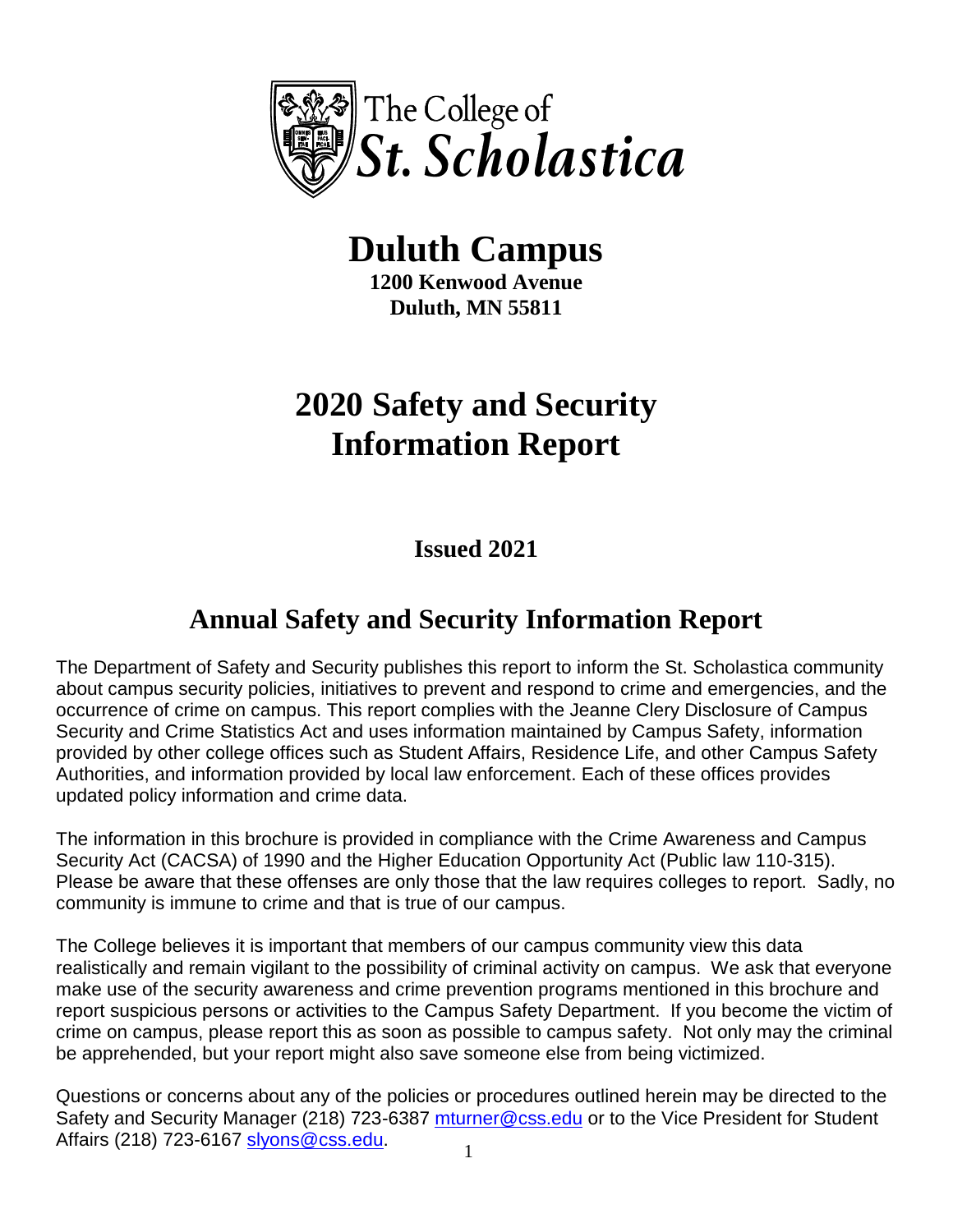#### **About the Clery Act**

In 1990, Congress enacted the Crime Awareness and Campus Security Act of 1990, which amended the Higher Education Act of 1965 (HEA). This act required all postsecondary institutions participating in HEA's Title IX student financial assistance programs to disclose campus crime statistics and security information. The act was amended in 1992, 1998, 2000 and 2008. The 1998 amendments renamed the law the Jeanne Clery Disclosure of Campus Security Policy and Campus Crime Statistics Act (Clery Act) in memory of a student who was slain in her dorm room in 1986. On March 7, 2013, the Violence Against Women Reauthorization Act of 2013 (VAWA) was signed into law. VAWA includes amendments to the Clery Act. These changes require institutions to disclose statistics, policies and programs related to dating violence, domestic violence, sexual assault and stalking, among other changes.

#### **Preparing the Report**

The College of St. Scholastica's Safety and Security Manager is responsible for preparing this report, which includes crime statistics for the past three calendar years. The Safety and Security Manager works with the Departments of Residential Life, Student Support Services, Title IX, Campus Security Authorities (CSA's), Campus Safety and the Duluth Police Department to compile the information for this report. Each member of the college community receives an email on/before October 1<sup>st</sup> of each year that describes the report and provides its web address. For a printed copy of the report, contact the Safety and Security Manager (218) 723-6387 or by email at mturner@css.edu.

# **About The College of St. Scholastica**

The College of St. Scholastica is an independent, coeducational, comprehensive college with programs in the liberal arts and sciences and professional career fields. Founded in the Catholic intellectual tradition and shaped by the Benedictine heritage, the College stresses intellectual and moral preparation for responsible living and meaningful work.

The curriculum serves the mission of the College by providing undergraduate and graduate education that is grounded in the liberal arts and sciences. The entire College is committed to an educational process requiring students to meet rigorous academic standards, to broaden the scope of their knowledge, and to be accountable to both self and society.

The College is committed to providing a quality education through programs and services on the main campus in Duluth and extended sites throughout the state that accommodate diverse needs.

#### **Campus Safety Department**

The mission of Campus Safety is to consistently seek and find ways to promote and preserve a safe and secure environment, and to deliver quality security and community safety services in a professional and sensitive manner. Campus Safety recognizes that a campus law enforcement agency can only operate at its maximum potential with the supportive input from the people it serves. Through a variety of services offered and through community-oriented programs, we strive to meet the needs of the members of the campus community. Campus Safety is dedicated to providing leadership and services consistent with the missions and values of the college, and supports the community's efforts to ensure a safe and secure environment. Our officers do not have law enforcement authority (i.e. powers of arrest), but our college maintains a positive professional relationship with the Duluth Police Department and federal law enforcement.

 $\mathcal{L}$ Campus Safety office - located on the second floor of Tower Hall in room 2617 Non-emergency contact number – (218) 723-5937 Emergency contact number – (218) 723-6175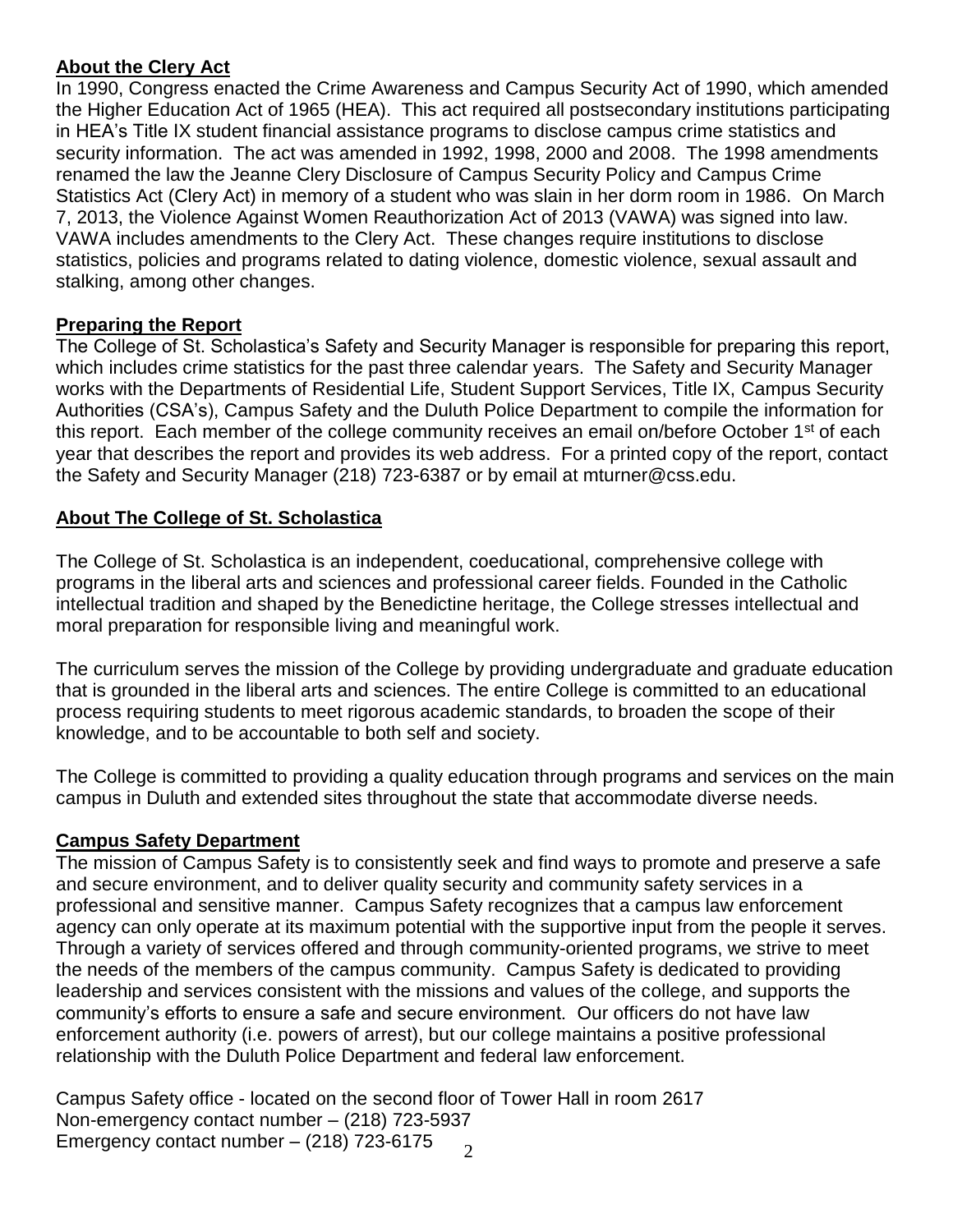# **Campus Safety**

Campus Safety encourages college community members to be fully aware of the safety issues on the campus and to take action to prevent and report illegal and inappropriate activities. Personal awareness and applying personal safety practices are the foundation of a safe community. The College of St. Scholastica also encourages utilizing bystander intervention approaches as outlined in our Saints Step In campaign.

#### **Reporting of Crimes or Emergencies**

Members of the St. Scholastica community are urged to notify the Safety Department immediately of any criminal activity or other emergencies that they may observe on campus by calling (218) 723- 6175. There are emergency telephones located near the entrances of parking lots 1, 2, 5, 6, 6A, 13, 15, 16, 17 and in the back area of parking lot 1. To view our campus parking map, http://www.css.edu/About/Maps-and-Directions/Parking-Map.html. These telephones are connected directly to the Safety Department and should be used to report any emergency, suspicious activity or to request an on-campus escort. Free on-campus telephones also are located around campus, such as the entry halls of each residence facility, all residence hall and apartment rooms, and in public areas of all academic buildings.

# **Reporting Crimes to Campus Security Authorities:**

While the college encourages the campus community to promptly report all crimes and other emergencies directly to Campus Safety or 911, we also recognize that some may prefer to report the incident to other individuals and offices. The Clery Act recognizes certain college officials and offices as Campus Security Authorities (CSA). Campus Security Authorities are defined as "An official of an institution who has significant responsibility for student and campus activities", including, but not limited to, Campus Safety, Vice President of Student Affairs, Vice President Human Resources/Chief Diversity Officer, Dean of Students, Safety and Security Manager, faculty/staff advisors to student organizations, Student Affairs, Residence Life/Housing, Student Activities & Athletic Director and coaches/assistant coaches.

Members of the College community who are victims or witness crime may report those crimes to CSAs who will, in turn, report the incident to Campus Safety. It is important that crime reporting parties provide, and CSAs obtain, as much information about the crime as possible including: an incident description, approximate time, date and location of the incident, and as available, identifying information of the alleged offender(s) and any witnesses. Reports by CSAs also assist Campus Safety to review incident information and determine if reported crime poses a serious or continuing threat to the campus community which could necessitate the issuance of a timely warning.

The College has an online form to assist CSAs in the prompt reporting of crimes. Please refer to [http://www.css.edu/administration/safety-and-security/clery-report-and-mn-sexual-assault](http://www.css.edu/administration/safety-and-security/clery-report-and-mn-sexual-assault-policy/campus-security-authority-report.html)[policy/campus-security-authority-report.html](http://www.css.edu/administration/safety-and-security/clery-report-and-mn-sexual-assault-policy/campus-security-authority-report.html) for the form. If you need assistance submitting this form, please contact the Safety and Security Manager at (218) 723-6387 or via e-mail at mturner@css.edu.

**Campus Confidential Crime Reporting Hotline:** This confidential reporting process allows the campus community to report any criminal activity by calling (218) 723-7077.

without revealing your identity. The purpose of a confidential report is to comply with your • If you are the victim of a crime and do not want to pursue action within the College of St. Scholastica conduct system or with the Duluth Police Department, you may still want to consider making a confidential report. With your permission, the Safety and Security Manager for the College of St. Scholastica can file a report on the details of the incident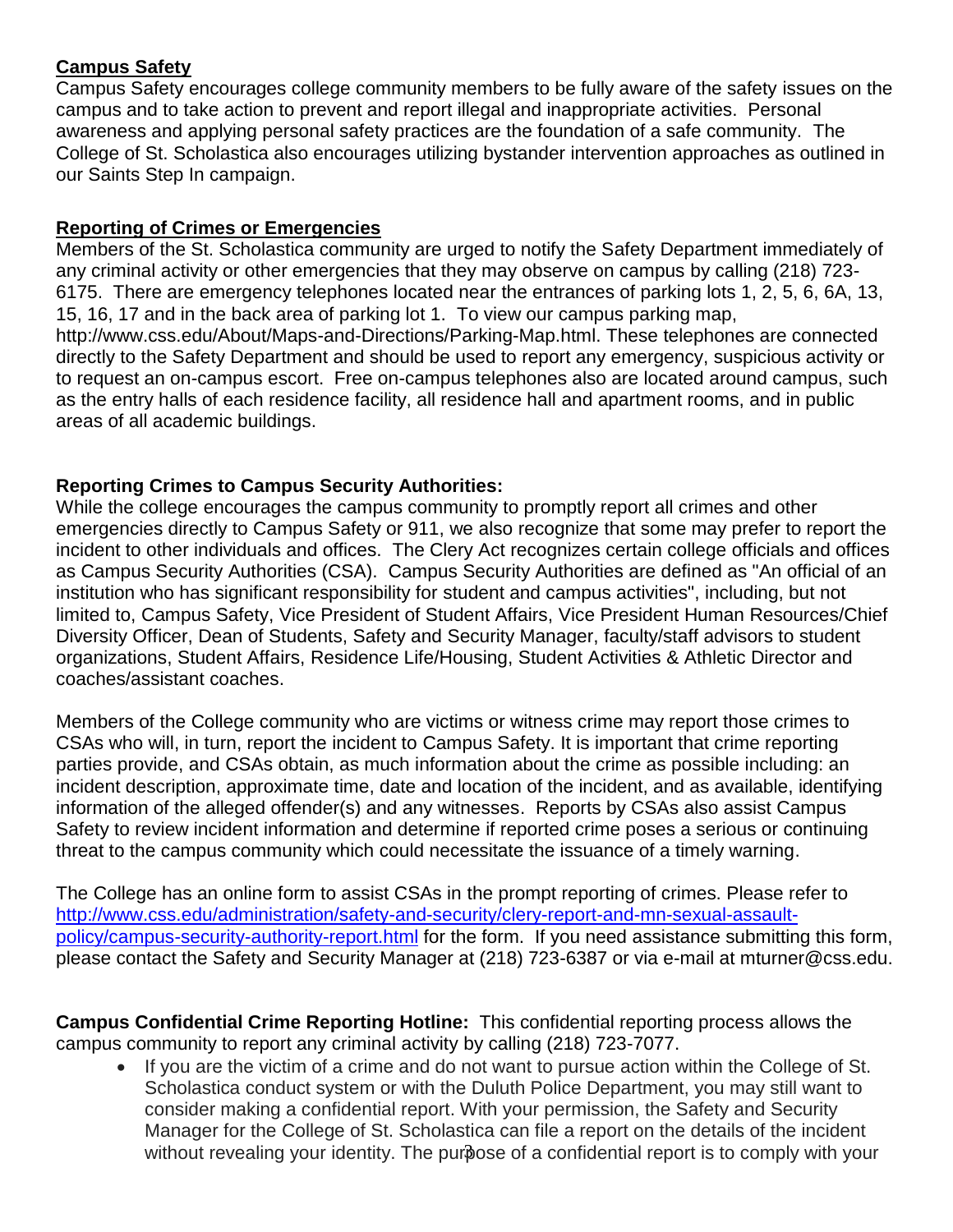wish to keep the matter confidential, while taking steps to ensure the future safety of yourself and others. With your confidential report, the Safety and Security Manger can keep an accurate account of the number of incidents involving students and determine whether there is a pattern of crime with regard to certain locations, methods, or assailants. This information will assist the Safety and Security Manger with providing alerts to the College community of potential danger.

#### **Access to Campus Facilities**

Somers Hall, which is a coeducational residence facility, is equipped with deadbolt locks and locking windows in all rooms. All entrances are controlled by an automated card access system. **After hours, visitors must enter through the main entrance and register at the information desk.**

The apartment buildings Pine, Maple, Willow, Birch, Cedar Hall, Scanlon Hall and Kerst Hall are secured card access buildings and are locked 24 hours a day. Visitor access is achieved by calling the host from the telephone in each building's main entrance.

St. Scholastica offers many activities and programs, which are open to the public. The campus and its buildings (excluding residential facilities) are open to the public during regular business hours. Areas where programs are offered for the public after hours, such as the Mitchell Auditorium will be accessible from the doors closest to that space.

#### **Maintenance and Security of Campus Facilities**

Campus Safety works with the Facilities Services Department to inspect campus facilities and grounds on a regular basis. These two entities collaborate to make repairs and respond to reports of potential hazards such as malfunctioning locks, exit doors, broken windows, and lighting concerns. The College has established a maintenance call-in program through Campus Safety where community members can report maintenance needs that develop during non-business hours.

#### **Security Awareness and Crime Prevention**

It is the goal of The College of St. Scholastica to take a preventive rather than reactive approach to reducing crimes. The primary approach to accomplishing this goal is the College's crime prevention program. This program is based upon the dual concepts of eliminating or minimizing criminal opportunities, and encouraging students, faculty and staff to be responsible for their own security and the security of others. The following is a list of crime prevention programs and projects employed by The College of St. Scholastica.

- **Escort Program:** Campus Safety officers provide dusk-to-dawn on-campus escorts to students, faculty, staff and guests. To utilize the Escort program, campus community members are encouraged to call 218-723-6175 or use the direct call emergency telephones located throughout campus.
- **New Student Orientation:** Welcomes new students into our community, sets expectations for behaviors based on our values, and all students to respect others.
- **Residence Hall and Apartment Security:** Crime awareness and prevention presentations are made to students living on campus.
- **Emergency Telephones:** Emergency telephones are located near the entrances of parking lots 1, 2, 5, 6, 6A, 13, 15, 16, 17 and in the back area of parking lot 1. To view our campus-parking map, please go to: **http://tour.css.edu** and click on Main Campus, then on Layers.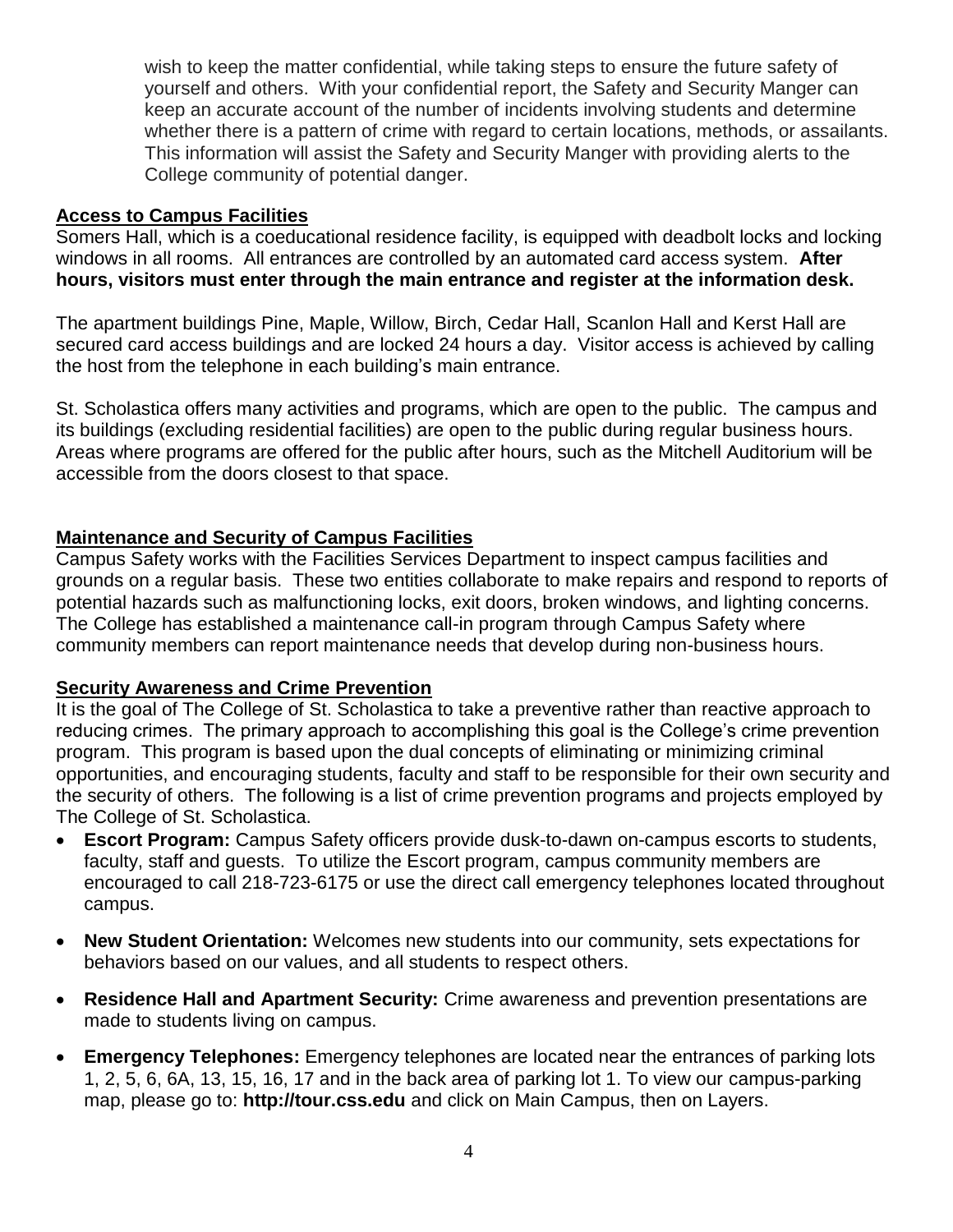- **Inspections:** Inspections of exterior lighting and exterior doors and grounds are conducted by the Safety Department on a regular basis. Work orders are generated to address any deficiencies noted.
- **Sexual & Gender Based Misconduct Intervention & Prevention:** The College provides confidential Gender Equity and Anti-Violence Allies (GEVA) Team The GEVA team receives training and supervision from local rape crisis center, PAVSA. PAVSA also provides intervention services and advocacy on campus. The College's Violence Intervention & Prevention Program (VIP) and Title IX office works collaboratively to provide awareness, education, prevention, and bystander intervention programs about sexual and gender based violence, along with policy and procedure training for all community members.
- **Reporting Sexual or Gender Based Misconduct, Harassment or Discrimination of Protected Classes:** The College provides options for reporting sexual or gender based misconduct or incidents of bias, harassment or discrimination of protected classes. See the Equal Opportunity and Nondiscrimination Policy for more in depth information or go to <http://www.css.edu/titleix>

#### • **Campus Crime Reporting Hotline:** Call 218-723-7077

If you are the victim of a crime and do not want to pursue action within the College of St. Scholastica conduct system or with the Duluth Police Department, you may still want to consider making a confidential report. With your permission, the Safety and Security Manager for the College of St. Scholastica can file a report on the details of the incident without revealing your identity. The purpose of a confidential report is to comply with your wish to keep the matter confidential, while taking steps to ensure the future safety of yourself and others. With your confidential report, the Safety and Security Manger can keep an accurate account of the number of incidents involving students and determine whether there is a pattern of crime with regard to certain locations, methods, or assailants. This information will assist the Safety and Security Manger with providing alerts to the College community of potential danger.

- **Controlled Access:** Access to Somers Hall, Somers Suites, Willow Apartments, Birch Apartments, Cedar Hall, Kerst Hall and Scanlon Hall is controlled by an automated card access system.
- **Saints Alert – (Rapid Emergency Notification System):** The College of St. Scholastica has implemented a Web-Based system (Saints Alert) that allows communication via cell phone voice and text messages, emails, and-line phones (which includes all classrooms), PDA's and the Web. This is used in emergencies demanding communication as near to immediate, and comprehensive in reach, as possible, such as natural or man-made disasters, severe weather, or crime events.
- **Timely Warning Alerts:** Notice is given to the campus community of any criminal activities on campus that might affect the safety of others. This is done by posting notices throughout the campus using the campus e-mail announcements.
- **CCTV:** The College uses Closed Circuit Television (CCTV) to monitor the entrances to our student housing facilities and public use areas in our educational facilities in order to deter crime and to assist the College in providing for the security and safety of individuals and property of the College community.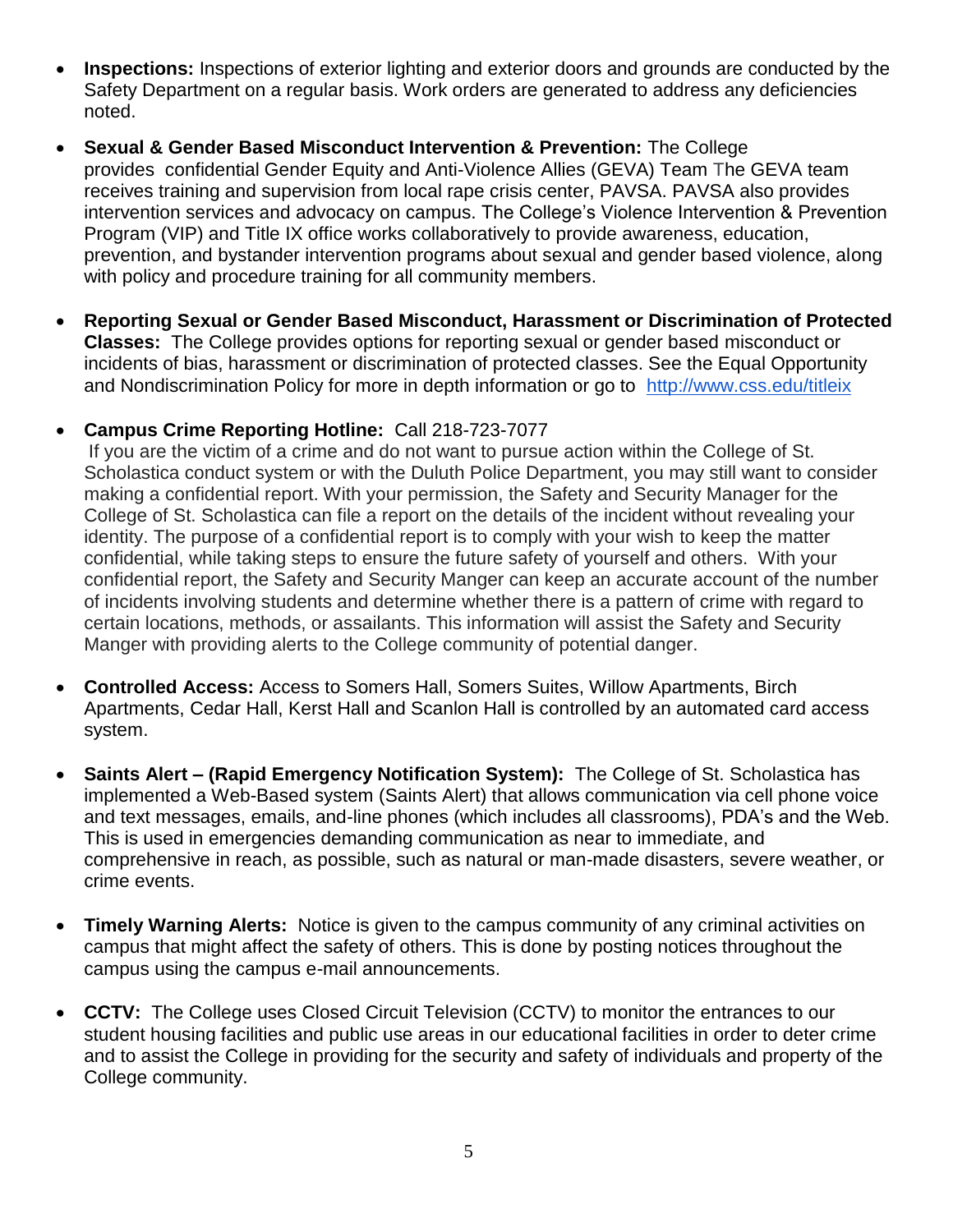**Daily Crime and Fire Logs:** The Daily Crimes and Fire Log are for recording all **criminal** and **fire** incidents reported to the Campus Safety Department. The Daily Crime and Fire Log for the last 60 days are open to public inspection and are posted in the hallway outside of Tower Hall 2611. The Safety and Security Manager or his designated representative maintains this log.

If there is clear and convincing evidence that the release of such information would jeopardize an ongoing criminal investigation or the safety of an individual, cause a suspect to flee or evade detection, or result in the destruction of evidence, such information may be withheld until that damage is no longer likely to occur from the release of such information.

If new information about a particular incident becomes available, the new information will be recorded.

The following information is required to be listed in the Daily Crime and Fire Log:

- 1. Incident number The CSS Safety incident number.
- 2. Location The location where the incident occurred.
- 3. Offense The classification of the offense that was reported. In the event that more than one offense is reported, all the offenses will be listed under this category.
- 4. Disposition The disposition is the status of the reported incident.
	- $\circ$  Active/Open The case is not cleared and has a reasonable solvability factor. The matter will be investigated further.
	- $\circ$  Inactive No current solvability factors present.
	- $\circ$  Arrest The individual or individuals involved in this case were arrested for the alleged offense.
	- $\circ$  Conduct Referral The individual or individuals involved in this case were referred to the Student Conduct Officer for sanctions.
	- $\circ$  Closed The case has been investigated and closed out.
	- $\circ$  Unfounded A determination is made through investigation that a reported offense or attempted offense is false or baseless.

# **Emergency Response and Notification**

The College encourages all community members who become aware of any threat or dangerous situation, to immediately call 911 and Campus Safety at (218) 723-6175.

When Campus Safety receives a report of a crime or incident, campus safety personnel will respond immediately to evaluate and mitigate the situation. When warranted, campus safety will request the local authorities to respond upon confirmation of a significant emergency or dangerous situation, which poses an immediate threat to the greater campus community. The College will determine the content of an emergency message and initiate an immediate notification through Saints Alert to the campus community. Saints Alert and warnings will not be issued if the notification would compromise efforts to assist victims, contain the event, or otherwise mitigate the emergency as determined by the professional judgment of responsible authorities.

The college tests its Saints Alert program twice per academic year, once each semester.

The following positions oversee the dissemination of the Saints Alert messages:

Executive Director of Marketing, Communications and Media Relations Communication Specialist for Web Marketing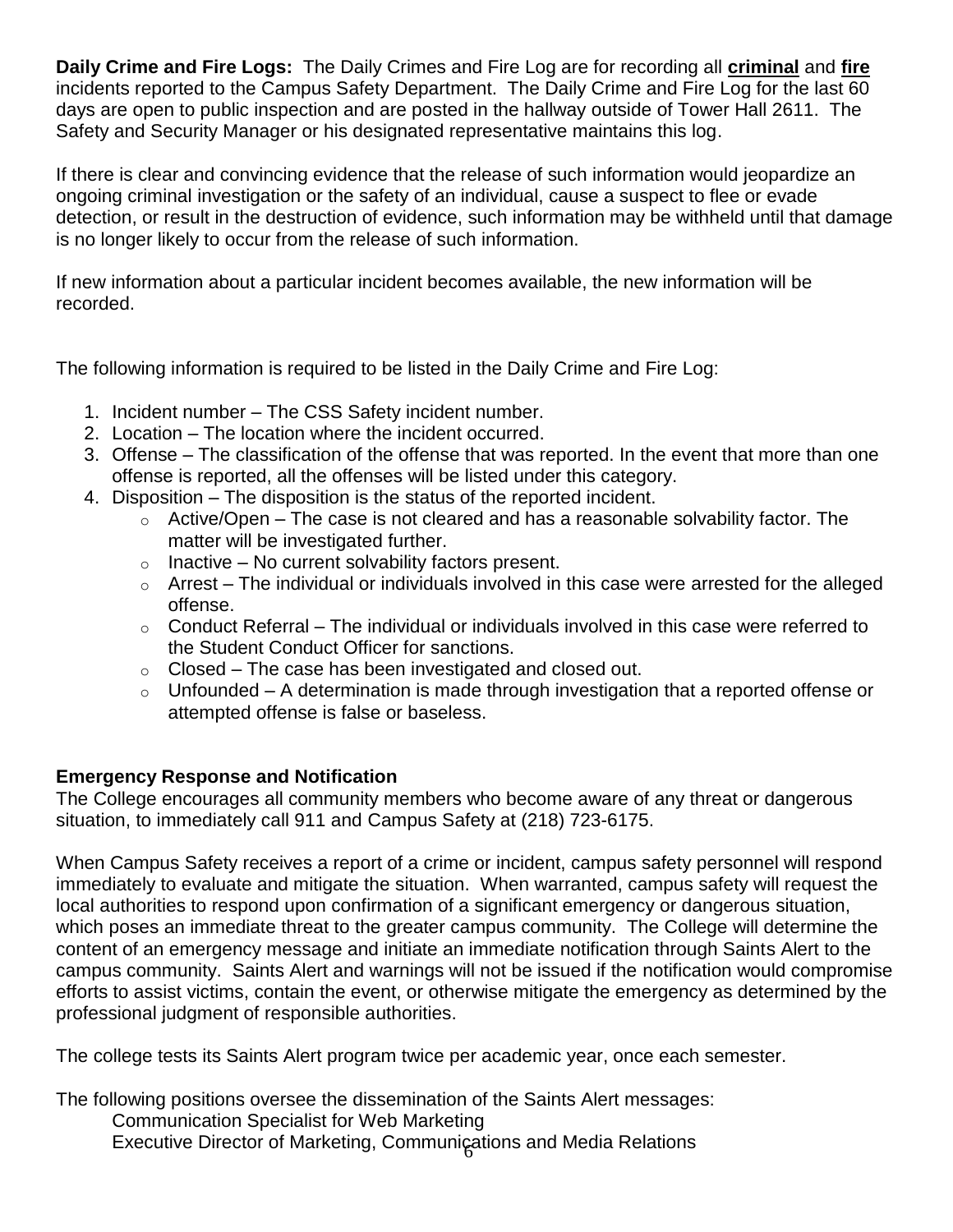Director of Facilities Services Safety and Security Manager Telecommunications Manager Vice President of Finance

#### **Timely Warning Alerts**

In compliance with the Jeanne Clery Disclosure of Campus Security Policy and Campus Crime Statistics Act, The College of St. Scholastica issues timely warning reports to notify the campus community of Clery Act crimes or other serious incidents that the College determines represent a serious and ongoing threat to the campus. The College may distribute timely warning reports using a variety of means, including e-mails, flyers, and website announcements posted on the College's internal Cor website (http://cor.css.edu).

To report an incident that may warrant the issuing of a timely warning, immediately contact Campus Safety at **(218) 723-6175**.

#### **A. What circumstances require issuing a timely warning?**

Timely warnings are issued on a case-by-case basis for Clery Act crimes or other serious incidents reported to campus safety, campus security authorities or the Duluth Police Department and that pose "serious and ongoing threats" to students and employees on campus or in the immediate campus community. In deciding whether to issue a timely warning, the College considers all of the facts surrounding the incident such as the nature of the crime, the continuing danger to the campus community and the possible risk of compromising law enforcement efforts. Incidents that may result in issuing a timely warning include the following Clery Act crimes:

- Murder
- Criminal homicide
- Negligent manslaughter
- Forcible sex offenses
- Nonforcible sex offenses
- Robbery
- Aggravated assault
- Burglary
- Motor vehicle theft
- Arson

#### **B. When will timely warnings be issued?**

The College will issue a timely warning as soon as it determines there is a serious and ongoing threat to students or employees on campus and/or in the immediate campus community. The determination will be made based on the information that Campus Safety or the Duluth Police Department has available to it at the time.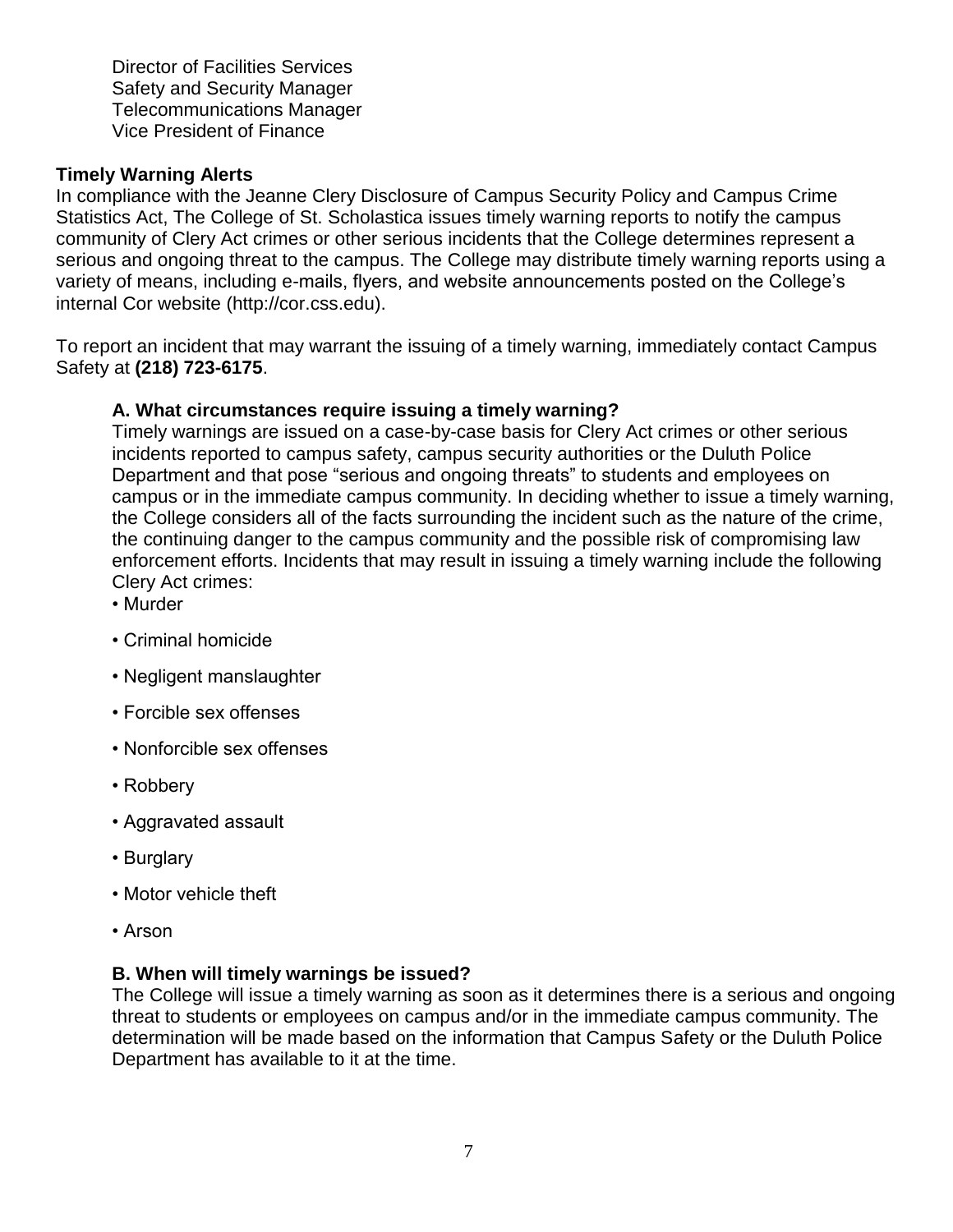# **C. What department or individual is responsible for issuing the timely warning?**

The Safety and Security Manager or his designee is responsible for preparing and distributing timely warning reports. The Safety and Security Manager may be reached at (218) 723-6387 or via e-mail at mturner@css.edu.

#### **D. How are timely warnings distributed?**

In most instances, the timely warning will be issued through the College's e-mail system to students, faculty and staff. Depending on the particular circumstances of the crime or threat, Campus Safety may also post a notice through flyers posted at residence halls and academic buildings.

#### **E. What is included in a timely warning?**

The intent of a timely warning is to enable members of the campus community to protect themselves. A timely warning will include information that promotes safety and aids in the prevention of similar crimes, such as the following information:

- A brief statement of the incident
- Possible connection to other incidents, if applicable
- Physical description of the suspect, if available
- Composite drawing of the suspect, if available
- Date and time of the incident
- Other relevant information

#### **F. How should a crime be reported?**

Anyone with information about a Clery Act crime or other serious incident should report the circumstances to Campus Safety, by phone (218) 723-6175 or in person at the Campus Safety office located in room 2617 of Tower Hall. To report a crime or an emergency off campus, dial 911.

#### **Missing Person Notification Policy**

Any individual who believes that a currently enrolled St. Scholastica student is missing should immediately contact the Campus Safety office. Following notification of this information, campus safety will commence an investigation working with the Office of Residential Life and the Vice President for Student Affairs. Should the investigation result in the conclusion that the student is missing, and has been missing for 24 hours, Campus Safety will notify the Duluth Police Department as well as the student's emergency contact within a span of time not to exceed 24 hours from the time the student was determined to be missing.

To view the entire Missing Person Policy, go to: h**ttp://resources.css.edu/facilities/documents/Missing\_Student\_Report.pdf**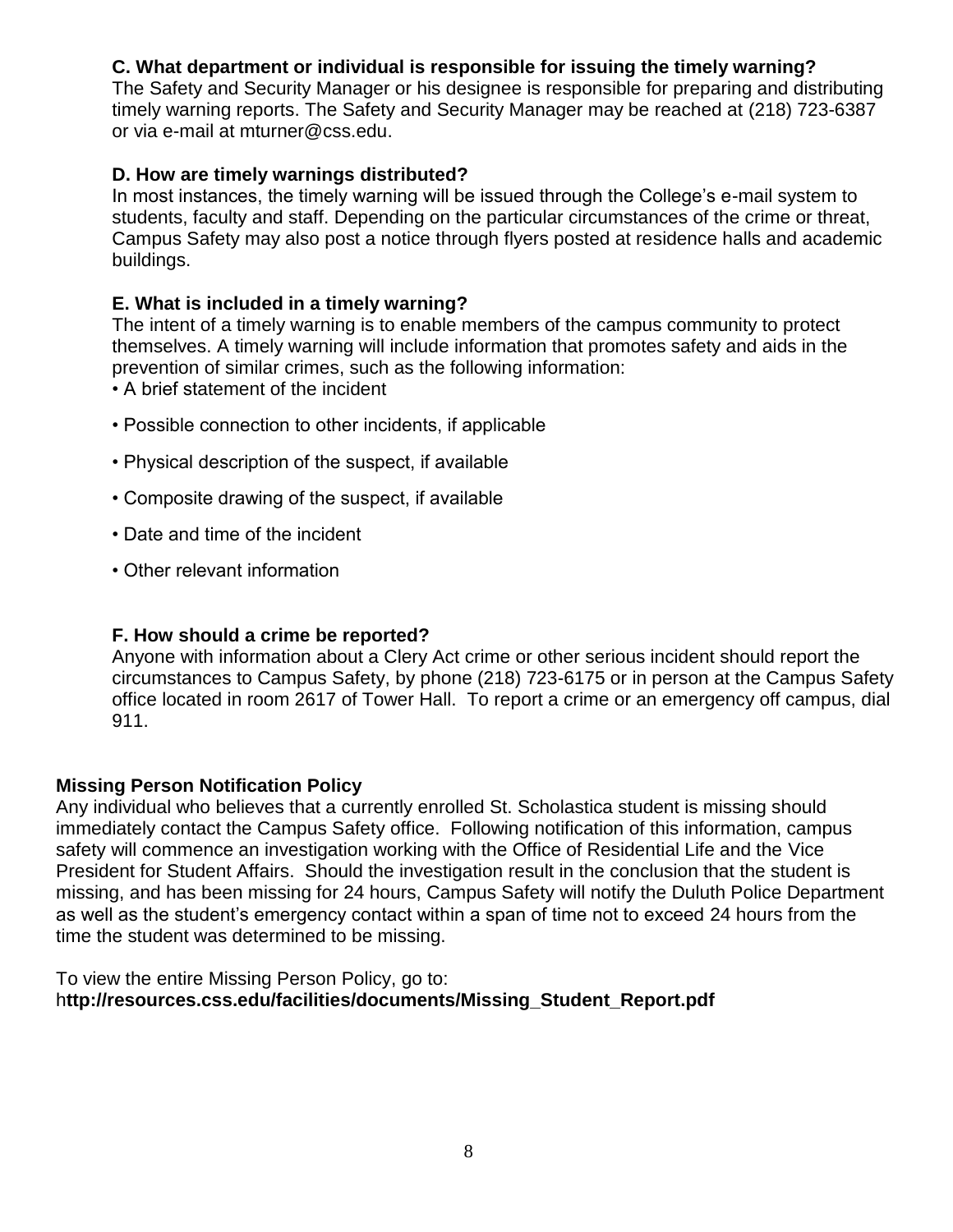# **Alcohol and Drug Policy**

[Alcohol and Drug Policies](http://www.css.edu/student-affairs/student-life/table-of-contents-for-student-code-of-conduct-and-policy-library/alcohol-and-drug-use-policies.html)

This section of the CSS Student Handbook includes policies, procedures and resources related to:

- Alcohol Policy and Sanctions
- Drug and Other Controlled Substances Policy and Sanctions
- Parental Notification Policy
- Medical Amnesty Policy (Including COVID-19 Related Medical Amnesty)
- Alcohol Poisoning and When to Call for Help
- Advertising, Promotion and Merchandising of Alcoholic beverages and/or Drugs
- Drug Related Convictions and Federal Student Aid
- Tobacco-Free Policy
- Alcohol Policy for the Department of Athletics

# **Philosophy:**

The goal of The College of St. Scholastica is to create an environment in which both the responsible use and nonuse of alcoholic beverages are respected and in which the lines existing between responsible drinking, problematic drinking and abuse are recognized. Within the Benedictine tradition of hospitality, the College seeks to foster a healthy environment and one in which all people can pursue healthy, respectful relationships with oneself and others, and are able at all times to embrace and live the value of Love of Learning. The College supports those who choose a lifestyle free of chemicals and offers support to those in recovery through our counseling services and WELLU via groups on campus as well as ongoing programming.

### **Statement of Alcohol Use:**

Students who are 21 years of age are, by state law, allowed to drink alcoholic beverages; however, we only grant that right on our campus to those who also adhere to and uphold the Benedictine values of Community, Hospitality, Respect, Stewardship and Love of Learning.

As an independent educational institution, The College of St. Scholastica extends the same right to members of the campus community who are of legal drinking age under strict conditions. Minnesota statutes section 340A.101 (2) defines "alcoholic beverage" as any beverage containing more than one-half of one percent alcohol by volume.

Inappropriate behavior usually falls into a violation of one of the Benedictine values: a failure to live well in community, a violation of hospitality, respect, stewardship, or a hindrance on the ability to learn well. This includes actions both on and off campus that violate the rights or property of others as defined by the [Jurisdiction statement i](http://www.css.edu/x19990.xml)n the Code of Conduct in this handbook. Behavior after consumption of alcoholic beverages that violates College policy and/or state law will be considered an offense subject to review by the Code of Conduct for Students.

The College is committed to providing resources, counseling, education and other opportunities for responsible use to all students. On-campus counseling, support and information regarding alcohol or other drug concerns for oneself or a friend are available through the [Student Center for Health and](http://www.css.edu/student-affairs/student-center-for-health-and-well-being.html)  [Well-Being i](http://www.css.edu/student-affairs/student-center-for-health-and-well-being.html)n Tower 2150, (218) 723-6085.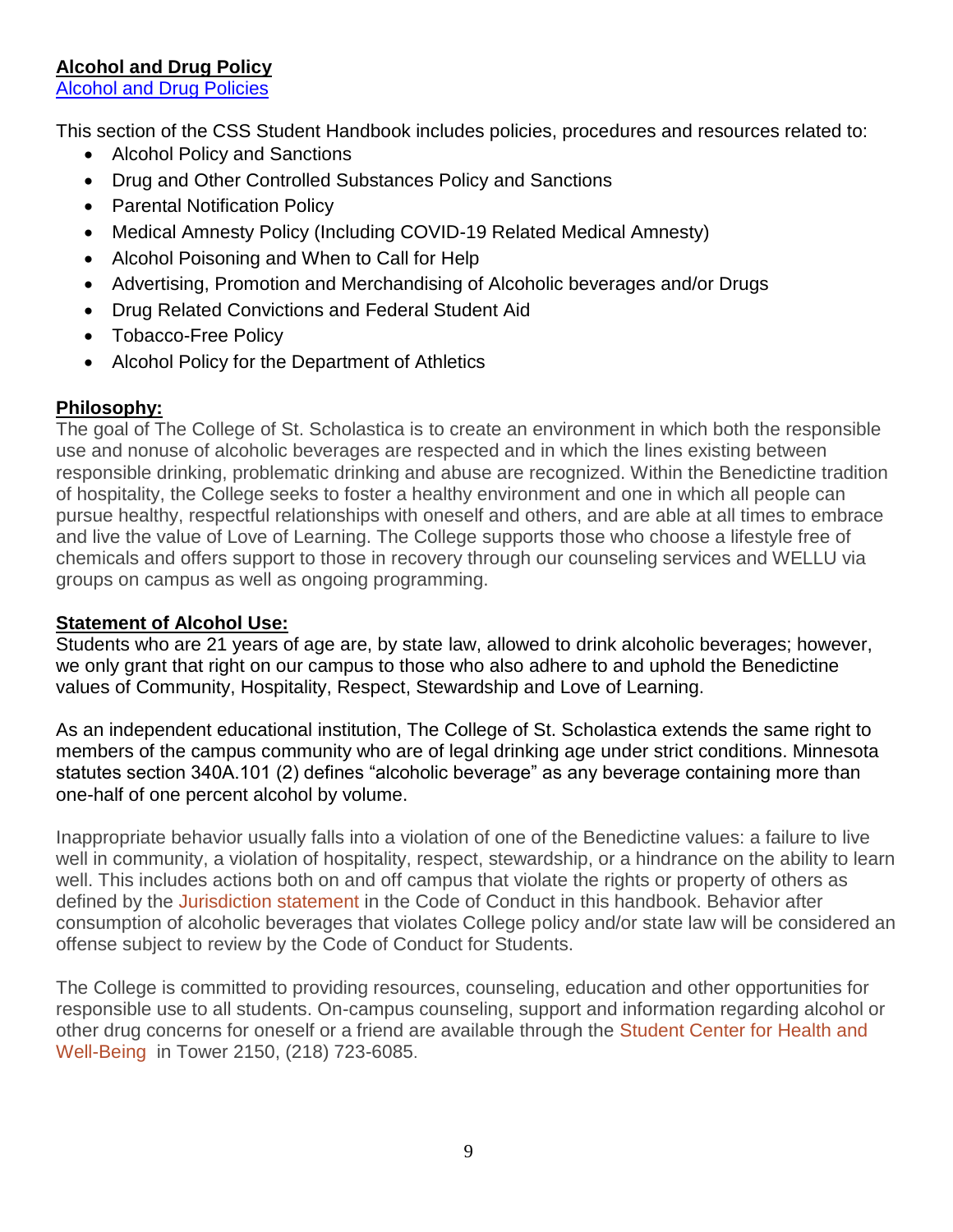# **Alcohol Policies:**

- **Use**
	- o Alcoholic beverages may be used in private rooms of the student apartments by those of legal age. The College reserves the right to determine whether the use of alcoholic beverages in residential apartments by those of legal age is excessive or its use violates (by pattern or in a single incident) our Benedictine Values to the point where appropriate sanctions may be applied. Somers Residence Hall is an alcohol-free building for residents and guests regardless of age.
	- o The College allows absolutely no public consumption of alcohol, except at approved College events. This includes walking with an alcoholic beverage open container in public areas.
	- $\circ$  Events involving students with alcohol must be approved in writing by Dean of Students or their designee. Alcohol is not allowed in any classroom setting, except with prior written approval by the Dean of Students or their designee.
- **Hosting**
	- o Bulk dispensing of alcohol is prohibited. This may include, but is not limited to kegs or large quantities of alcohol. Any container(s) along with any taps will be seized by school personnel and not returned to the residents.
	- o Distribution to minors is prohibited.
	- o Delivery of alcoholic beverages to students on campus is prohibited. Alcohol cannot be sold (e.g., selling cups, asking for donations, etc.) anywhere on campus except in cases of a College sanctioned event.
	- $\circ$  For violations of the hosting policy in campus residences, anyone on a housing contract can be held responsible and therefore in violation of the hosting policy, regardless of age or presence.
- **Presence**
	- o Breathalyzer/No Consumption under the age of 21: **If a student has not consumed alcohol, as proven by a breathalyzer test from a College official, no alcohol consumption violation will be recorded, regardless of age.** Please note other Code of Conduct violations may apply. **It is the student's responsibility to request the breathalyzer.** Students who have not consumed alcohol or are over 21 will still be included on the incident documentation as witnesses, with the potential for follow-up.
	- $\circ$  No breathalyzer under the age of 21: If a student is under the age of 21 and does not take the breathalyzer, the student(s) in presence of alcohol will be cited for underage consumption and any other applicable citations.
	- $\circ$  Roommates over 21: When a person who is not of legal drinking age is in their own residence with a roommate who is of legal drinking age, the underage student may be present if alcohol is being consumed. The person under the age of 21 may not consume alcohol.

# • **Consumption**

o *Underage Consumption:* Students not of legal drinking age found consuming alcohol on campus at any time will be in violation of the alcohol consumption policy.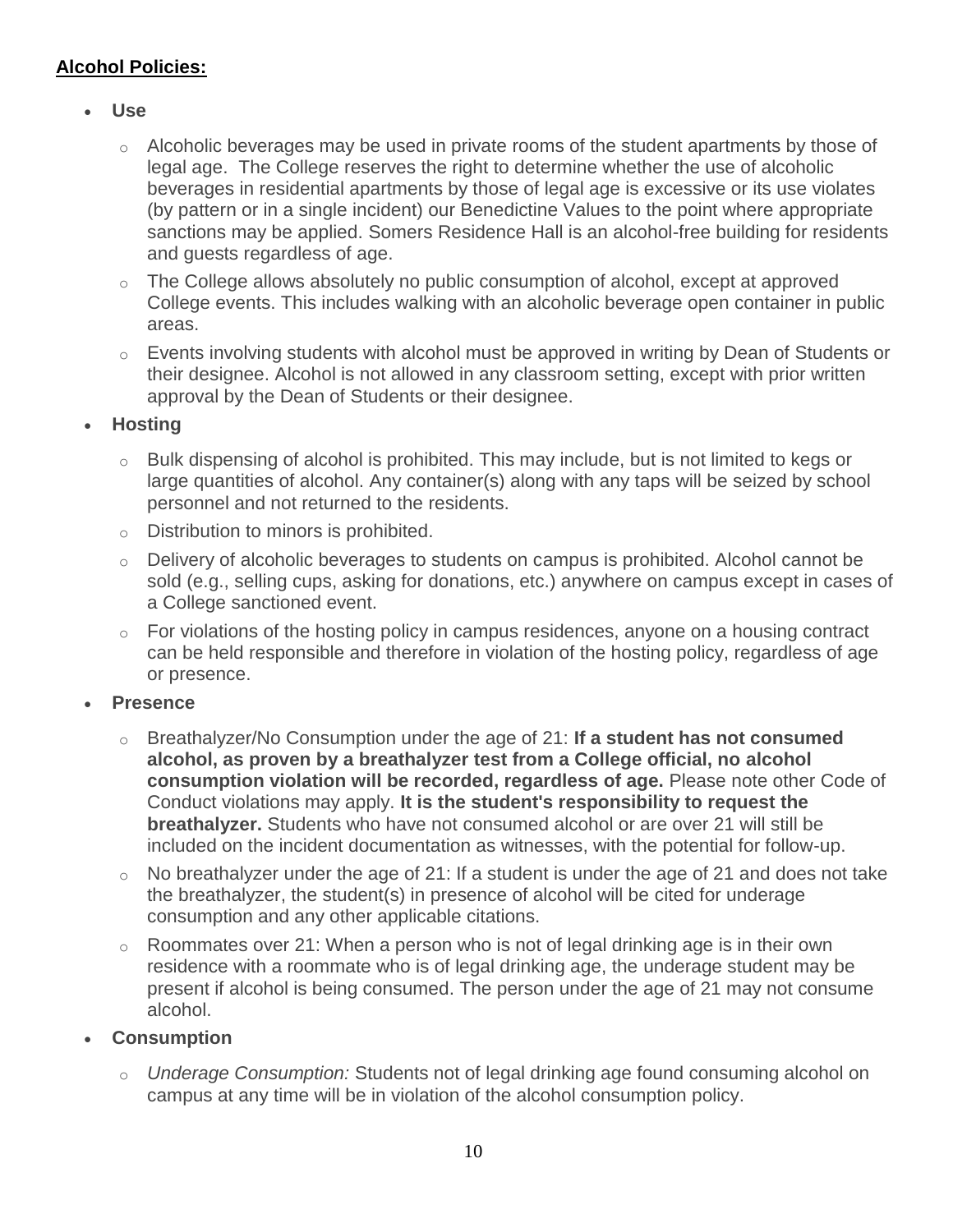- o *Public Intoxication*: Intoxication, defined as being under the influence of alcohol or any other psychoactive drug to any extent that requires the attention of college staff, causes a disturbance, or is a danger to persons (self or others) or property, is prohibited.
- o *Dangerous Consumption/Detox:* Dangerous Consumption is defined as, but is not limited to, the excessive consumption of alcohol or the commingling of substances resulting in serious impairment, poisoning, risky behavior, etc. It will be at the discretion of staff to determine whether or not an individual is in violation of dangerous consumption; determining factors will include blood alcohol concentration, physical indicators, and behavior. Regardless of age, if dangerous consumption is determined, faculty or staff has the authority to request the student to be sent to the hospital or detox.
- **Possession**
	- o *Underage:* Students who are under the legal drinking age in possession of alcohol (in a public or private space) will be found in violation of the possession policy.
	- o *Container Policy:* Open or broken-sealed containers of alcohol are not allowed in any public area on campus without prior permission of the Dean of Students or their designee. Permission is required to use alcoholic beverages in any public area of the College including but not limited to the following: dining halls, apartments/halls picnic areas, athletic facilities, Science Center, Tower Hall, and other College grounds.
		- College authorities reserve the right to request IDs from any person carrying unconcealed containers of alcohol on campus.

#### **Alcohol Related Violations:**

Every student is responsible to be familiar with the CSS Student Code of Conduct and the statement of sanctions in the Student Handbook.

Possession and consumption of alcohol by those not of legal drinking age and consumption by those of legal drinking age that results in behavior that endangers or is detrimental to self or others are a violation of the College alcohol policy. Other violations involving alcohol not expressly stated here, but that violate the rights or property of member(s) of The College of St. Scholastica community, will be considered violations of this policy. Violations that are violations of city and/or state law may also be referred to the proper city and/or state authorities in conjunction with or in addition to any College sanctions that may be imposed.

Specifically, operating a vehicle in a manner that would result in a **DUI or DWI** citation is considered a very serious offense as it endangers not only the driver, but other members of the community, and the risk of serious injury and death are quite high. Therefore, the college takes this very seriously. A student who is found driving on campus intoxicated (DUI or DWI) is likely to face serious sanctions such as a semester or more suspension from the College. (See N and T in the [Student Code of](http://www.css.edu/x19992.xml)  [Conduct.\)](http://www.css.edu/x19992.xml)

to the Dean of Students or designee. If a breathalyzer is taken, the following are possible results:<br> The College of St. Scholastica students involved in an incident where alcohol is present and are under the legal age to consume alcohol, have the option of taking a breathalyzer test. Although it may be offered, **it is the student's responsibility to request the breathalyzer test at the time of the incident if they want to demonstrate sobriety.** The results will be shared with the student and sent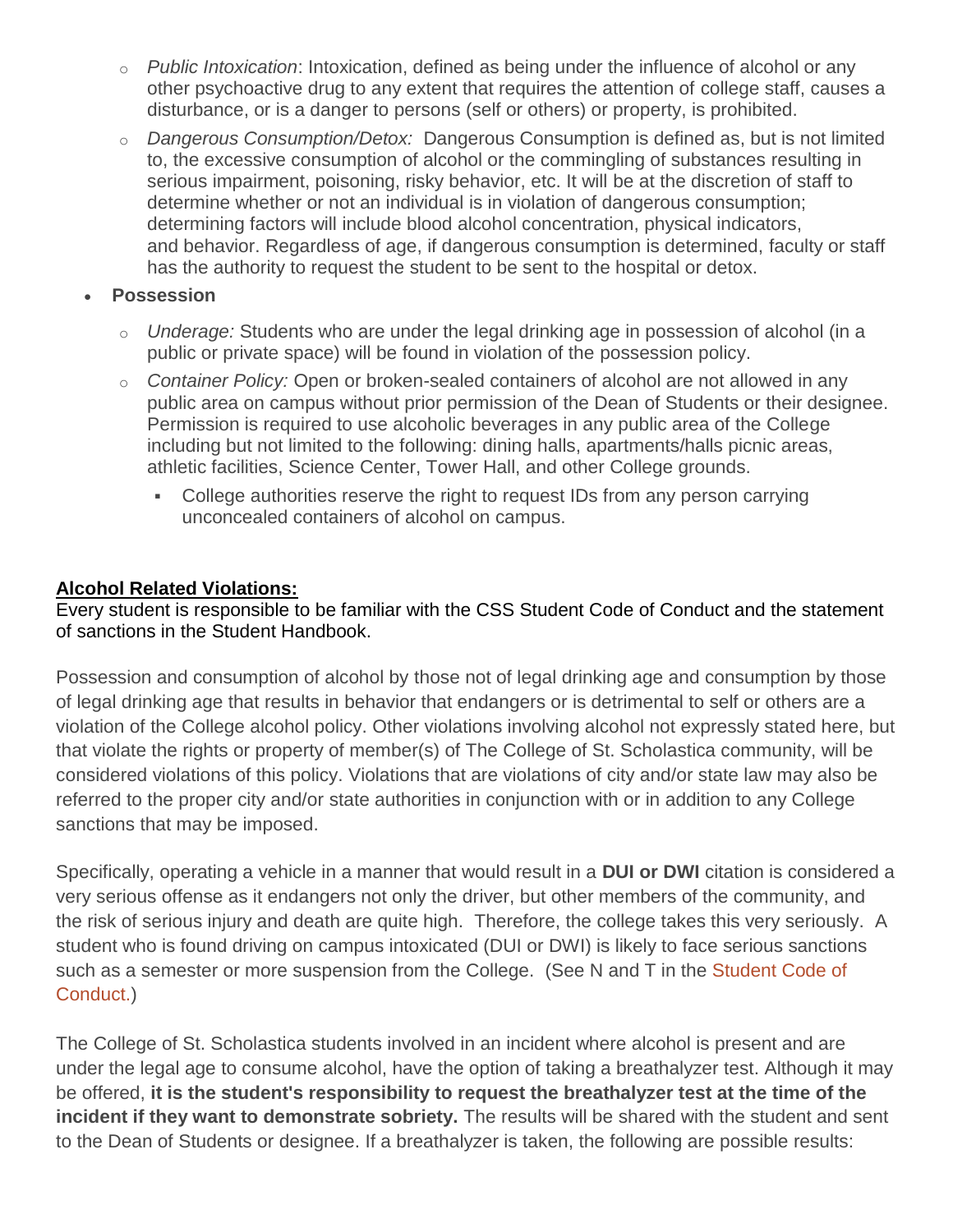a. Students under the age of 21 with a positive result (detection of any alcohol) are subject to a consumption violation.

b. Students under the age of 21 with a negative test result (blow a zero) will not be subject to an alcohol violation. The student's presence in the situation may be noted in the record, but unless there are corollary, related or concurrent violations, no citation will be issued.

c. Residents and students under the age of 21, who choose not to take the breathalyzer test, will be assumed to have consumed alcohol and will receive a consumption violation.

|                                                                                               | <b>First Offense</b>                                                                                                                                                                                                                                | <b>Second Offense</b>                                                                                                                                                                                                                                                                                    | <b>Third Offense</b>                                                                                                                                                                                                                   | <b>Fourth Offense</b>                                                                                                                                                                                                                                                 |
|-----------------------------------------------------------------------------------------------|-----------------------------------------------------------------------------------------------------------------------------------------------------------------------------------------------------------------------------------------------------|----------------------------------------------------------------------------------------------------------------------------------------------------------------------------------------------------------------------------------------------------------------------------------------------------------|----------------------------------------------------------------------------------------------------------------------------------------------------------------------------------------------------------------------------------------|-----------------------------------------------------------------------------------------------------------------------------------------------------------------------------------------------------------------------------------------------------------------------|
| <b>Category A:</b><br><b>Underage</b><br>Consumption/<br><b>Underage</b><br><b>Possession</b> | Meet with<br>$\bullet$<br>designee of Dean<br>of Students<br>\$50 fine<br>$\bullet$<br>Additional<br>restitution for any<br>damage to the<br>community<br>AlcoholEDU<br>course<br><b>RESTORE</b><br>meeting if<br>determined by<br>Dean of Students | Meet with<br>designee of Dean<br>of Students<br>\$100 fine<br>$\bullet$<br>Additional<br>restitution for any<br>damage to the<br>community<br>AlcoholEDU<br>$\bullet$<br>course<br><b>RESTORE</b><br>meeting or other<br>wellness based<br>sanction,<br>determined by<br>designee of Dean<br>of Students | Meet with<br>designee of Dean<br>of Students<br>\$150 fine<br>$\bullet$<br>Additional<br>restitution for<br>any damage to<br>the community<br>AlcoholEDU<br>course<br><b>RESTORE</b><br>meeting or other<br>wellness based<br>sanction | Meet with a<br>designee of the<br>Dean of Students<br><b>RESTORE</b><br>$\bullet$<br>meeting<br>Possible alcohol<br>$\bullet$<br>assessment<br>Suspension from<br>$\bullet$<br>the College and<br>other restrictions<br>or sanctions will<br>likely be<br>considered. |

# **Alcohol Sanctions**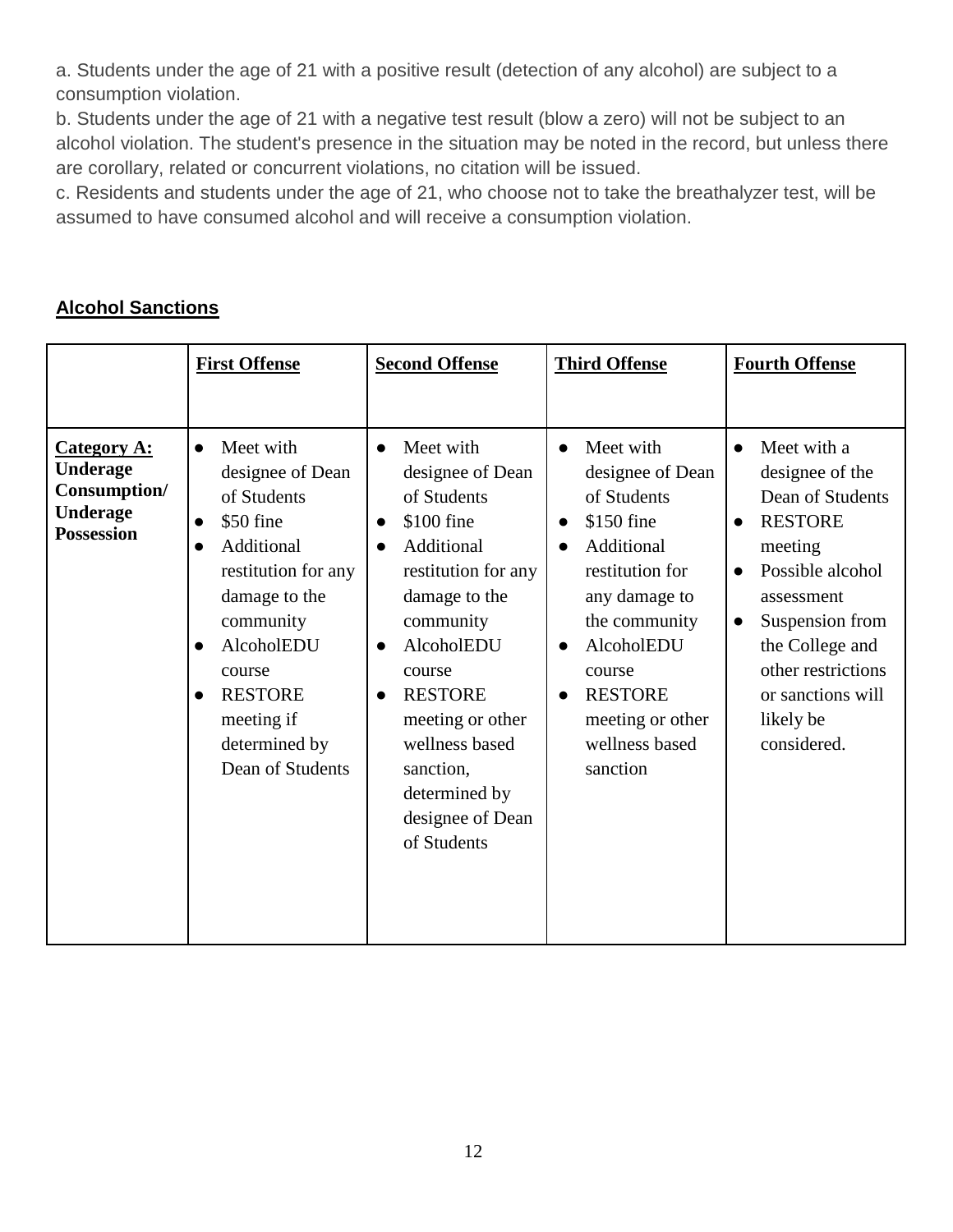| <b>Category B:</b><br><b>Hosting</b><br><b>Public</b><br><b>Intoxication</b><br><b>Container</b><br><b>Policy</b> | Meet with<br>$\bullet$<br>designee of Dean<br>of Students<br>\$100 fine<br>$\bullet$<br>Additional<br>$\bullet$<br>restitution for any<br>damage to the<br>community<br>AlcoholEDU<br>$\bullet$<br>course and/or<br><b>RESTORE</b><br>meeting or other<br>wellness based<br>sanction<br>determined by<br>designee of Dean<br>of Students | \$200 fine<br>$\bullet$<br>Additional<br>lo<br>restitution for any<br>damage to the<br>community<br>AlcoholEDU<br>lo<br>course or<br><b>RESTORE</b><br>meeting or other<br>wellness based<br>sanction<br>determined by<br>designee of Dean<br>of Students | \$400 fine imposed<br>$\bullet$<br>Additional<br>$\bullet$<br>restitution for any<br>damage to the<br>community<br>AlcoholEDU<br>$\bullet$<br>course or<br><b>RESTORE</b><br>meeting or other<br>wellness based<br>sanction<br>determined by<br>designee of Dean<br>of Students | Meeting with a<br>$\bullet$<br>designee of the<br>Dean of Students<br>Suspension from<br>$\bullet$<br>the College and<br>other restrictions<br>or sanctions will<br>likely be<br>considered. |
|-------------------------------------------------------------------------------------------------------------------|------------------------------------------------------------------------------------------------------------------------------------------------------------------------------------------------------------------------------------------------------------------------------------------------------------------------------------------|-----------------------------------------------------------------------------------------------------------------------------------------------------------------------------------------------------------------------------------------------------------|---------------------------------------------------------------------------------------------------------------------------------------------------------------------------------------------------------------------------------------------------------------------------------|----------------------------------------------------------------------------------------------------------------------------------------------------------------------------------------------|
| <b>Category C:</b><br><b>Dangerous</b><br>Consumption                                                             | Handled on an<br>$\bullet$<br>individual basis<br>by Dean of<br><b>Students</b><br>designee:<br>referral to the<br><b>RESTORE</b> team;<br>possible required<br>alcohol<br>assessment and<br>parents/guardians<br>are likely to be<br>notified as a<br>health and safety<br>concern                                                      |                                                                                                                                                                                                                                                           |                                                                                                                                                                                                                                                                                 |                                                                                                                                                                                              |

# **Appeals:**

All appeals of alcohol violations will follow the process outlined in the general Code of Conduct. **Drug and Controlled Substance Policy**

Drug abuse on campus is a danger and a detriment to all members of The College of St. Scholastica community, including students, faculty, and staff. It is therefore the intent of this policy to maintain a drug-free campus.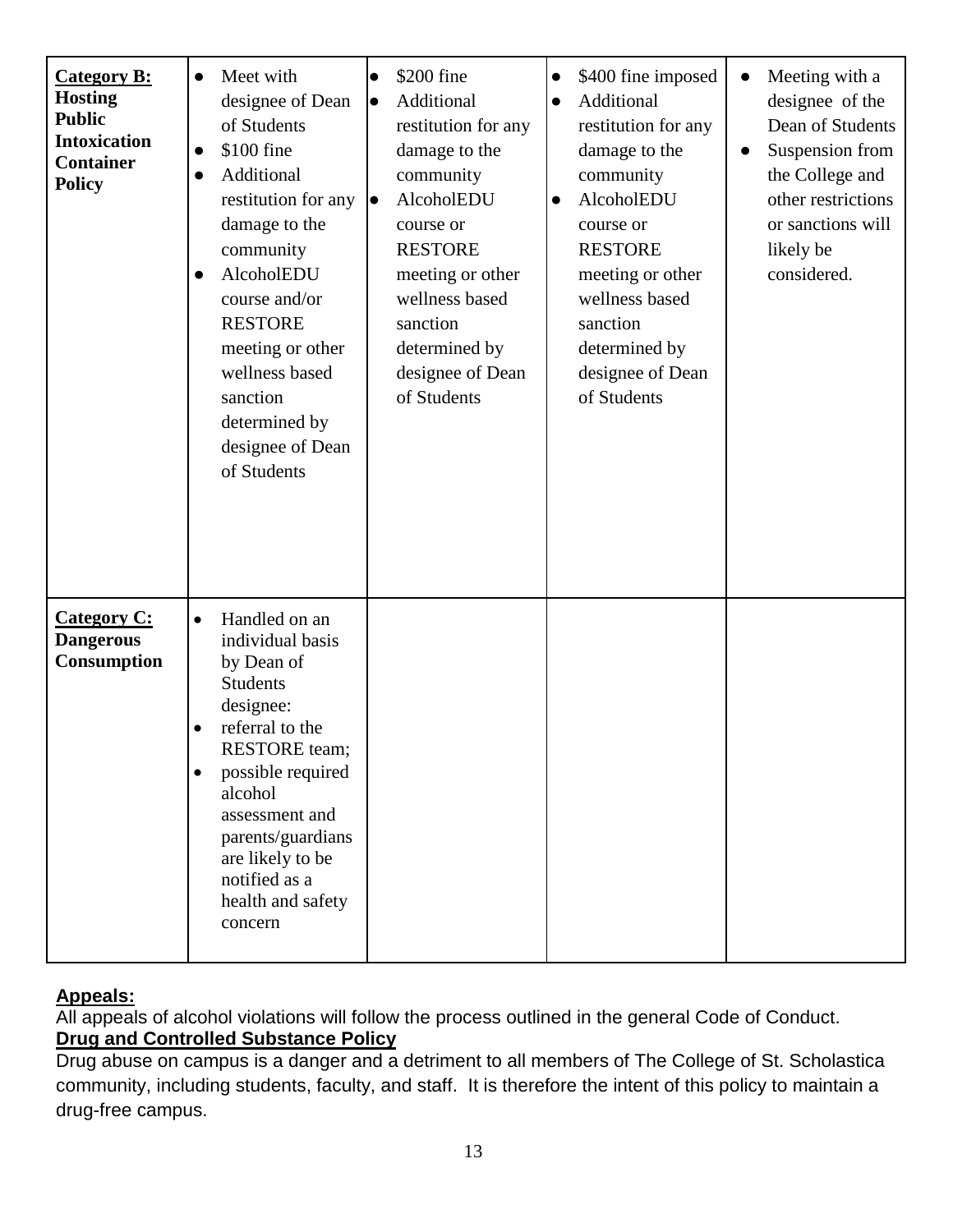This policy covers the unlawful manufacture, purchase, sale, distribution, possession, or use of an illegal drug or controlled substance. All of these are prohibited on The College of St. Scholastica property and as part of any activity sponsored by the College. Violations include, but are not limited to:

- unlawful manufacture, purchase, sale, distribution, possession, or use of an illegal drug or controlled substance
- being in the presence of illegal drug use, sale, or distribution
- possession of drug paraphernalia
- any involvement in the exchange of money, goods or services for an unlawful drug or controlled substance
- reasonable suspicion of unlawful drug use (odor, behavior, environmental factors) that in the judgement of College officials constitutes a preponderance of evidence.

Drug use can be characterized as but is not limited to the following: smoking, swallowing, snorting, intravenously ingesting, or otherwise consuming illegal drugs or excessive or wrongly administered use of legal drugs. All of the aforementioned behaviors will be considered violations of the drug policy, and those not listed but relevant as decided through the discretion of College staff will be considered violations.

- Students can be held accountable for a violation of the drug/controlled substance policy if there is reasonable suspicion that drug use is occurring or has recently occurred. This includes odor, such as the smell of marijuana, behavior that indicates that drug use has occurred, or other environmental factors.
- Drug paraphernalia is not allowed anywhere on The College of St. Scholastica campus. Those who possess, manufacture, deliver, or advertise drug paraphernalia on campus will be in violation of both campus policy and Minnesota Statutes 152.092-.095. This includes hookahs or other drug paraphernalia, which will be confiscated and not returned to the owner.
- Students are cautioned that the College does not provide sanctuary from the law, nor are students immune from legal investigation or arrest by civil authorities resulting from the possession, use and sale of any dangerous drugs. The sale or transfer of illegal drugs will likely result in suspension or dismissal from the College and possible prosecution under state and federal law. The College of St. Scholastica cannot and will not protect students or staff from prosecution under federal, state, or local laws. (See Drug Related Convictions and Federal Student Aid later in this policy)

#### **Legal or Prescribed Drugs**

It is a violation of College policy and Minnesota Statute 152.11 to distribute, manufacture, or advertise legal or prescribed drugs and substances in a manner that may be considered excessive or wrongly administered. Substances such as prescription drugs may not be sold or distributed. Each student is expected to maintain possession and to be the sole consumer of their lawfully prescribed medication.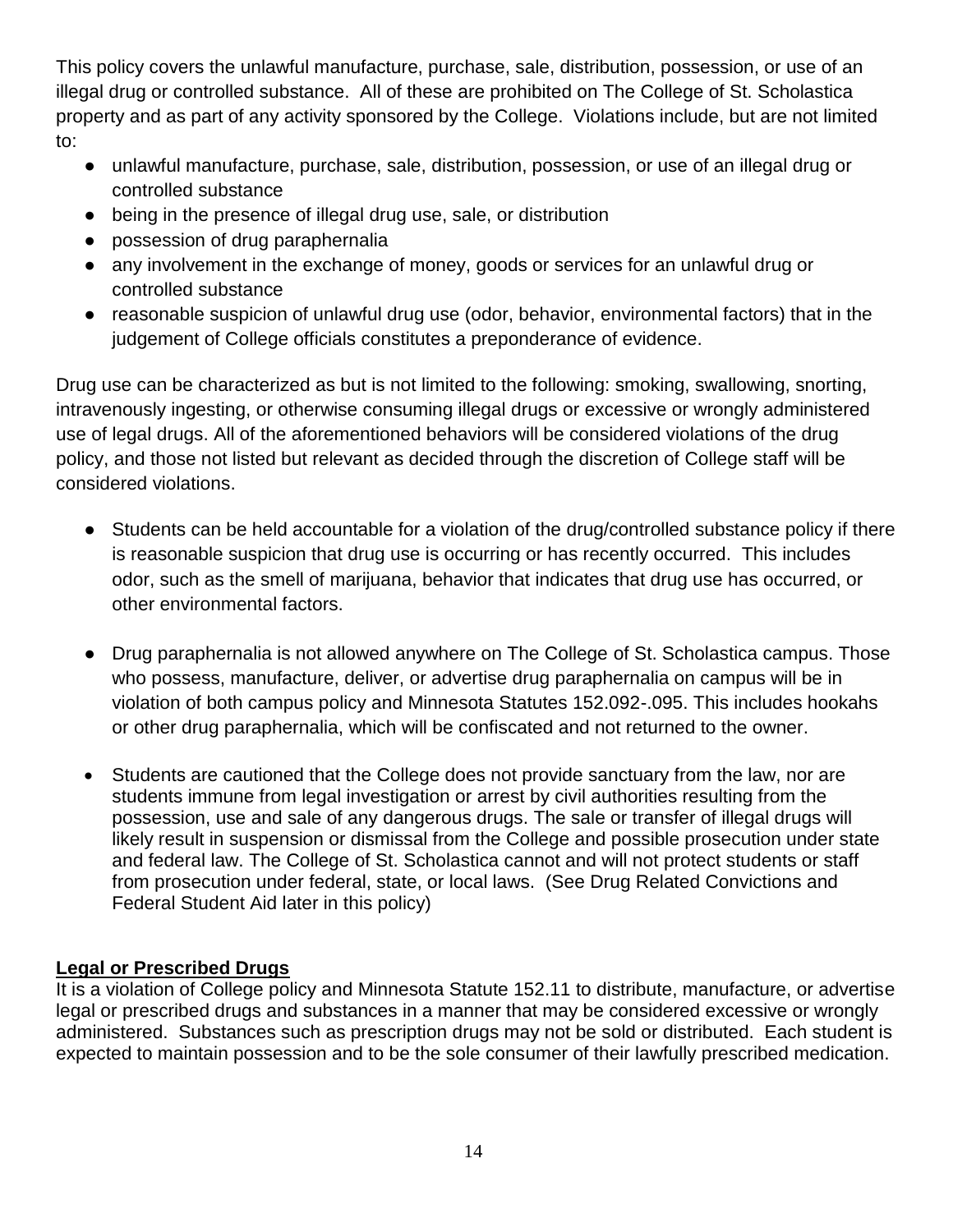# **Synthetic Drugs**

Students found to be in possession of, distributing, manufacturing, consuming, or advertising synthetic marijuana also known as K2, spice, or bath salts will be found in violation of The College of St. Scholastica's drug policy and Minnesota Statute 152.027 subdivision 6.

# **Drug and Alcohol Related Support Services on Campus**

Drug counseling and recovery support for students is available through Counseling Services Students interested in further information, counseling, and/or support services are urged to contact CSS Counseling Services [www.css.edu/counseling.](http://www.css.edu/student-affairs/student-center-for-health-and-well-being/counseling.html)

#### **Drug/Controlled Substance Violation:**

Students found to be in violation of the drug policy will receive College issued violations at the discretion of the Dean of Students and, in many cases, will be held accountable to local, state, and federal law as well.

Possible College sanctions include but are not limited to the following:

- meet with Dean of Students designee,
- educational experience,
- fine(s) ranging from \$100-\$500,
- restitution for damage to community,
- suspension or dismissal from the College,
- suspension or dismissal from campus housing
- substance abuse assessments,
- treatment mandates.
- Any student who is determined to be manufacturing or distributing will likely be suspended or dismissed from The College of St. Scholastica.

#### **Drug Sanctions: General Guidelines for Use/Possession Violations**

These are a general guideline for sanctions, but are not limits, minimums or requirements. Sanctions for each case will be determined according to the facts and circumstances of the particular case, the needs of the individual(s) involved and the community impact.

| <b>Violation</b><br>Category | <b>Class D or E</b><br>small quantity                                                                                                                                                                                         | Class D or E<br>large quantity                                                                        |
|------------------------------|-------------------------------------------------------------------------------------------------------------------------------------------------------------------------------------------------------------------------------|-------------------------------------------------------------------------------------------------------|
| <b>1st Offense</b>           | Housing probation for one semester<br>Fine of \$100<br>$\bullet$<br>Marijuana 101 course                                                                                                                                      | Housing suspension of one<br>year<br>Fine of \$200<br>Marijuana 101 course<br><b>RESTORE</b> referral |
| 2nd Offense                  | Fine of \$200<br>College probation and/or housing<br>suspension for minimum of 1 year<br>Substance use assessment, follow through<br>on recommendations<br><b>RESTORE</b> referral<br>Urinalysis 30-60 days from dismissal or | Dismissal from college<br>Fine of \$500                                                               |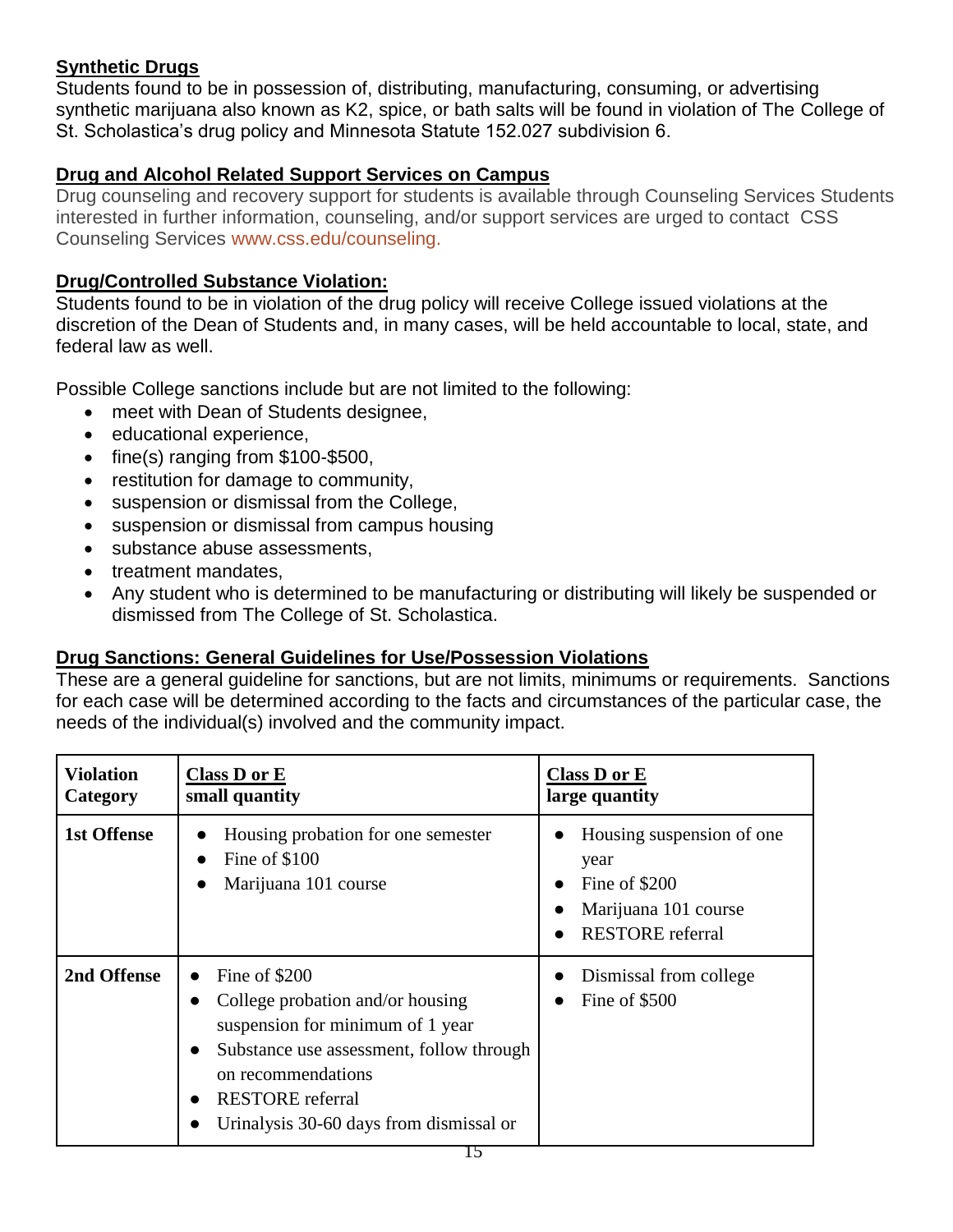|             | probation (must pass to remain in or<br>return to housing) |  |
|-------------|------------------------------------------------------------|--|
| 3rd Offense | Suspension or dismissal from college<br>Fine of \$500      |  |

| <b>Violation</b><br>Category | Class A, B, or C<br>small quantity                                                                                                                                                                                                                                                                                                         | Class A, B, or C<br>large quantity                                                                                                                                                                                                                                                                                                                            |
|------------------------------|--------------------------------------------------------------------------------------------------------------------------------------------------------------------------------------------------------------------------------------------------------------------------------------------------------------------------------------------|---------------------------------------------------------------------------------------------------------------------------------------------------------------------------------------------------------------------------------------------------------------------------------------------------------------------------------------------------------------|
| <b>1st Offense</b>           | Housing probation or suspension for 1<br>$\bullet$<br>year<br>Fine of \$200<br>$\bullet$<br>Alcohol/Drug assessment, follow through<br>$\bullet$<br>on recommendations<br><b>RESTORE</b> referral                                                                                                                                          | Suspension from college<br>for 1 year<br>Housing dismissal<br>Fine of \$400<br>$\bullet$<br>Alcohol/Drug<br>$\bullet$<br>assessment, follow<br>through on<br>recommendations<br><b>RESTORE</b> referral<br>Urinalysis within 30 to 60<br>days of suspension from<br>college and 30 days prior<br>to return to college (must<br>pass UA in order to<br>return) |
| 2nd Offense                  | Suspension from college for minimum of<br>$\bullet$<br>1 full semester<br>Fine of \$500<br>$\bullet$<br>Minimum of outpatient treatment, in-<br>●<br>patient treatment preferred<br>Urinalysis within 30 to 60 days of<br>$\bullet$<br>suspension and 30 days prior to return to<br>return to college (must pass UA in order<br>to return) | Dismissal from college                                                                                                                                                                                                                                                                                                                                        |
| 3rd Offense                  | Dismissal from college                                                                                                                                                                                                                                                                                                                     |                                                                                                                                                                                                                                                                                                                                                               |

**The following are examples of drugs in each class. It is at the discretion of the Dean of Students or the Dean's designee to determine the classification of drugs not listed, what constitutes a large or small quantity, or for violations involving more than one drug.**

**Class A:** Heroin, Bath Salts, K2 **Class B:** LSD, Cocaine, MDMA/Ecstasy **Class C:** Mushrooms **Class D:** Marijuana

**Class E:** Non-prescribed use of prescription drugs, miscellaneous pharmaceuticals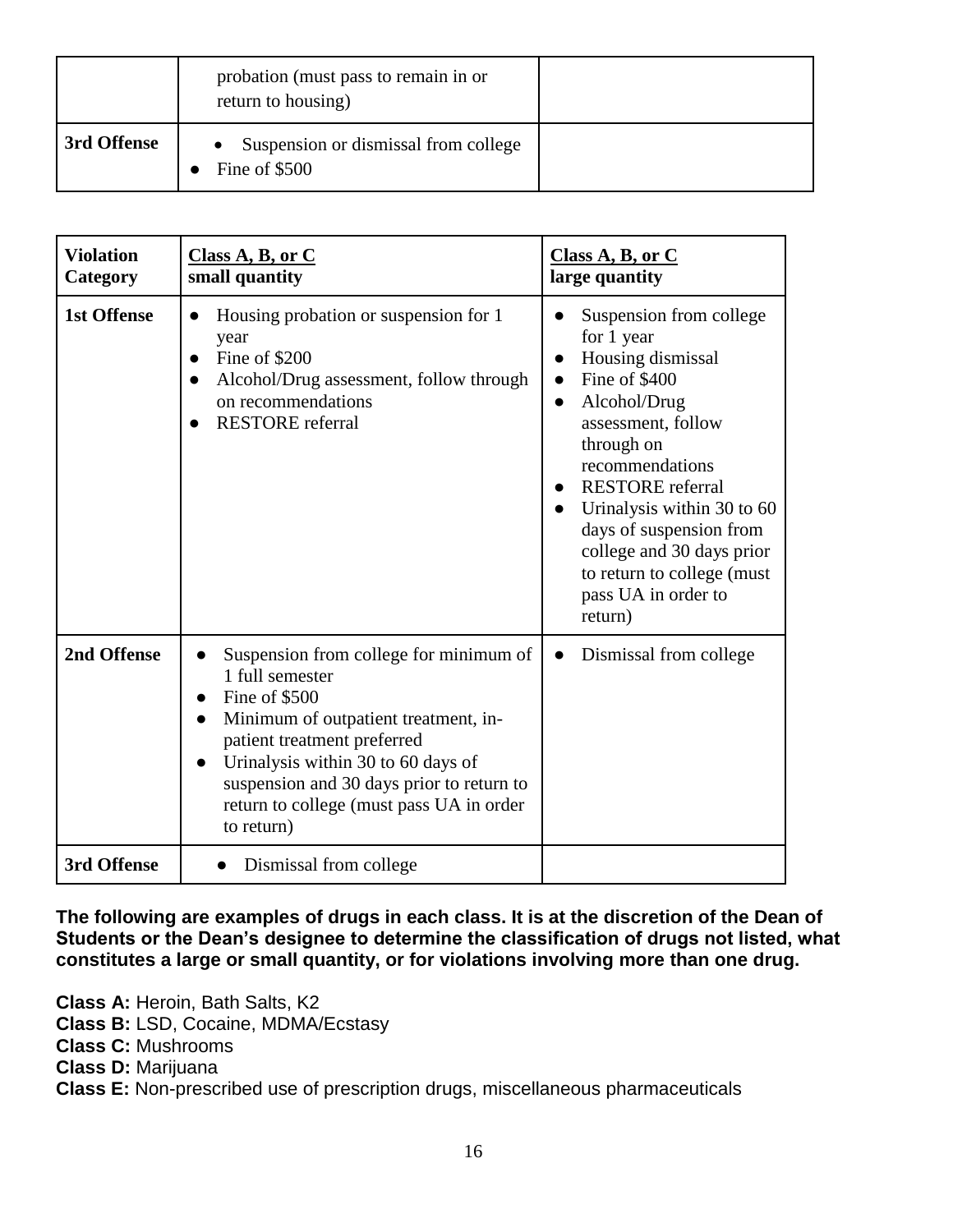# **Medical Amnesty Policy**

The priority and hope of The College of St. Scholastica with regard to alcohol and other drugs is the safety and health of students, staff, and faculty. The College is committed to providing education, support services, and the availability of both campus and community resources to encourage and assist students in making responsible decisions. Students are expected to comply with campus policies outlined in the student handbook and code of conduct, and local, state, and federal laws in their behavior surrounding alcohol and drug use.

Nevertheless, the College acknowledges that occasional medical emergencies arise as a result of excessive or hazardous drinking/drug use (alcohol-poisoning, overdose, and other adverse reactions and effects). Students are expected to call for help when such emergencies occur. To encourage responsible action and the utilization of assistance when needed, the College has a Medical Amnesty policy that applies to the following:

- A student seeking medical attention for him or herself
- A student seeking medical attention for another person
- The student in need of medical attention (whether caller or not)

#### COVID -19 Contact Tracing Addendum

For the health and safety of the community, it is essential that people are honest and forthright about their interactions and contacts. The College of St. Scholastica has determined that a student who is honest and forthright in their participation of a contact tracing process will be recognized as having exhibited responsible behavior in doing so. Therefore, students will not be held responsible for alcohol consumption and possession related sanctions (see alcohol policy and corresponding sanctions) should that information come to light in the process of contact tracing related to Covid-19.

It is important to note that this policy does not protect students who repeatedly or deliberately violate campus policy and Code of Conduct. Nor does it protect a student if an alleged violation involves other infractions including but not limited to sexual or physical assault, property damage, or unlawful distribution of prohibited substances, is brought to light through the contact tracing process. It will be determined by the Dean of Students or her designees, or the appropriate authority based on the policy in question, whether or not students are charged and found responsible for violations of other campus policies and Code of Conduct; nonetheless, the responsible action and good judgment of reporting the health or safety concern will be taken into account.

#### **Legal Context**

be protected from prosecution. 'The aforementioned immunity' also applies to one or two persons  $\,$ For information purposes, please know that Minnesota Statutes 2012, section 340A.503, subdivision 8 provides immunity from legal prosecution under state law if that "person contacts a 911 operator to report that the person or another person is in need of medical assistance for an immediate health or safety concern, provided that the person who initiates contact is the first person to make such a report, provides a name and contact information, remains on the scene until assistance arrives, and cooperates with the authorities at the scene. The person who receives medical assistance shall also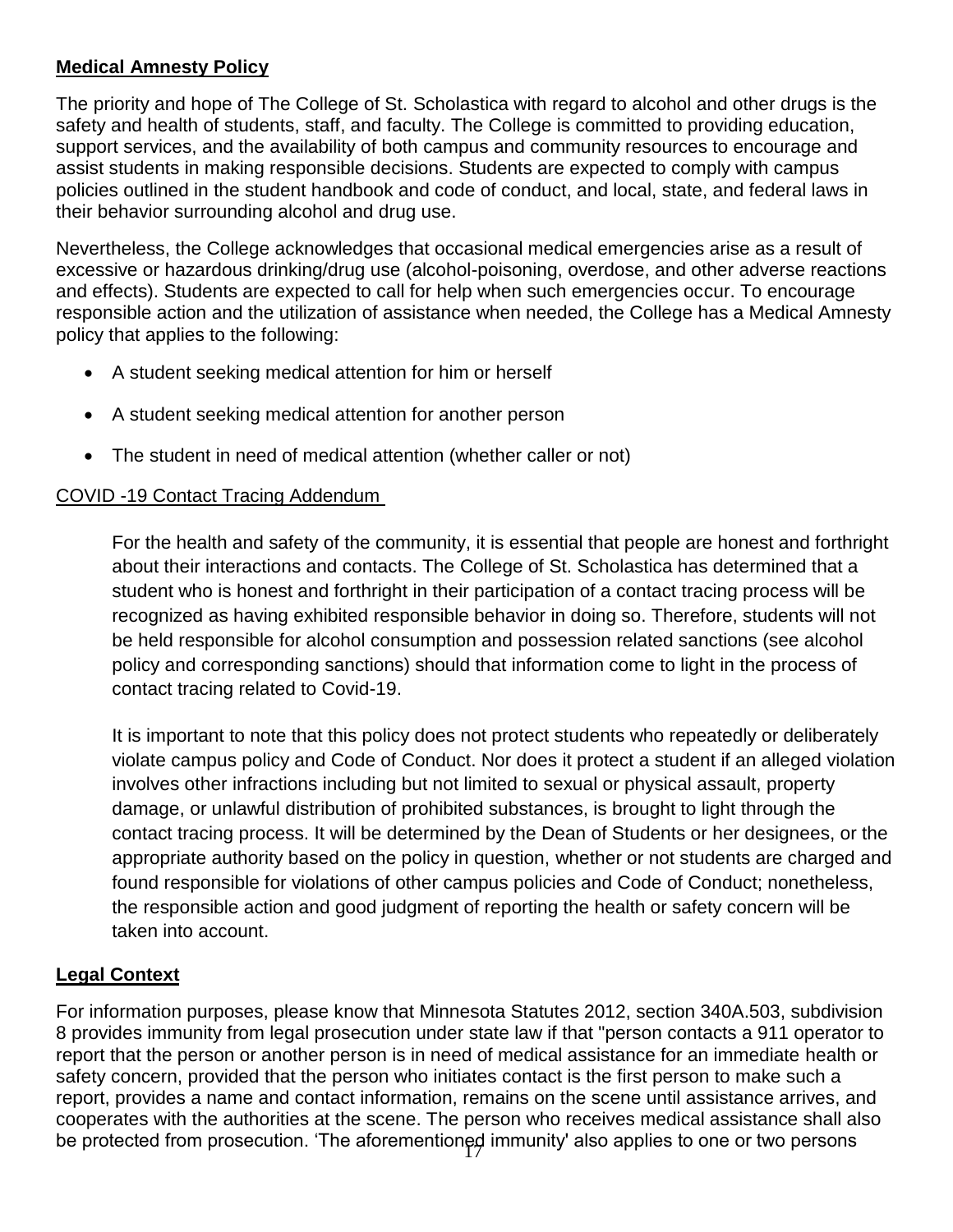acting in concert with the person initiating contact provided that all the 'aforesaid' requirements are met."

Note that this bill applies to an act relating to public safety; providing immunity for underage possession or consumption of alcohol for a person contacting 911 to seek assistance for another. This bill does not protect an individual who has violated any other campus policy, local, state, or federal law such as those pertaining to sexual or physical assault; drugs or controlled substances; filing a false police report or acts of perjury; probation violations; or otherwise disrupting the safety, property, or well-being of the College and its community.

# **Application of Medical Amnesty within CSS**

While the College of St. Scholastica supports Medical Amnesty and adheres to state law, amnesty implications differ from those outlined in state law. The College of St. Scholastica has determined that a student who seeks medical attention for self or another will be recognized as having exhibited responsible behavior in doing so. Therefore, the student for whom the medical attention was sought and the caller will be absolved of alcohol consumption and possession related fines (see alcohol policy and corresponding fine and other sanctions). However, the student for whom the medical attention was sought and quite possibly the caller will still be required to partake in an educational experience as delegated by a designee of the Dean of Students, and may be subject to other sanctions depending on the situation.

It will be determined by the Dean of Students or her designees whether or not the caller will be found in violation of other campus policies and code of conduct; nonetheless, the responsible action and good judgment of reporting the health or safety concern will be taken into account. In times of serious health and well-being concerns, parental notification and an educational experience still apply as sanctions for alcohol and drug violations; amnesty applies to sanctioned fines only. If it is determined by the Dean of Students or designee that medical amnesty appropriately applies to a situation, the person(s) involved will not have their future housing placement affected.

It is important to note that this policy does not protect students who repeatedly or deliberately violate campus policy and code of conduct. If a student has received amnesty in the past and is involved in a successive incident, it will be at the discretion of the Dean of Students to determine whether or not that individual is again eligible for amnesty from college-sanctioned fines in a subsequent incident.

Lastly, The College of St. Scholastica's Medical Amnesty policy is not exclusively applicable to individuals under the age of 21, although alcohol consumption and possession violations most often apply to said demographic. Individuals of any age are subject to both amnesty from fines issued by the college and the required restitution mandated by the Dean of Students. State law regarding Medical Amnesty does however apply only to individuals under the age of 21 who have broken laws of alcohol consumption or possession. If the incident involves other infractions including but not limited to sexual or physical assault, property damage, or unlawful distribution of prohibited substances, this policy is not applicable.

# **Information about Alcohol Poisoning and When to Call for Help**

The following information has been taken from the Mayo Clinic website: http://www.mayoclinic.org/diseases-conditions/alcohol-poisoning/basics/symptoms/con-20029020

Alcohol poisoning symptoms include:

Confusion, stupor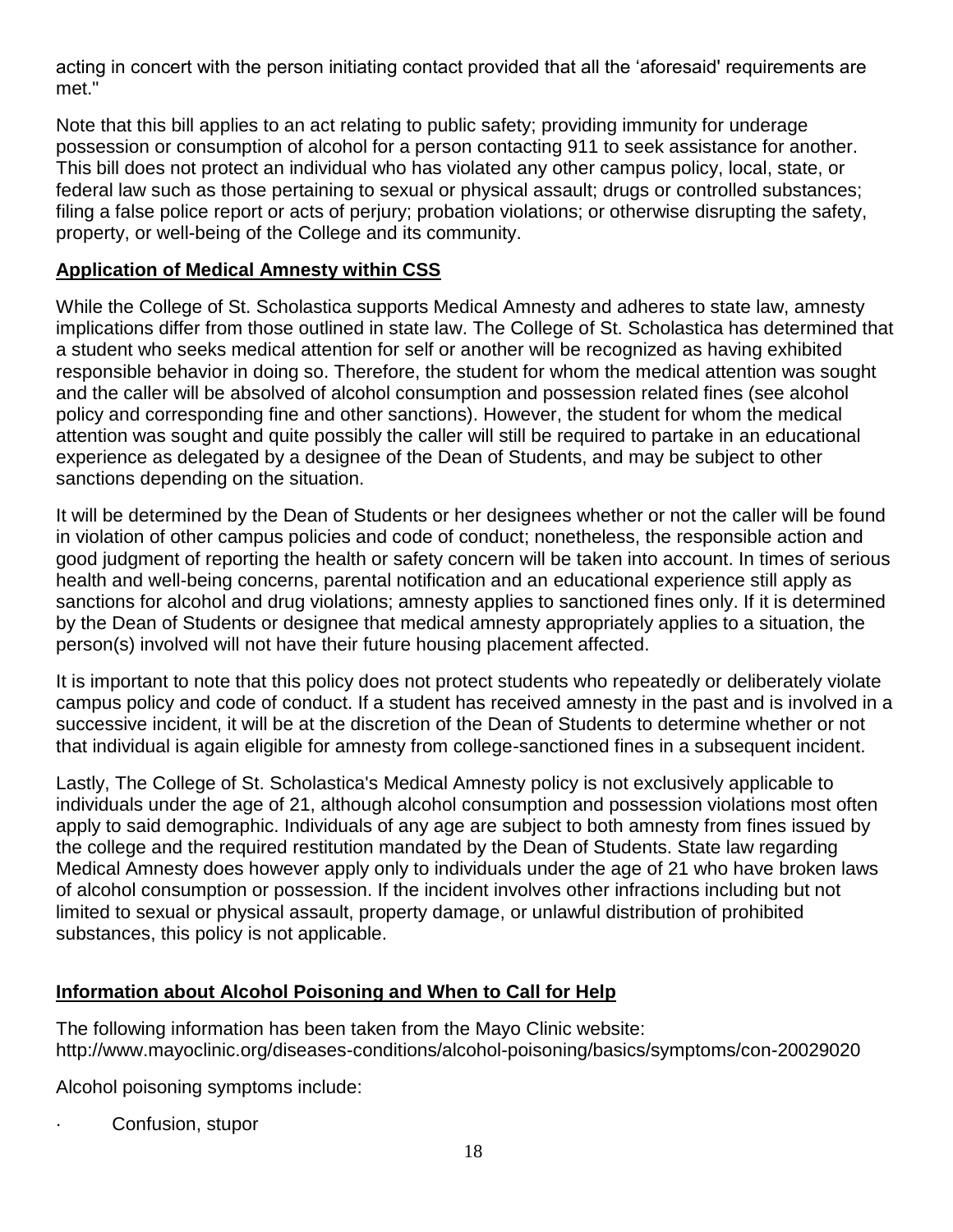- · Vomiting
- · Seizures
- · Slow breathing (less than eight breaths a minute)
- · Irregular breathing (a gap of more than 10 seconds between breaths)
- Blue-tinged skin or pale skin
- · Low body temperature (hypothermia)
- Unconsciousness ("passing out"), and can't be roused

It's not necessary for all of these symptoms to be present before you seek help. A person who is unconscious or can't be roused is at risk of dying.

**When to see a doctor:** If you suspect that someone has alcohol poisoning — even if you don't see the classic signs and symptoms — seek immediate medical care. In an emergency, follow these suggestions:

**If the person is unconscious,** breathing less than eight times a minute or has repeated, uncontrolled vomiting, call 911 or your local emergency number immediately. Keep in mind that even when someone is unconscious or has stopped drinking, alcohol continues to be released into the bloodstream and the level of alcohol in the body continues to rise. Never assume that a person will "sleep off" alcohol poisoning.

**Be prepared to provide information.** If you know, be sure to tell hospital or emergency personnel the kind and amount of alcohol the person drank, and when.

**Don't leave an unconscious person alone.** While waiting for help, don't try to make the person vomit. Alcohol poisoning affects the way your gag reflex works. That means someone with alcohol poisoning may choke on his or her own vomit or accidentally inhale (aspirate) vomit into the lungs, which could cause a fatal lung injury.

Even if you do not observe the signs and symptoms of overdose, alcohol poisoning, or other health concerns, err on the side of caution and seek assistance so that you and/or the individual may receive proper medical attention. If you suspect yourself or the individual to be in a life-threatening situation, call 911 immediately.

# **Policy Regarding Advertising, Promotion, and Merchandising of Alcoholic Beverages and/or Drugs:**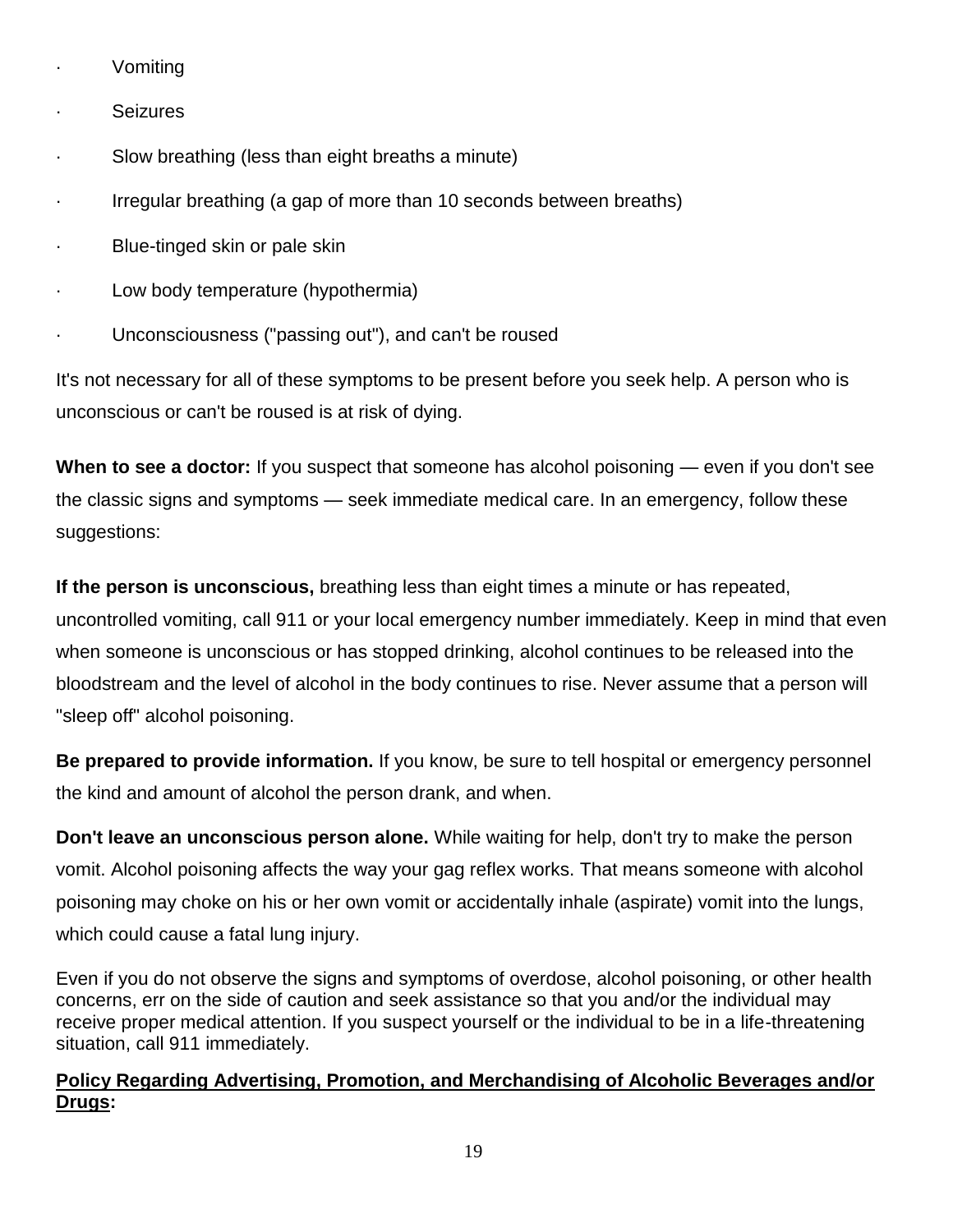Without written permission from the Dean of Students, no student or student organization may promote or advertise alcohol, alcoholic brands, illegal drugs, paraphernalia, or their use. Neither is it permissible for a student or student organization to promote or advertise an event, which mentions or implies alcohol and/or drugs or controlled substances will be served or present. This includes College affiliation or promotion of bars, distributors or brands of alcoholic beverages on T-shirts, posters, cups, etc. unless approved by the Dean of Students. Questions should be referred to the Dean of Students. Any alcohol-related advertising for student publications (such as the student newspaper, the Cable) must also be approved by the Dean of Students.

#### **Drug Related Convictions and Federal Student Aid:**

A federal or state drug conviction can result in lost eligibility for federal grants, loans, or work-study assistance as a result of penalties under 484(r)(1) of the Higher Education Act. Convictions only count against a student for aid eligibility purposes (FAFSA question 23c) if they were for an offense that occurred during a period of enrollment for which the student was receiving Federal Student Aid-they do not count if the offense was not during such a period, unless the student was denied federal benefits for drug trafficking by a federal or state judge. Also, a conviction that was reversed, set aside, or removed from the student's record does not count, nor does one received when she was a juvenile, unless she was tried as an adult.

A federal or state drug conviction can disqualify a student for FSA funds. The student self-certifies in applying for aid that he is eligible. The College is not required to confirm this unless The College has conflicting information.

The chart below illustrates the period of ineligibility for FSA funds, depending on whether the conviction was for sale or possession and whether the student had previous offenses. (A conviction for sale of drugs includes convictions for conspiring to sell drugs.)

**Possession of Illegal Drugs Sale of Illegal Drugs First Offense First Offense**

**Second Offense Second Offense** Two years from date of conviction Indefinite Period

1 year from date of conviction 2 years from date of conviction

**3 + Offenses** - - - - - Indefinite Period

If the student was convicted of both possessing and selling illegal drugs, and the periods of ineligibility are different, the student will be ineligible for the longer period. Schools must provide each student who becomes ineligible for FSA funds due to a drug conviction a clear and conspicuous written notice of his loss of eligibility and the methods whereby he can become eligible again.

A student regains eligibility the day after the period of ineligibility ends or when he successfully completes a qualified drug rehabilitation program or passes two unannounced drug tests given by such a program. Further drug convictions will make him ineligible again.

program, or if a conviction is reversed, set aside,  $\mathrm{g}_0$ removed from the student's record so that fewer Students denied eligibility for an indefinite period can regain it after successfully completing a rehabilitation program (as described below), passing two unannounced drug tests from such a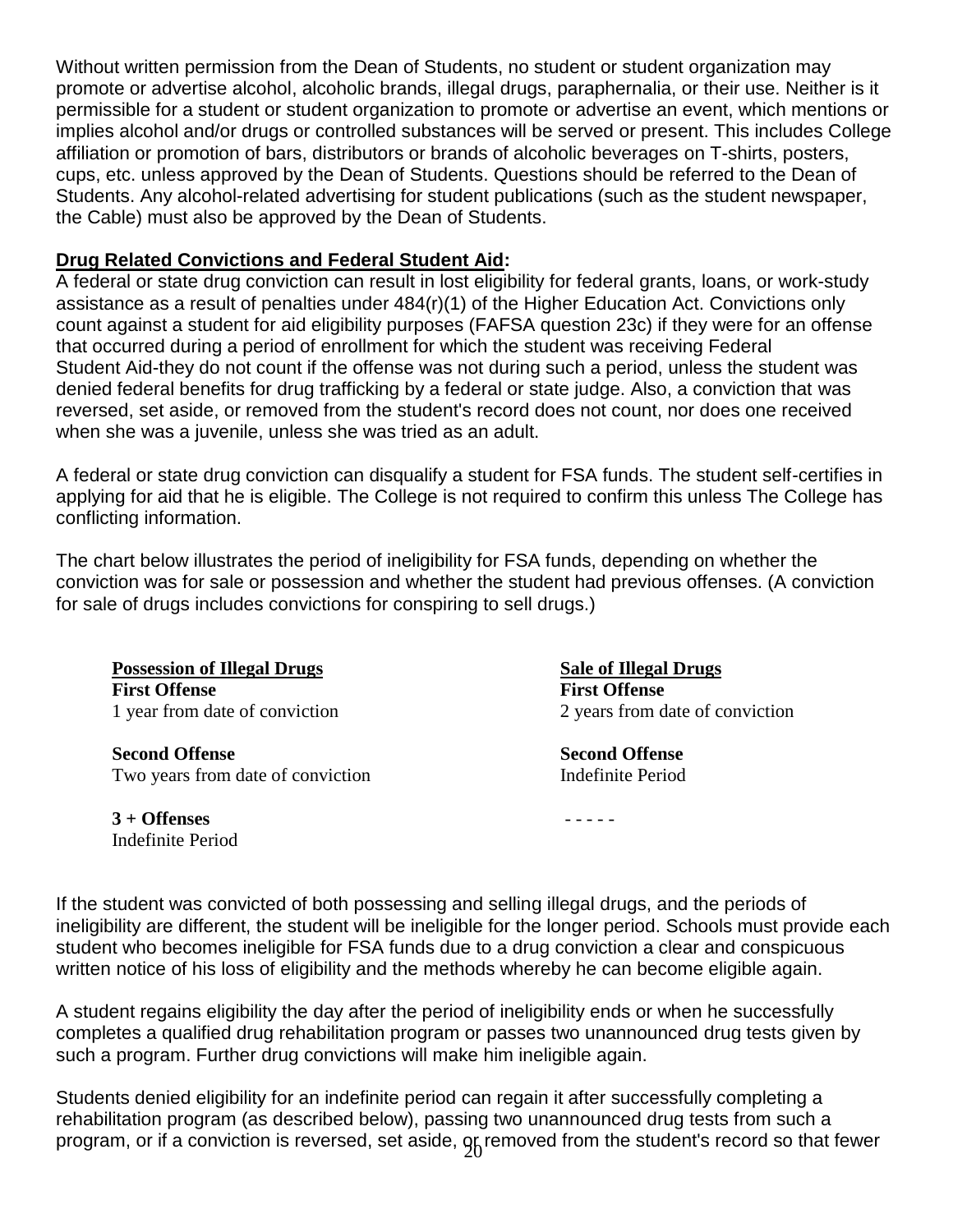than two convictions for sale or three convictions for possession remain on the record. In such cases, the nature and dates of the remaining convictions will determine when the student regains eligibility. It is the student's responsibility to certify to the College that she has successfully completed the rehabilitation program; as with the conviction question on the FAFSA, The College is not required to confirm the reported information unless The College has conflicting information.

### **Parental Notification Policy:**

The Family Educational Right to Privacy Act, (FERPA), by the U.S. Department of Higher Education states that it is permissible for The College of St. Scholastica to notify the parents/guardian of a student when there is a concern for the health or safety of the student regardless of disciplinary status. This means that if the College has deep concern for the health and safety of a student due to overconsumption (i.e. trip to hospital or detox) or a repeated pattern or single event of high-risk behavior, the College will likely contact the parents or guardians.

The Parental Notification Policy will be utilized at the discretion of the Dean of Students or designee.

# **Tobacco Free Policy**

# Purpose and Coverage

The purpose of this document is to describe the College's Tobacco Free Policy and to provide guidelines for its implementation. The policy covers all campus facilities, grounds, College-owned or leased vehicles, and personal vehicles, and applies to all persons, including students, faculty, staff, administrators, outside contractors, vendors and the general public. This policy does not apply to the practice of cultural activities by American Indians that are in accordance with the American Indian Religious Freedom Act, 42 USC, sections 1996 and 1996a. All ceremonial use exceptions must be approved in advance by the Facilities Services Department.

#### Statement of Policy

The use of tobacco products (including cigarettes, cigars, pipes, smokeless tobacco, e-cigarettes and other tobacco products) by students, faculty, staff, contractors, vendors and visitors is prohibited on all College properties at all times including but not limited to:

- In all interior spaces on College campuses;
- On all outside property or grounds controlled, managed or maintained by the College including all extended site locations;
- In all College-owned, leased, or rented vehicles, including charter buses and vans, and all other College vehicles.
- In personal vehicles on all College property:
- At all events, such as conferences, meetings, public lectures, social events, cultural events and sporting events using College facilities. Organizers of such events are responsible for communicating the policy to attendees and for enforcing this policy.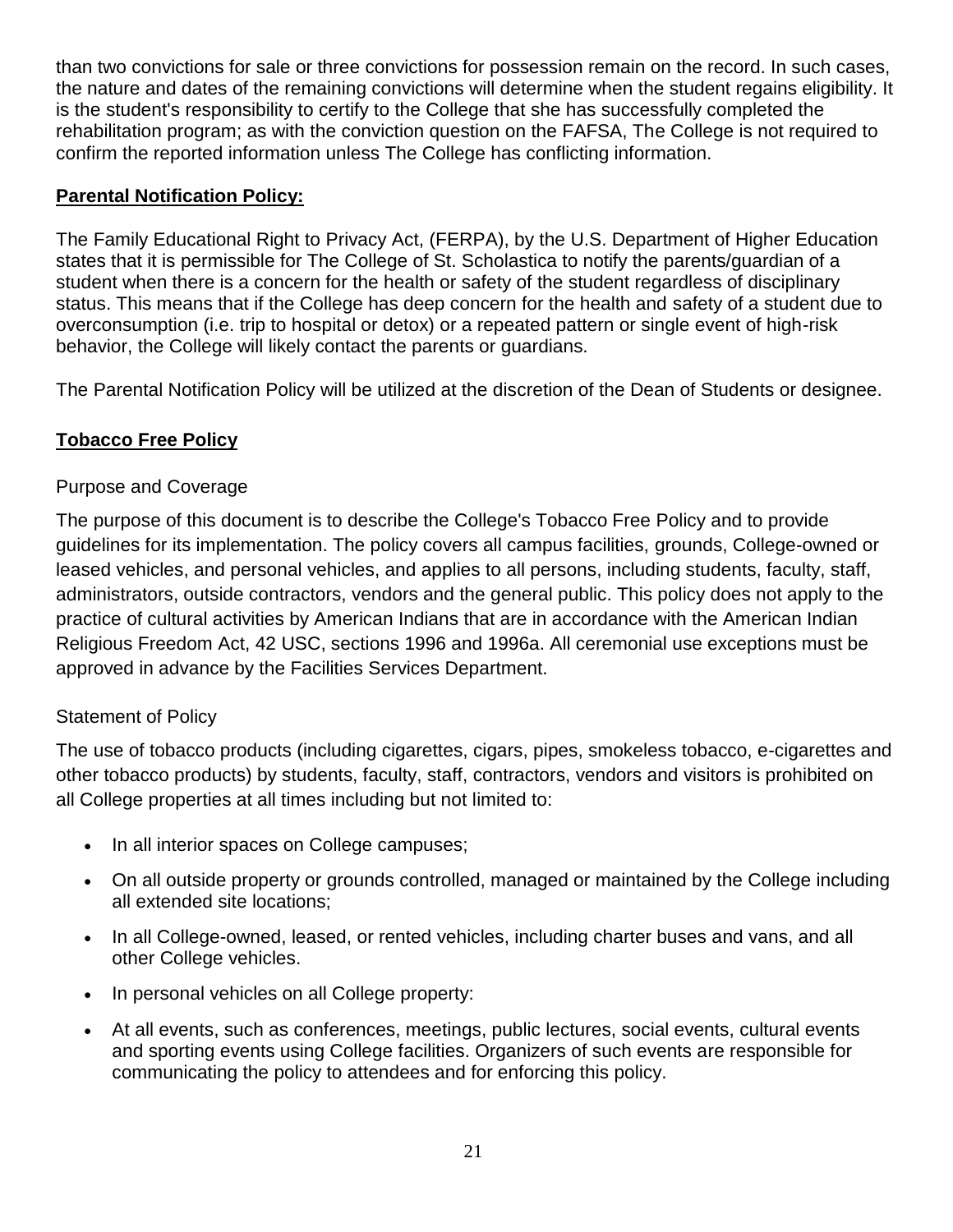### **Definition**

Smoking: The burning of any type or lighted pipe, cigar, cigarette, electronic cigarette (e-cigarette) or any other smoking equipment, whether filled with tobacco or any other type of material.

Smokeless Tobacco Products: Smokeless tobacco consists of the use of snuff, chewing tobacco, dissolvable tobacco, smokeless pouches, or other forms of loose leaf tobacco.

Education and Awareness: The implementation of this policy will be augmented by an education and awareness

campaign that may include but not be limited to:

- Notification of this policy to prospective students and staff/faculty hires;
- Informational meetings, postings, signs, and e-mail notifications;
- Publication in staff, faculty, and student policy handbooks, and corresponding web sites;
- Educational campaigns and events;
- Referrals to smoking cessation programs;
- Establishing a culture of compliance through peer oversight.

#### Cessation Programs and Services

To support students and employees of the College who wish to reduce and/or quit using tobacco products, tobacco cessation resources and services are available at [our health services page.](http://www.css.edu/student-affairs/student-center-for-health-and-well-being/student-health-service.html)

#### **Enforcement**

It is the responsibility of all faculty, staff and students in the College to contribute to an environment that is free of tobacco. Should violations of this policy occur, the student or employee shall be informed of the CSS Tobacco Use Policy. Should that person continue to violate the policy, the aggrieved party should contact the appropriate office: for College employees, the person's immediate supervisor; for students, to the Office of Student Affairs; and for those not associated with the College, Campus Safety. Continued violation may result in disciplinary consequences.

# **Equal Opportunity and Nondiscrimination Policy**

# **Rationale for Policy**

fairness and equity in all aspects of the education<sup>a p</sup>rogram or activity, The College has developed The College of St. Scholastica (referred to herein as 'The College') is committed to providing a workplace and educational environment, as well as other benefits, programs, and activities that are free from bias, discrimination, harassment, and retaliation. To ensure compliance with federal and state civil rights laws and regulations, and to affirm its commitment to promoting the goals of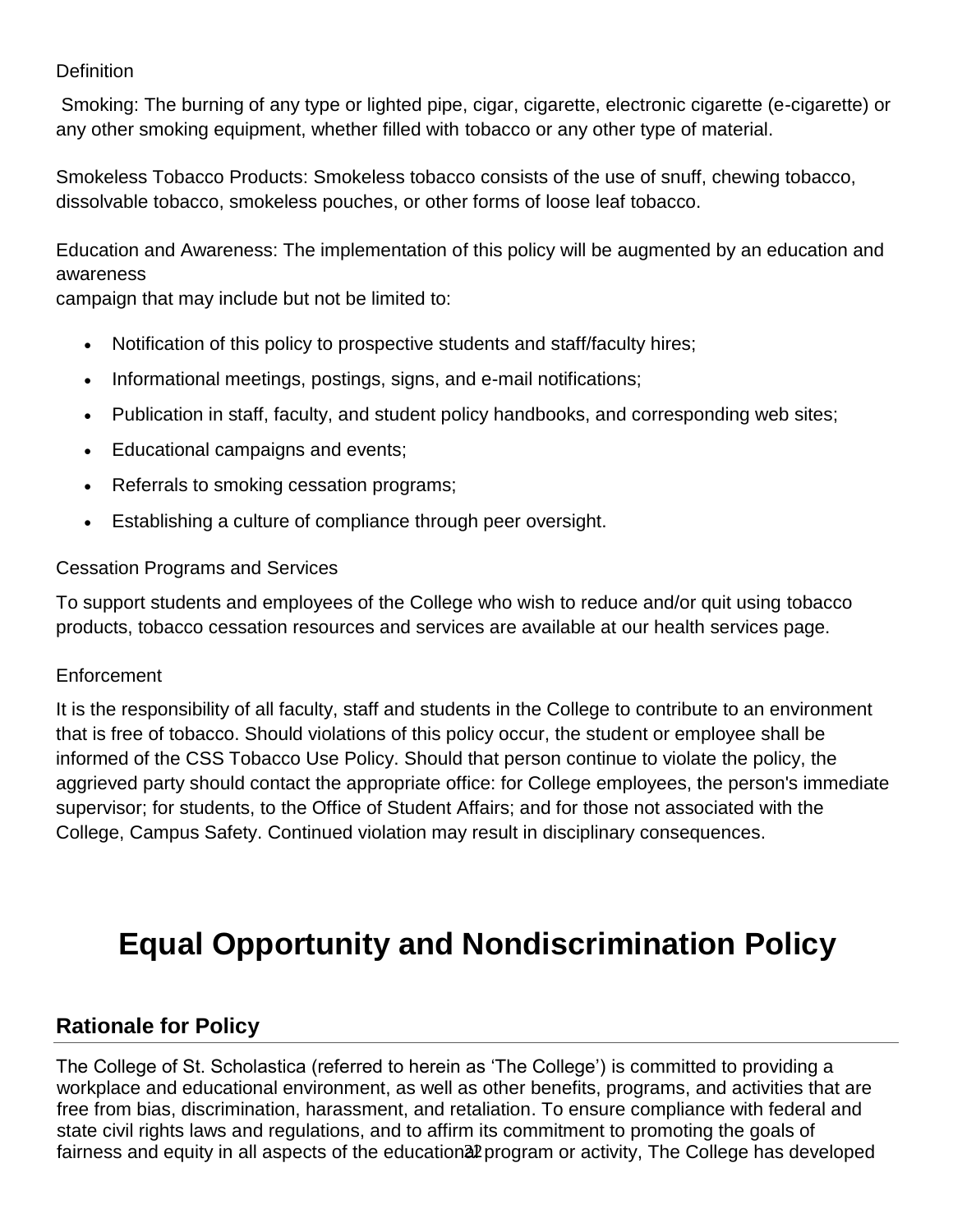internal policies and procedures that provide a prompt, fair, and impartial process for those involved in an allegation of discrimination or harassment on the basis of protected class status, and for allegations of retaliation.

# **Applicable Scope**

The core purpose of this policy is the prohibition of all forms of bias and discrimination which includes retaliation and harassment on the basis of sex as well as other forms of harassment which involves exclusion from activities within the educational program such as admission, athletics, or employment, Sexual harassment under this policy encompasses sexual assault, stalking, sexual exploitation, dating violence or domestic violence.

# **Glossary**

*Advisor* means a person chosen by a party or appointed by the institution to accompany the party to meetings related to the resolution process, to advise the party on that process, and to conduct indirect questioning for the party at the hearing, if any.

*Bias incident* means a single act or multiple acts of verbal, written, electronic, or physical expressions of disrespectful conduct, hate, intimidation, and/or hostility against an individual or group or their property because of the individual or group's actual or perceived status of being in a category protected under this Policy.

*Complainant* means an individual who is alleged to be the victim of conduct that could constitute harassment or discrimination based on a protected class; or retaliation for engaging in a protected activity.

*Complaint (formal)* means a document submitted or signed by a Complainant or signed by the Title IX Coordinator alleging harassment or discrimination based on a protected class or retaliation for engaging in a protected activity against a Respondent and requesting that The College investigate the allegation.

*Confidential Resource* means an employee who is not a Mandated Reporter of notice of harassment, discrimination, and/or retaliation (irrespective of Clery Act Campus Security Authority status). Exceptions of confidentiality include actual not perceived suspected harm to self or others and state laws for reporting abuse of children and vulnerable populations (elderly, persons with disabilities).

*Day* means a business day when The College is in normal operation.

*Discrimination* means words or conduct directed toward an individual because of a person or group's protected characteristic(s) and which has the intent or effect of unreasonably interfering with the individual's work, living or learning environment; has the intent or effect of creating an intimidating, hostile or offensive working, living, or learning environment ("hostile environment"); or otherwise adversely affects an individual's employment, living, or learning opportunities.

*Education program or activity* means locations, events, or circumstances where The College of St. Scholastica exercises substantial control over both the Respondent and the context in which the sexual or otherwise harassment or discrimination occurs and also includes any building owned or controlled by a student organization/athletic team that is officially recognized by The College of St. Scholastica.

*Final Determination* means a conclusion by the Preponderance of the Evidence standard, or more likely than not that the alleged conduct did or did not violate policy.

*Finding* means a conclusion by Preponderance of Evidence standard, or more likely than not that the conduct did or did not occur as alleged.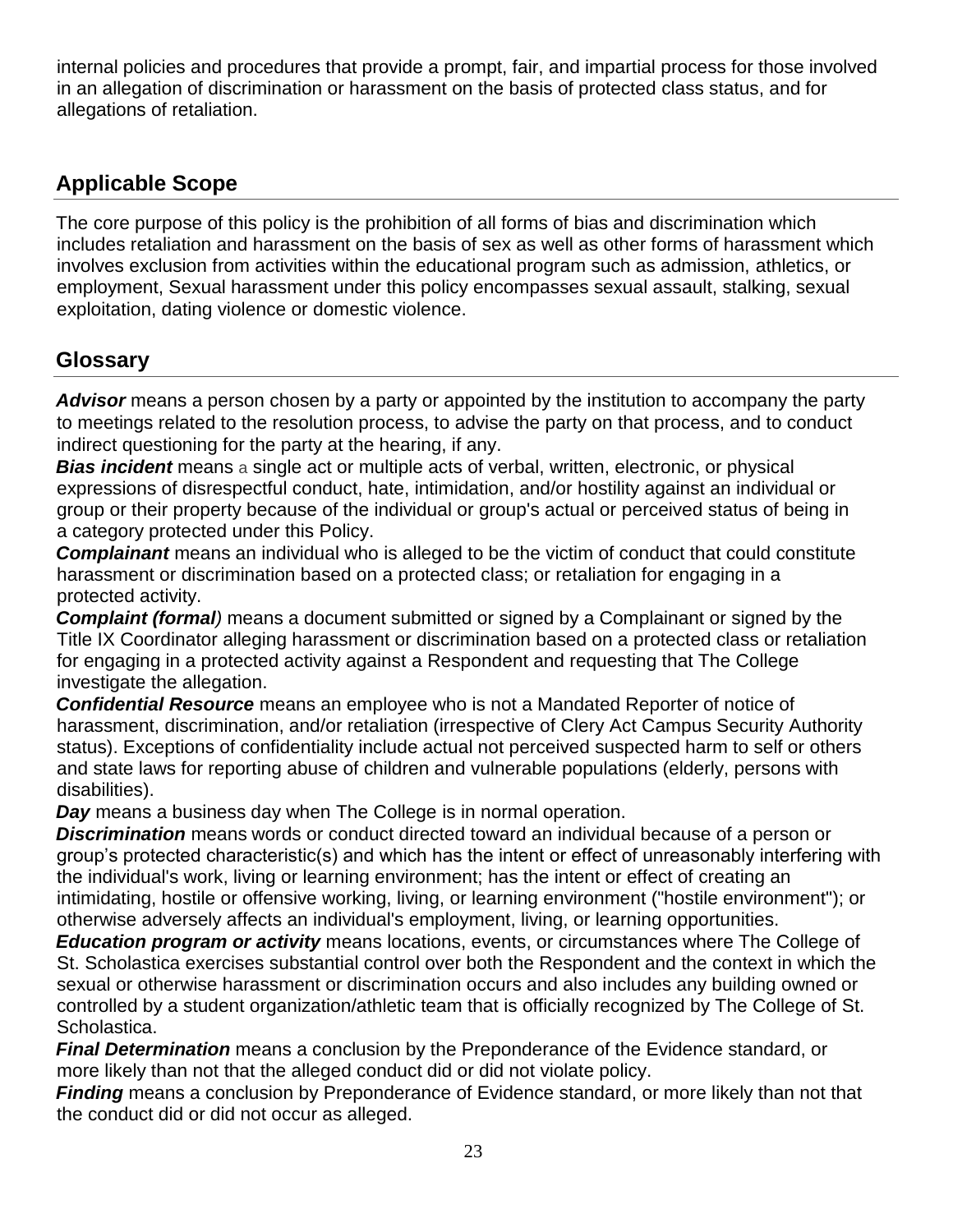*Formal Grievance Process* means a method of formal resolution designated by The College to address conduct that falls within the policies included below.

*GEVA or Gender Equity anti-Violence Allies-* Survivor advocates affiliated with community sexual assault agency, Program for Aid to Victims of Sexual Assault (PAVSA).

*Grievance Process Pool* includes any investigators, hearing officers, appeal officers, and Advisors who may perform any or all of these roles (though not at the same time or with respect to the same case).

*Hearing Decision-maker panel* refers to those who have decision-making and sanctioning authority within The College's Formal Grievance process.

*Informal Resolution Process* means a voluntary and mutually agreed upon process to resolve any complaints of discrimination, harassment and bias.

*Investigator* means the person or persons charged by The College of St. Scholastica with gathering facts about an alleged violation of this Policy, assessing relevance and credibility, synthesizing the evidence, and compiling this information into an investigation report and file of directly related evidence.

*Mandated Reporter* means an employee of The College who is obligated by policy to share knowledge, notice, and/or reports of harassment, discrimination, and/or retaliation with the Title IX Coordinator. This does not include obligations of professionals required to report abuse of a minor. *Notice* means that an employee, student, or third-party informs the Title IX Coordinator or other Official with Authority of the alleged occurrence of harassing, discriminatory, and/or retaliatory conduct.

*Official with Authority* **(OWA)** means an employee of The College explicitly vested with the responsibility to implement corrective measures for harassment, discrimination, and/or retaliation on behalf of The College.

**Parties** include the Complainant(s) and Respondent(s), collectively.

**Process A** means the Resolution Process detailed for Title IX complaints.

*Process B* means the Resolution Process for cases of harassment, discrimination, and/or bias that do not qualify for resolution using Process A.

*Recipient* means a postsecondary education program that is overseeing the report and complaint process. This policy defines the Recipient as The College of St. Scholastica or 'The College.' *Remedies* are post-finding actions directed to the Complainant and/or the community as mechanisms to address safety, prevent recurrence, and restore access to The College's educational program.

*Respondent* means an individual who has been reported to be the perpetrator of conduct that could constitute harassment or discrimination based on a protected class; or retaliation for engaging in a protected activity.

*Resolution* means the result of an informal or Formal Grievance Process.

**Sanction** means a consequence imposed by The College on a Respondent who is found to have violated this policy.

*Sexual Harassment* is the umbrella category including the offenses of sexual harassment, sexual assault, stalking, dating violence, and domestic violence.

*Student* is defined as any individual who has accepted an offer of admission, or who is registered or enrolled for credit or non-credit bearing coursework, and who maintains an ongoing relationship with The College of St. Scholastica.

**Title IX Coordinator** is an official that is designated by The College of St. Scholastica to ensure compliance with Title IX and The College's Title IX program. References to the Coordinator throughout this policy may also encompass a designee of the Coordinator for specific tasks.

**Title IX Team** refers to the Title IX Coordinator, Deputies, Investigators, Decision Makers, and College-appointed Advisors.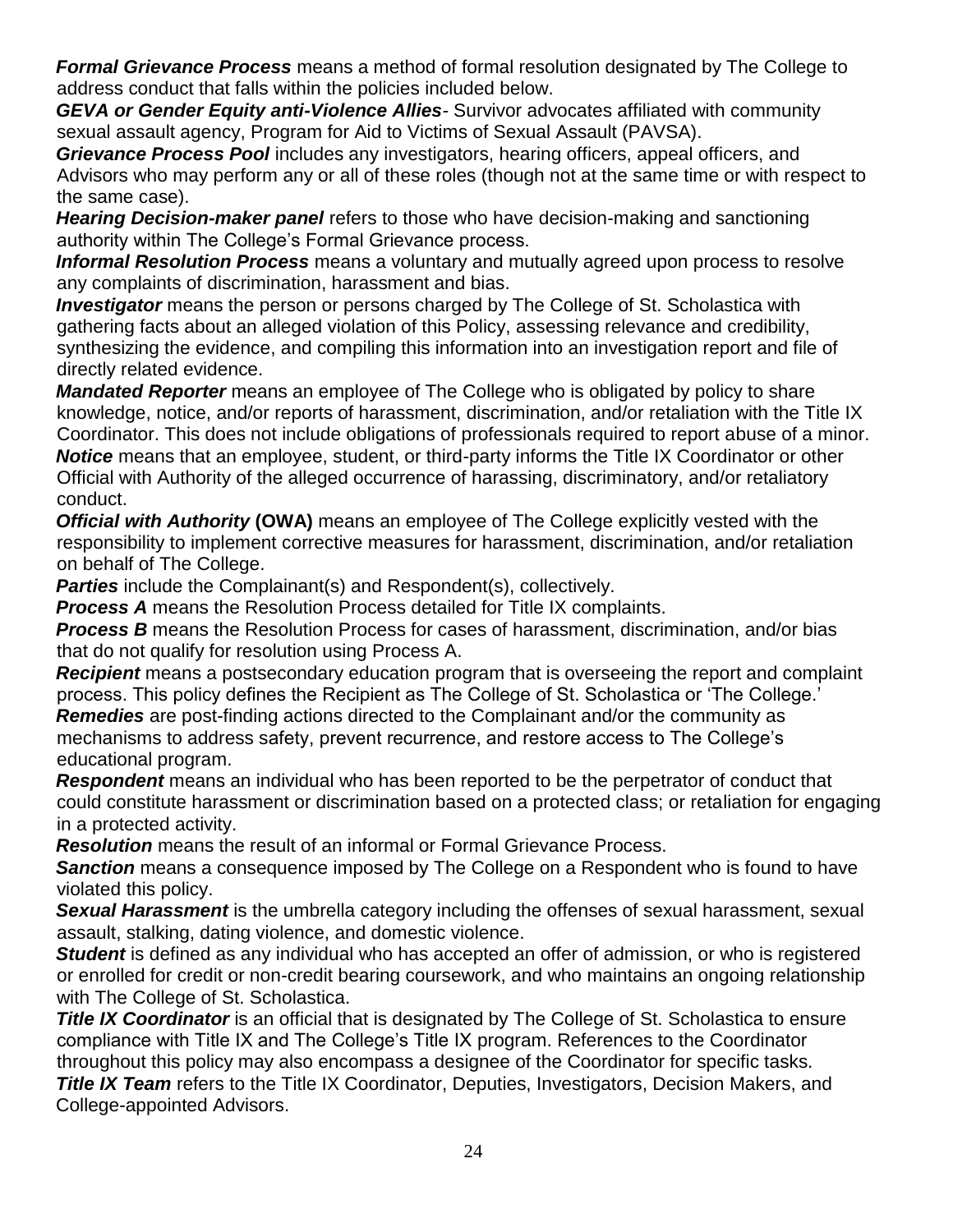#### **Independence and Conflict-of-Interest**

The Title IX Coordinator manages the Title IX Team and acts with independence and authority free from bias and conflicts of interest. The members of the Title IX Team are vetted and trained to ensure they are not biased for or against any party in a specific case, or for or against Complainants and/or Respondents, generally.

To raise any concern involving bias or conflict of interest by the Title IX Coordinator, contact Steve Lyons, Vice President of Student Affairs at [slyons@css.edu](mailto:slyons@css.edu) or 218.723.6779 or Dr. Barbara McDonald, President at *president@css.edu* or 218.723.6033. Concerns of bias or a potential conflict of interest by any other Title IX Team member should be raised with the Title IX Coordinator.

#### **Administrative Contact Information**

#### **The Title IX Coordinator and Deputies**

Oversees implementation of The College's Equal Opportunity, Harassment, Bias and Discrimination Policy. The Title IX Coordinator has the primary responsibility for coordinating The College's efforts related to the intake, investigation, resolution, and implementation of supportive measures to stop, remediate, and prevent discrimination, harassment, and retaliation prohibited under this policy.

Complaints or notice of alleged policy violations, or inquiries about or concerns regarding this policy and procedures, may be made internally to:

#### **Melissa Watschke MSW, LICSW** Title IX Coordinator

Duluth Campus Tower 2605 1200 Kenwood Avenue 218.625.4444 [titleix@css.edu](mailto:titleix@css.edu) [Title IX Webpage](http://www.css.edu/titleix)

#### **Stacy Deadrick, Title IX Deputy of Athletics**

Burns Wellness Center 204 Duluth Campus Telephone: 218.723.6299 [sdeadric@css.edu](mailto:sdeadric@css.edu)

#### **Dr. Kelly Durick-Eder, Title IX Deputy of Equity**

Science 2131 Duluth Campus Telephone: 218.723.5961 [kdurickeder@css.edu](mailto:kdurickeder@css.edu)

### **Additional Team Members**

**Investigators** will be assigned in a two-member team to investigate any complaints of harassment or discrimination. Investigators are specifically trained in the investigatory process including how to conduct a fair, prompt, impartial fact-finding process.

**Decision-Makers Panel** A three-member panel at the Dean or Director level will serve on a decision-making team. Decision-makers are specifically trained in the decision-making process. A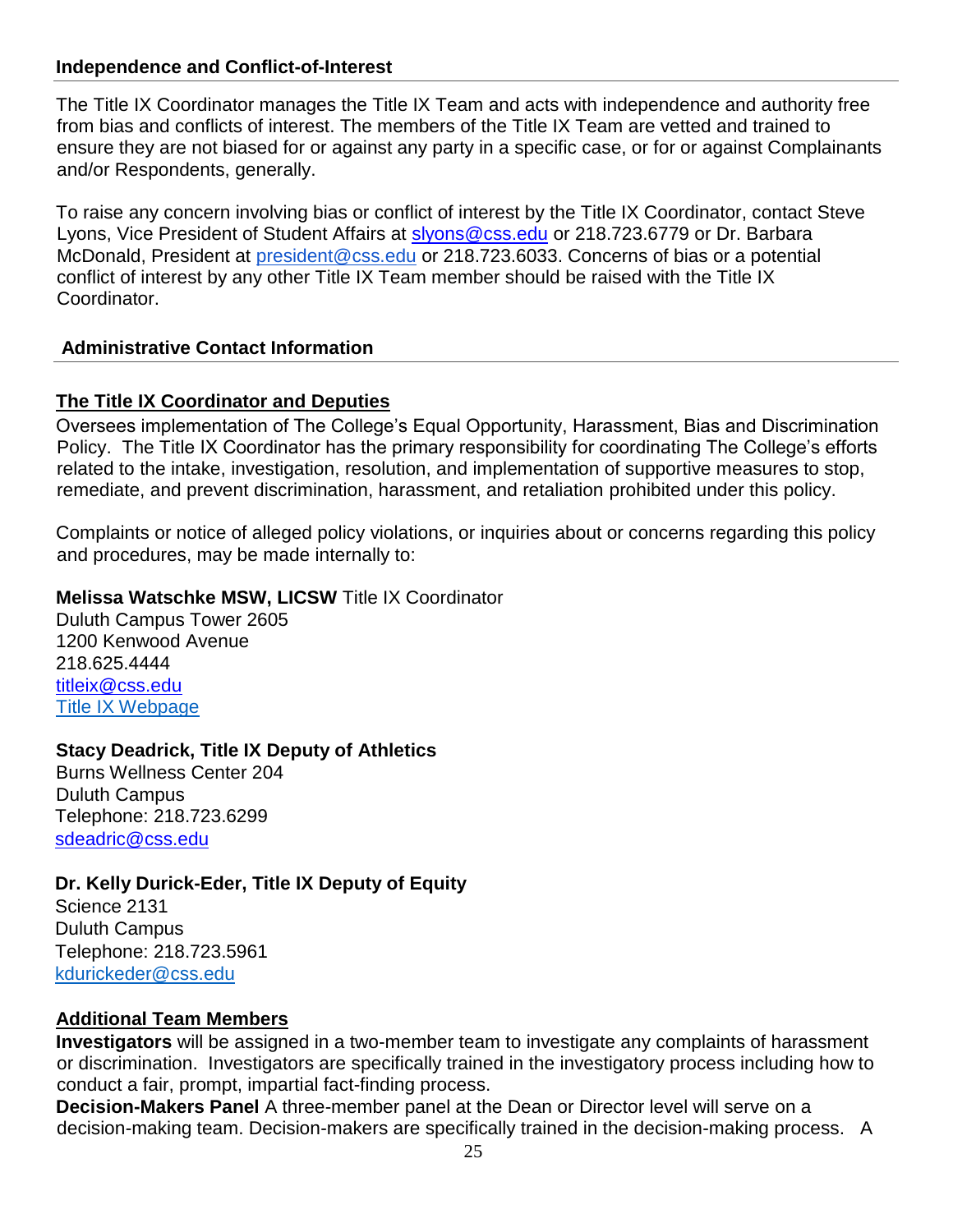Decision-making Chair will be appointed. The Decision-making chair will also serve as the hearing chair with regard to Process A.

**Appeals Decision-Makers** A three-member team who is at the Vice-President level or higher who is specifically trained to manage and determine harassment and discrimination of protected classes. **Title IX Core Team** serves as an advisory to Title IX with regard to policy, procedures, and training opportunities to ensure The College maintains compliance, prevents recurrence, and offers an equitable, person-centered experience to all parties involved.

**Officials with Authority** The College has determined that the following administrators are Officials with Authority who are required to address and correct harassment, discrimination, and/or retaliation and may also accept notice or complaints on behalf of The College: The President of the College, Vice Presidents, Title IX Coordinator, Human Resources, Deans and Athletic Director.

**Mandated Reporters** All employees are Mandated Reporters of any knowledge they have that a member of the community is experiencing bias, harassment, discrimination, and/or retaliation. Student employees are required to report any disclosures that occur while within their employment. Generally, disclosures in climate surveys, classroom writing assignments or discussions, human subjects research, or at events such as "Take Back the Night" marches or speak-outs do not provide notice that must be reported to the Coordinator by employees, unless the Complainant clearly indicates that they desire a report to be made or a seek a specific response from The College.

Failure of a Mandated Reporter to report an incident of harassment or discrimination of which they become aware is a violation of college policy and can be subject to disciplinary action for failure to comply.

# **Confidential Employees**

The College acknowledges the following employees who operate as confidential employees within their assigned duties at The College as dictated by federal and state statutes:

#### **For Students:**

- Counseling Services- Location Tower 2150 Main Campus; 218.723.6085
- Student Health Services Location Somers 42 Main Campus; 218.723.6282;
- Athletic trainers (student athletes only) Burns Wellness Center 139B 218-723-5918
- Gender Equity anti-Violence Allies (GEVAs) [geva@css.edu](mailto:geva@css.edu)
	- *Fall Semester 2020 Counseling and GEVAs Services will be offered via virtual environments*

#### **For Employees:**

● Employee Assistance Program is available to help free of charge and may be consulted on an emergency basis during normal business hours. Phone: 1-866-326-7194 EAP On-Line: [hpeap.com](http://hpeap.com/) 

All of the above-listed individuals will maintain confidentiality when acting under the scope of their licensure, professional ethics, and/or professional credentials, except in extreme cases of immediacy of threat or danger or abuse of a minor/elder/individual with a disability, or when required to disclose by law or court order. College employees who are confidential will timely submit anonymous statistical information for Clery Act purposes unless they believe it would be harmful to their client or patient.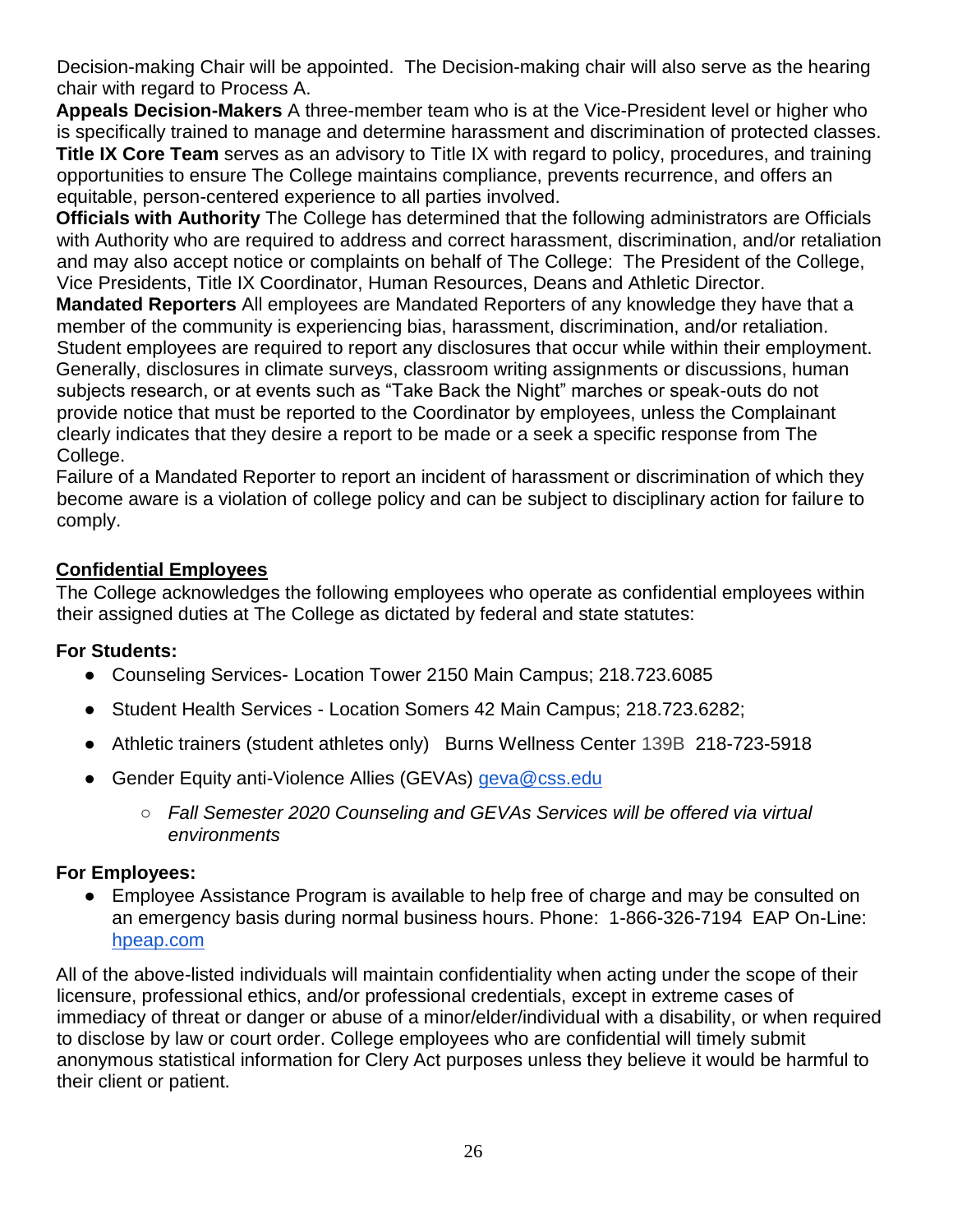#### **External Inquiries**

#### *Office for Civil Rights Chicago Regional Office*

U.S. Department of Education John C. Kluczynski Federal Building 230 S. Dearborn Street, 37th Floor Chicago, IL 60604 Telephone: (312) 730-1560 Facsimile: (312) 730-1576 [Email: OCR.Chicago@ed.gov](mailto:OCR.Chicago@ed.gov) Web: [http://www.ed.gov/ocr](http://www2.ed.gov/about/offices/list/ocr/index.html)

For complaints involving employees: [Equal Employment Opportunity Commission](http://www.eeoc.gov/contact/) [\(](http://www.eeoc.gov/contact/)EEOC) *Minneapolis Area Office Equal Employment Opportunity Commission* Towle Building 330 South Second Avenue, Suite 720 Minneapolis, MN 55401-2224 United States [612-552-7306](about:blank) **Fax** [\(612\) 335-4066](about:blank) **TTY** [1-800-669-6820](about:blank) **ASL Video Phone** [844-234-5122](about:blank) *Minnesota Office of Human Rights* 540 Fairview Avenue North Suite 201 St. Paul, MN 55104 [Info.mdhr@state.mn.us](mailto:Info.mdhr@state.mn.us) 651.539.1100 1.800.657.3704 Fax 651.296.9042

#### **Notice/Reports of Discrimination, Harassment, and/or Retaliation**

Notice or reports of discrimination, harassment, and/or retaliation may be made using any of the following options, at any time:

- 1. File a complaint with, or give verbal notice to, the Title IX Coordinator, Melissa Watschke, Deputies Stacy Deadrick or Kelly Durick-Eder, or Officials with Authority including the President, Vice Presidents, Deans, and Athletic Director.
- 2. Report online: [Title IX, Harassment, Bias, Discrimination Report Form f](https://css-advocate.symplicity.com/titleix_report/index.php/pid567890?rep_type=2)ound on the Title IX website;
- 3. By Telephone to the Title IX Coordinator at 218-625-4444.
- **4.** By email at [TitleIX@css.edu](mailto:TitleIX@css.edu)

# **Formal Complaint**

the allegation(s). A complaint may be filed with the Title IX Coordinator in person, by mail, or by A Formal Complaint means a document filed/signed by the Complainant or signed by the Title IX Coordinator alleging a policy violation by a Respondent and requesting that The College investigate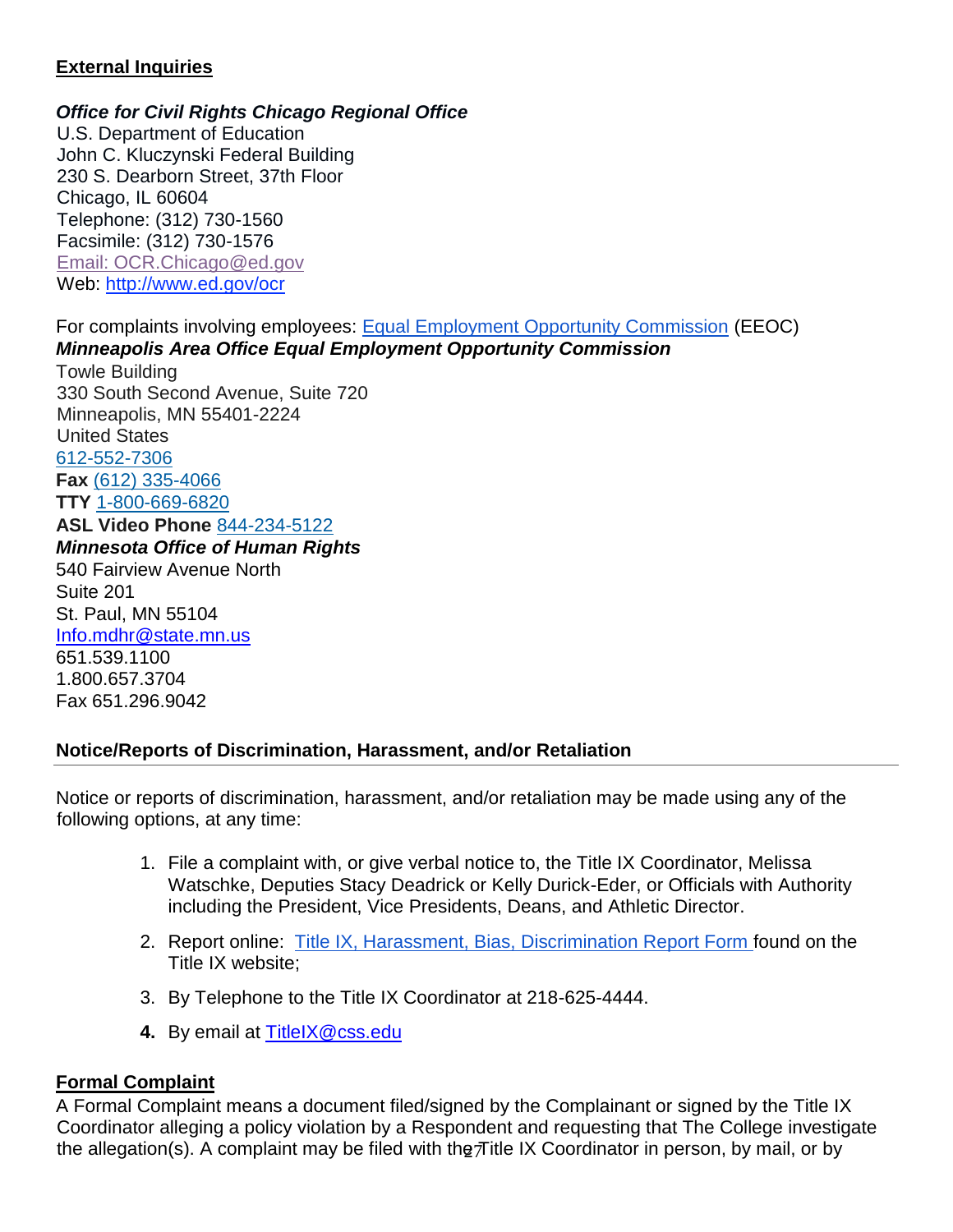electronic mail, by using the contact information in the section immediately above. As used in this paragraph, the phrase "document filed by a Complainant" means a document or electronic submission (such as by electronic mail or through an online portal provided for this purpose by The College) that contains the Complainant's physical or digital signature, or otherwise indicates that the Complainant is the person filing the complaint.

If notice is submitted in a form that does not meet this standard, the Title IX Coordinator will contact the Complainant to ensure that it is filed correctly.

#### **Supportive Measures**

The College will offer and implement appropriate and reasonable supportive measures to the parties upon notice of alleged harassment, discrimination, and/or retaliation.

Supportive measures are non-disciplinary, non-punitive individualized services offered as appropriate, as reasonably available, and without fee or charge to the parties to restore or preserve access to The College's education program or activity, including measures designed to protect the safety of all parties or The College's educational environment, and/or deter harassment, discrimination, and/or retaliation.

The Title IX Coordinator promptly makes supportive measures available to the parties upon receiving notice or a complaint. Supportive measures may be offered as the result of such disclosures without formal College action.

The College will maintain the privacy of the supportive measures, provided that privacy does not impair The College's ability to provide the supportive measures. The College will act to ensure as minimal an academic impact on the parties as possible. The College will implement measures in a way that does not unreasonably burden the other party.

These actions may include, but are not limited to:

- Referral to counseling, medical, and/or other healthcare services
- Referral to The College's Employee Assistance Program
- Referral to community-based service providers
- Visa and immigration assistance
- Student financial aid counseling
- Education to the community or community subgroup(s)
- Altering campus housing assignment(s)
- Altering work arrangements for employees or student-employees
- Safety planning
- Providing campus safety escorts
- Providing transportation accommodations
- Implementing contact limitations (no contact orders) between the parties
- Academic support, extensions of deadlines, or other course/program-related adjustments
- Changing an individual's student or employee status or job responsibilities.
- Changing an individual's work or course schedule or job assignment.
- **[Timely warnings](http://ncsam.clerycenter.org/wp-content/uploads/NCSAM18_Timely-Warning-Guide.pdf)**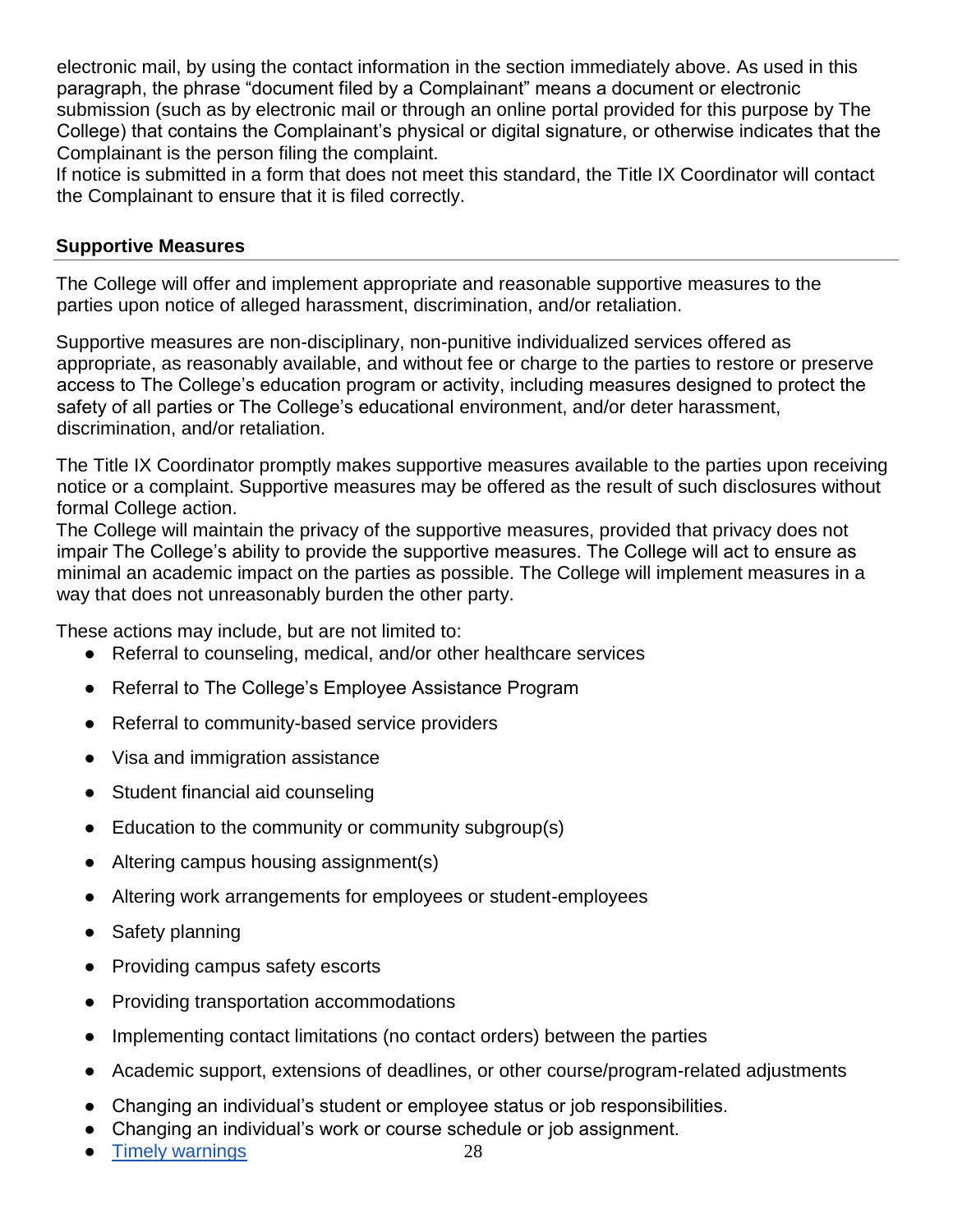- Class schedule modifications, withdrawals, or leaves of absence
- Increased security and monitoring of certain areas of the campus
- Any other actions deemed appropriate by the Title IX Coordinator

Violations of no contact orders will be referred to appropriate student or employee conduct processes for enforcement.

### **Emergency Removal**

The College can act to remove a Respondent entirely or partially from its education program or activities on an emergency basis when an individualized safety and risk analysis has determined that an immediate threat to the physical health or safety of any student or other individual justifies removal. This risk analysis is performed by the Title IX Coordinator in conjunction with the Threat Assessment Team using its standard objective violence risk assessment procedures. In all cases in which an emergency removal is imposed, the student, employee will be given notice of

the action and the option to request to meet with the Title IX Coordinator prior to such action/removal being imposed, or as soon thereafter as reasonably possible, to show cause why the action/removal should not be implemented or should be modified.

This meeting is not a hearing on the merits of the allegation(s), but rather is an administrative process intended to determine solely whether the emergency removal is appropriate. When this meeting is not requested in a timely manner, objections to the emergency removal will be deemed waived. The Title IX Coordinator has sole discretion under this policy to implement or stay an emergency removal and to determine the conditions and duration. Violation of an emergency removal under this policy will be grounds for discipline, which may include expulsion or termination.

The College will implement the least restrictive emergency actions possible in light of the circumstances and safety concerns. As determined by the Title IX Coordinator, these actions could include, but are not limited to: removing a student from a residence hall or changing locations; temporarily re-assigning an employee, restricting a student's or employee's access to or use of facilities or equipment, authorizing an administrative leave, and suspending a student's participation in extracurricular activities, student employment, student organizational leadership, or intercollegiate/intramural athletics.

At the discretion of the Title IX Coordinator, alternative coursework options may be pursued to ensure as minimal an academic impact as possible on the parties.

#### **Promptness**

All allegations are acted upon promptly by The College once it has received notice or a formal complaint. Complaints can take 60-90 business days to resolve, typically. There are always exceptions and extenuating circumstances that can cause a resolution to take longer, but The College will avoid all undue delays within its control.

Any time the general timeframes for resolution outlined in The College's procedures will be delayed, The College will provide written notice to the parties of the delay, the cause of the delay, and an estimate of the anticipated additional time that will be needed as a result of the delay.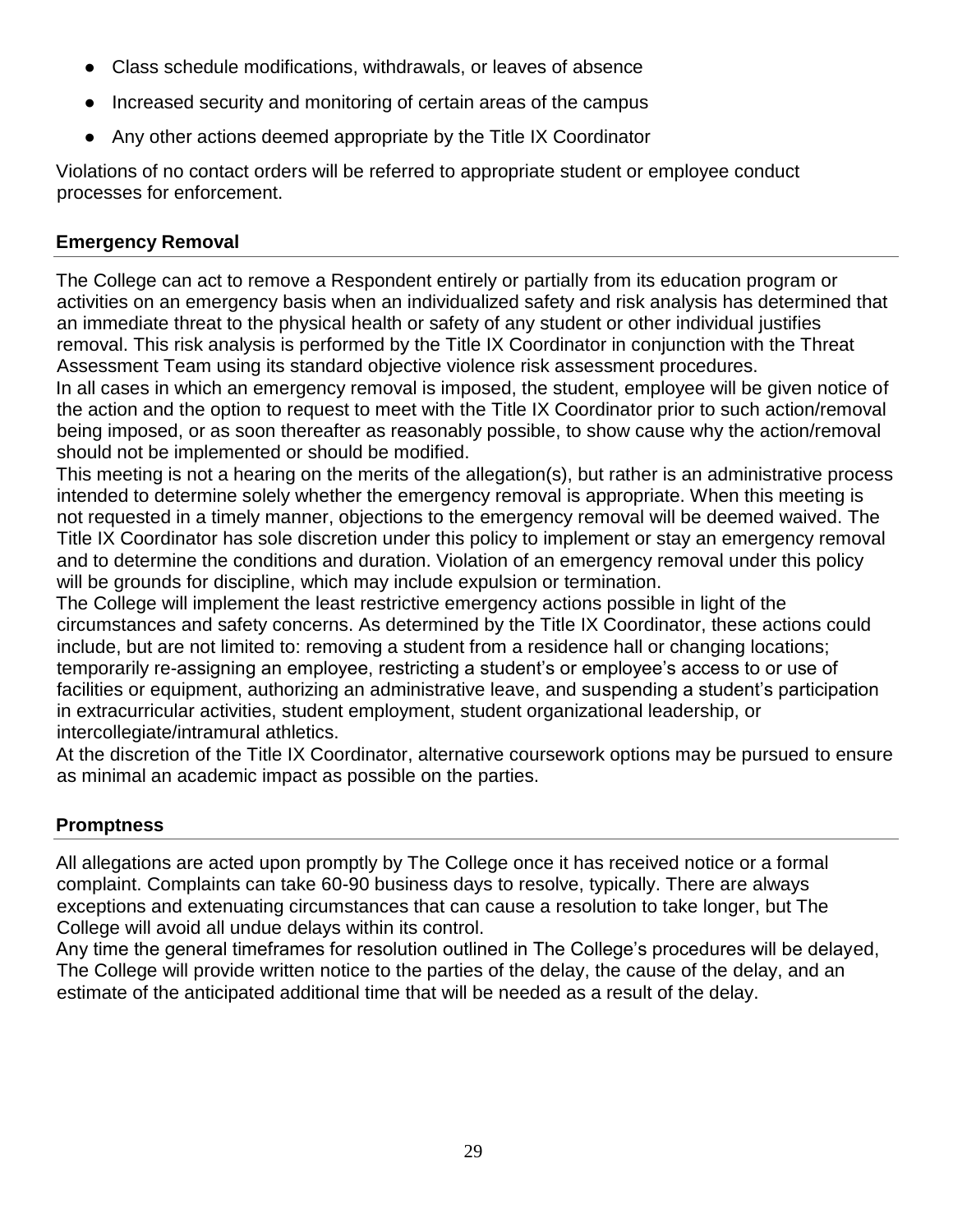# **Privacy**

 $\overline{a}$ 

Every effort is made by The College to preserve the privacy of reports.<sup>1</sup> The College will not share the identity of any individual who has made a report or complaint of harassment, discrimination, or retaliation; any Complainant, any individual who has been reported to be the perpetrator of sex discrimination, any Respondent, or any witness, except as permitted by the Family Educational Rights and Privacy Act (FERPA), 20 U.S.C. 1232g; FERPA regulations, 34 CFR part 99; or as required by law; or to carry out the purposes of 34 CFR Part 106, including the conducting of any investigation, hearing, or grievance proceeding arising under these policies and procedures. The College reserves the right to designate which College officials have a legitimate educational interest in being informed about incidents that fall within this policy, pursuant to the Family Educational Rights and Privacy Act (FERPA).

Only a small group of officials who need to know given the circumstances of the complaint will typically be told about the complaint, including but not limited to: Office of Diversity and Inclusion, Residential Life, Athletic, Chief Operating Officer, Vice President for Academic Affairs and/or respective Deans, Campus Security, and the Threat Assessment Team. Information will be shared as necessary with Deputies, Investigators, Hearing Panel members/Decision-makers, witnesses, and the parties. The circle of people with this knowledge will be kept as tight as possible to preserve the parties' rights and privacy.

Following FERPA guidelines, The College may contact parents/guardians to inform them of situations in which there is a significant and articulable health and/or safety risk but may consult with the student first before doing so.

#### **Jurisdiction of The College of St. Scholastica**

This policy applies to the education program and activities of The College, to conduct that takes place on the campus or on property owned or controlled by The College, at college-sponsored events, or in buildings owned or controlled by The College's recognized student organizations . The Respondent must be a member of The College's community in order for its policies to apply.

This policy can also be applicable to the effects of off-campus misconduct that effectively deprive someone of access to The College's educational program. The College may also extend jurisdiction to off-campus and/or to online conduct when the Title IX Coordinator determines that the conduct affects a substantial College interest.

<sup>30</sup> 1 For the purpose of this policy, privacy and confidentiality have distinct meanings. **Privacy** means that information related to a complaint will be shared with a limited number of College employees who "need to know" in order to assist in the assessment, investigation, and resolution of the report. All employees who are involved in The College's response to notice under this policy receive specific training and guidance about sharing and safeguarding private information in accordance with state and federal law. The privacy of student education records will be protected in accordance with the Family Educational Rights and Privacy Act ("FERPA"), as outlined in The College's FERPA policy. The privacy of employee records will be protected in accordance with Human Resources policies. **Confidentiality** exists in the context of laws that protect certain relationships, including those who provide services related to medical and clinical care, mental health providers and counselors. The law creates a privilege between certain health care providers, mental health care providers, attorneys, clergy, spouses, and others, with their patients, clients, parishioners, and spouses. The College has designated individuals who have the ability to have privileged communications as Confidential Resources. When information is shared by a Complainant with a Confidential Resource, the Confidential Resource cannot reveal the information to any third party except when an applicable law or a court order requires or permits disclosure of such information. For example, information may be disclosed when: (i) the individual gives written consent for its disclosure; (ii) there is a concern that the individual will likely cause serious physical harm to self or others; or (iii) the information concerns conduct involving suspected abuse or neglect of a minor under the age of 18, elders, or individuals with disabilities. Non-identifiable information may be shared by Confidential Resources for statistical tracking purposes as required by the federal Clery Act. Other information may be shared as required by law.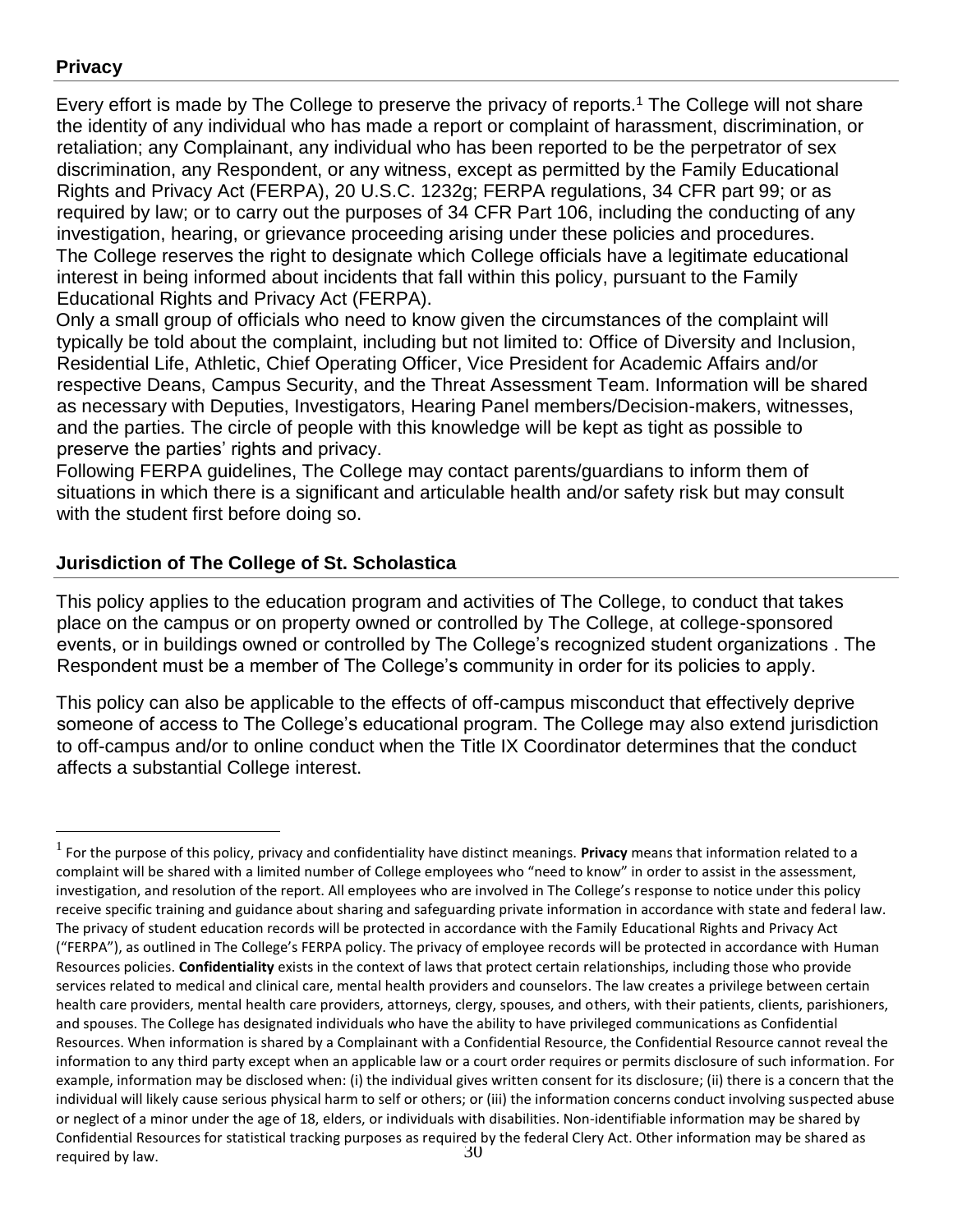Regardless of where the conduct occurred, The College will address notice/complaints to determine whether the conduct occurred in the context of its employment or educational program or activity and/or has continuing effects on campus or in an off-campus sponsored program or activity. A substantial interest of The College includes:

- a. Any action that constitutes a criminal offense as defined by law. This includes, but is not limited to, single or repeat violations of any local, state, or federal law;
- b. Any situation in which it is determined that the Respondent poses an immediate threat to the physical health or safety of any student or other individual;
- c. Any situation that significantly impinges upon the rights, property, or achievements of oneself or others or significantly breaches the peace and/or causes social disorder; and/or
- d. Any situation that is detrimental to the educational interests or mission of The College.

If the Respondent is unknown or is not a member of The College community, the Title IX Coordinator will assist the Complainant in identifying appropriate campus and local resources and support options and/or, when criminal conduct is alleged, in contacting local or campus law enforcement if the individual would like to file a police report.

When the Respondent is not a member of The College's community, supportive measures, remedies, and resources may be accessible to the Complainant by contacting the Title IX Coordinator. In addition, The College may take other actions as appropriate to protect the Complainant against third parties, such as barring individuals from College property and/or events. All vendors serving The College through third-party contracts are subject to the policies and procedures of their employers.

When the Respondent is enrolled in or employed by another institution, the Title IX Coordinator can assist the Complainant in liaising with the appropriate individual at that institution, as it may be possible to allege violations through that institution's policies.

Similarly, the Title IX Coordinator may be able to advocate for a student or employee Complainant who experiences discrimination in an externship, study abroad program, or other environment external to The College where sexual harassment or nondiscrimination policies and procedures of the facilitating or host organization may give recourse to the Complainant.

# **Time Limits on Reporting**

There is no time limitation on providing notice/complaints to the Title IX Coordinator. However, if the Respondent is no longer subject to The College's jurisdiction and/or significant time has passed, the ability to investigate, respond, and provide remedies may be more limited or impossible.

Acting on notice/complaints significantly impacted by the passage of time (including, but not limited to, the rescission or revision of policy) is at the discretion of the Title IX Coordinator, who may document allegations for future reference, offer supportive measures and/or remedies, and/or engage in informal or formal action, as appropriate.

When notice/complaint is affected by significant time delay, The College will typically apply the policy in place at the time of the alleged misconduct and the procedures in place at the time of notice/complaint.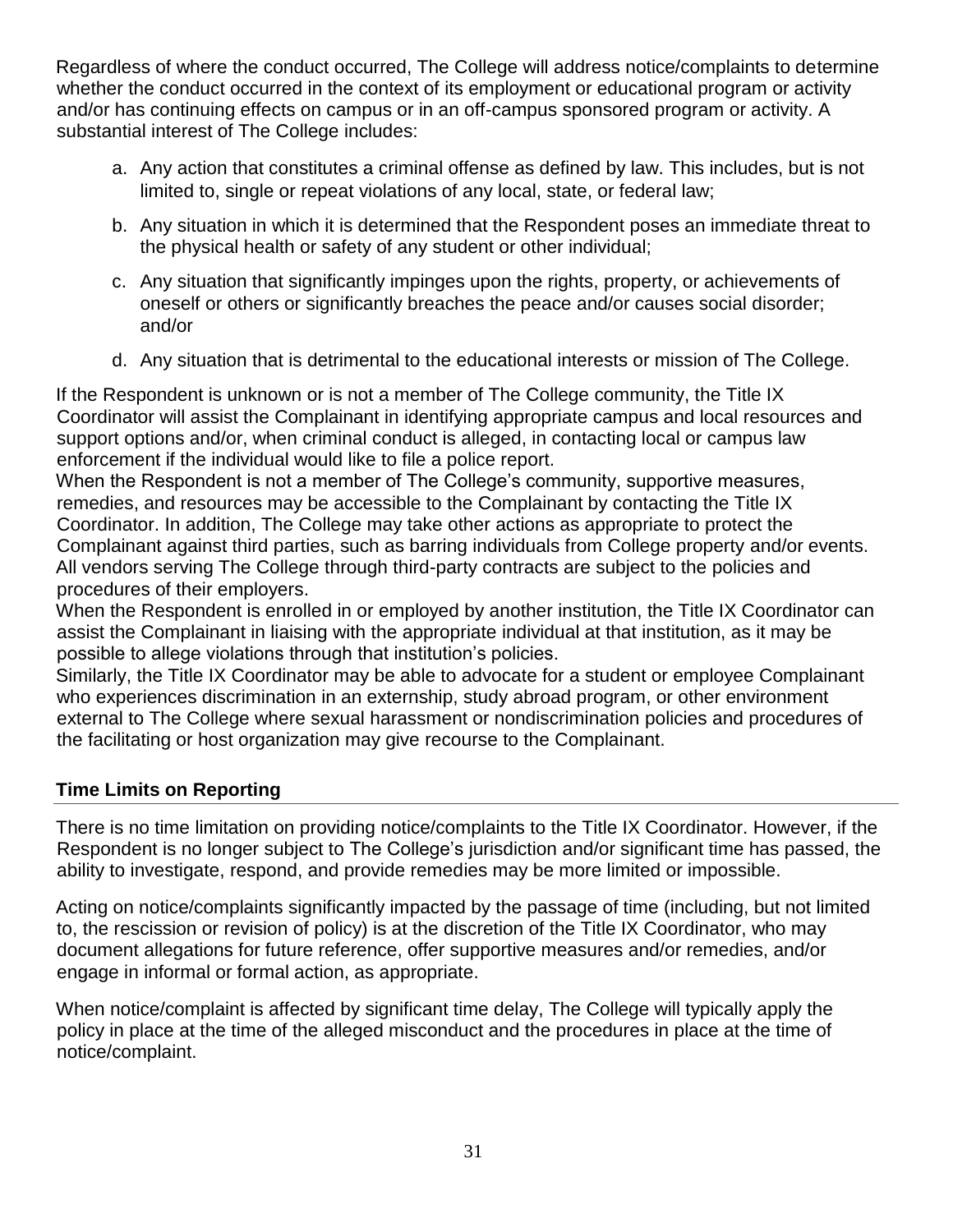#### **Online Harassment and Misconduct**

The policies of The College are written and interpreted broadly to include online and cyber manifestations of any of the behaviors prohibited below, when those behaviors occur in or have an effect on The College's education program and activities or use College networks, technology, or equipment.

While The College may not control websites, social media, and other venues in which harassing communications are made, when such communications are reported to The College, it will engage in a variety of means to address and mitigate the effects.

Communications covered in this policy are only media and communications in The College's control (e.g., College networks, websites, or between The College's email accounts) Supportive measures for Complainants will be provided, but protected speech cannot legally be subjected to discipline outside of The College's control.

Off-campus harassing speech by employees, whether online or in person, may be regulated by The College only when such speech is made in an employee's official or work-related capacity.

#### **Policy on Nondiscrimination**

The College of St. Scholastica is committed to fostering an environment of mutual respect among its students, employees, as well as others who participate in the college's programs and activities. As part of this commitment, The College seeks to protect the rights of all members of the college community and any other persons participating in college programs or having dealings with the college, and prohibits discrimination and harassment on the basis of sex (including pregnancy), gender identity or expression, race, color, religion or religious creed, sexual orientation, national origin, ancestry, disability, age, genetic information, marital status, veteran status, familial status, status with regard to public assistance or any other category protected by law ("protected class status")or any other protected category under applicable local, state, or federal law, including protections for those opposing discrimination or participating in any grievance process on campus, with the Equal Employment Opportunity Commission, or other human rights agencies. This policy covers nondiscrimination in both employment and access to educational opportunities. Therefore, any member of The College community whose acts deny, deprive, or limit the educational or employment or residential and/or social access, benefits, and/or opportunities of any member of The College community, guest, or visitor on the basis of that person's actual or perceived membership in the protected classes listed above is in violation of The College policy on nondiscrimination.

#### **Policy on Disability Discrimination and Accommodation**

The College is committed to full compliance with the Americans With Disabilities Act of 1990 (ADA), as amended, and Section 504 of the Rehabilitation Act of 1973, which prohibit discrimination against qualified persons with disabilities, as well as other federal and state laws and regulations pertaining to individuals with disabilities.

breathing, learning, performing manual tasks, walk̥ing, or caring for oneself. Under the ADA and its amendments, a person has a disability if they have a physical or mental impairment that substantially limits a major life activity. The ADA also protects individuals who have a record of a substantially limiting impairment or who are regarded as disabled by The College, regardless of whether they currently have a disability. A substantial impairment is one that significantly limits or restricts a major life activity such as hearing, seeing, speaking,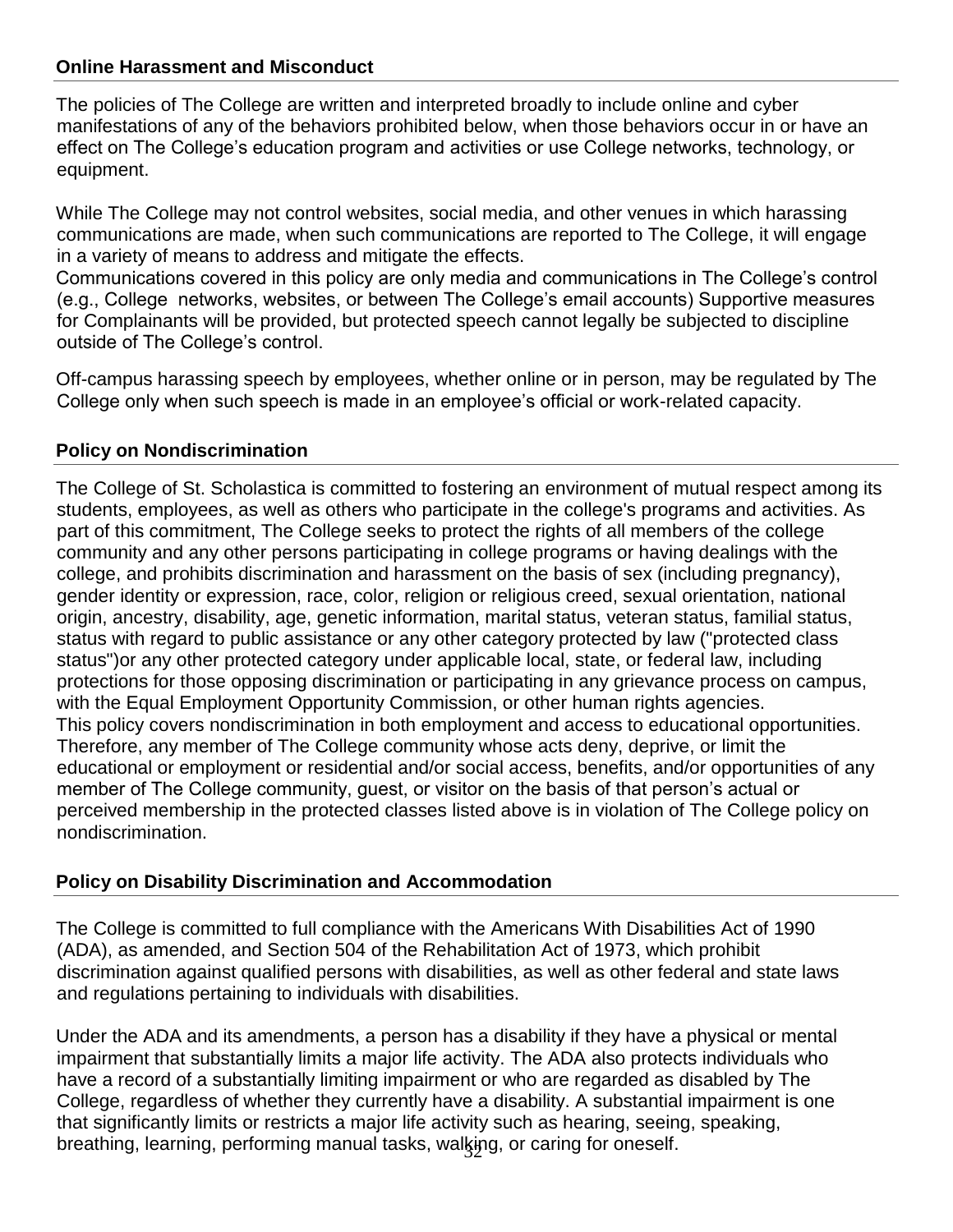# **Students with Disabilities**

The College of St. Scholastica is committed to providing qualified students with disabilities with reasonable accommodations and support needed to ensure equal access to the academic programs, facilities, and activities of The College.

All accommodations are made on an individualized basis. A student requesting any accommodation should first submit the **Online Questionnaire.** Upon submission, the Center for Equal Access will follow up with the student to discuss the next steps in the process including a meeting to discuss reasonable accommodations in the academic and residential environments.

# **Employees with Disabilities**

Pursuant to the ADA, The College will provide reasonable accommodation(s) to all qualified employees with known disabilities when their disability affects the performance of their essential job functions, except when doing so would be unduly disruptive or would result in undue hardship to The College.

An employee with a disability is responsible for submitting a request for an accommodation to Rachelle Wakefield in Human Resources and providing necessary documentation. Human Resources designee will work with the employee's supervisor to identify which essential functions of the position are affected by the employee's disability and what reasonable accommodations could enable the employee to perform those duties.

# **Policy on Discriminatory Harassment**

Students, staff, administrators, and faculty are entitled to an employment and educational environment that is free of discriminatory harassment. The College's harassment policy is not meant to inhibit or prohibit educational content or discussions inside or outside of the classroom that include germane but controversial or sensitive subject matters protected by academic freedom.

The sections below describe the specific forms of legally prohibited harassment that are also prohibited under The College policy. When speech or conduct is protected by academic freedom and/or the First Amendment, it will not be considered a violation of college policy, though supportive measures will be offered to those impacted.

# **Discriminatory Harassment**

 $\overline{a}$ 

Discriminatory harassment constitutes a form of discrimination that is prohibited by college policy. Discriminatory harassment is defined as unwelcome conduct by any member or group of the community on the basis of actual or perceived membership in a class protected by policy or law.

The College of St. Scholastica does not tolerate discriminatory harassment of any employee, student, visitor, or guest. The College will act to remedy all forms of harassment when reported, whether or not the harassment rises to the level of creating a "hostile environment."

A hostile environment is one that unreasonably interferes with, limits, or effectively denies an individual's educational or employment access, benefits, or opportunities.<sup>2</sup> This discriminatory effect results from harassing verbal, written, graphic, or physical conduct that is severe or pervasive *and* objectively offensive.

<sup>33</sup>  $^2$  This definition of hostile environment is based on Federal Register / Vol. 59, No. 47 / Thursday, March 10, 1994: <u>Department of</u> [Education Office for Civil Rights, Racial Incidents and Harassment Against Students At Educational The College Investigative](http://www.ed.gov/about/offices/list/ocr/docs/race394.html.)  [Guidance.](http://www.ed.gov/about/offices/list/ocr/docs/race394.html.)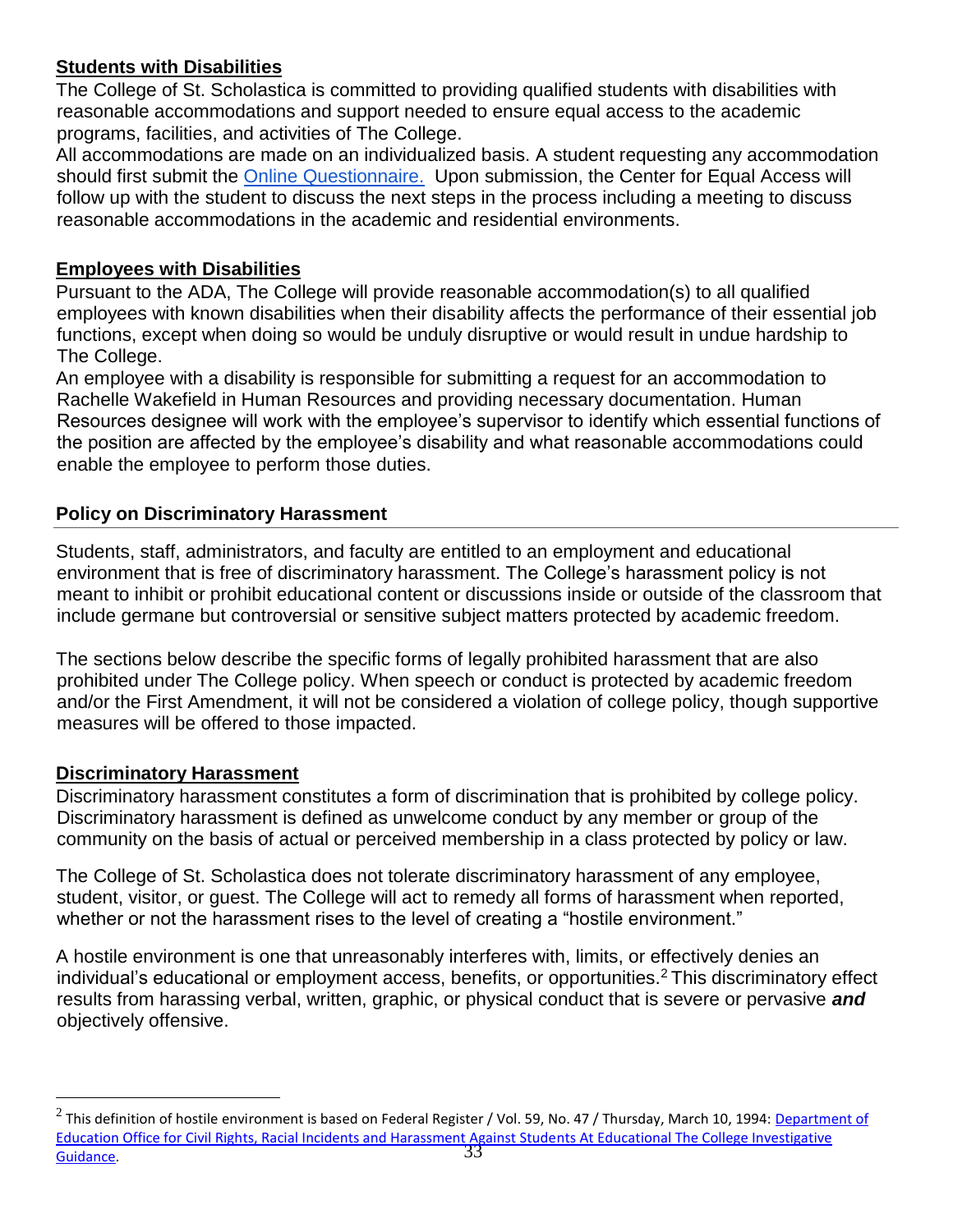When discriminatory harassment rises to the level of creating a hostile environment, The College may also impose sanctions on the Respondent(s) through application of the appropriate grievance process below.

The College reserves the right to address offensive conduct, bias and/or harassment that 1) does not rise to the level of creating a hostile environment, or 2) that is of a generic nature and not based on a protected status. Addressing such conduct will not result in the imposition of discipline under this college policy, but may be addressed through respectful conversation, remedial actions, education, and/or other informal resolution mechanisms.

For assistance with informal resolution techniques and approaches, employees should contact the Title IX Coordinator for more information.

#### **Sexual Harassment**

The Department of Education's Office for Civil Rights (OCR), the Equal Employment Opportunity Commission (EEOC), and the State of Minnesota regard Sexual Harassment, a specific form of discriminatory harassment, as an unlawful discriminatory practice.

The College has adopted the following definition of Sexual Harassment in order to address the unique environment of an academic community, which consists not only of employer and employees, but of students as well.

Acts of sexual harassment may be committed by any person upon any other person, regardless of the sex, sexual orientation, and/or gender identity of those involved.

Sexual Harassment, as an umbrella category, includes the offenses or attempted offenses of sexual harassment, sexual assault, domestic violence, dating violence, and stalking, and is defined as:

Conduct on the basis of sex that satisfies one or more of the following:

- 1) Quid Pro Quo:
	- a. an employee of The College,
	- b. conditions the provision of an aid, benefit, or service of The College,
	- c. on an individual's participation in unwelcome sexual conduct; and/or
- 2) Sexual Harassment:

 $\overline{a}$ 

- a. unwelcome conduct,
- b. determined by a reasonable person,
- c. to be so severe, and
- d. pervasive, and,
- e. objectively offensive,
- f. that it effectively denies a person equal access to The College's education program or activity.<sup>3</sup>

alleged incident occurred and any similar, previous patterns that thay be evidenced.  $3$  Unwelcomeness is subjective and determined by the Complainant (except when the Complainant is below the age of consent). Severity, pervasiveness, and objective offensiveness are evaluated based on the totality of the circumstances from the perspective of a reasonable person in the same or similar circumstances ("in the shoes of the Complainant"), including the context in which the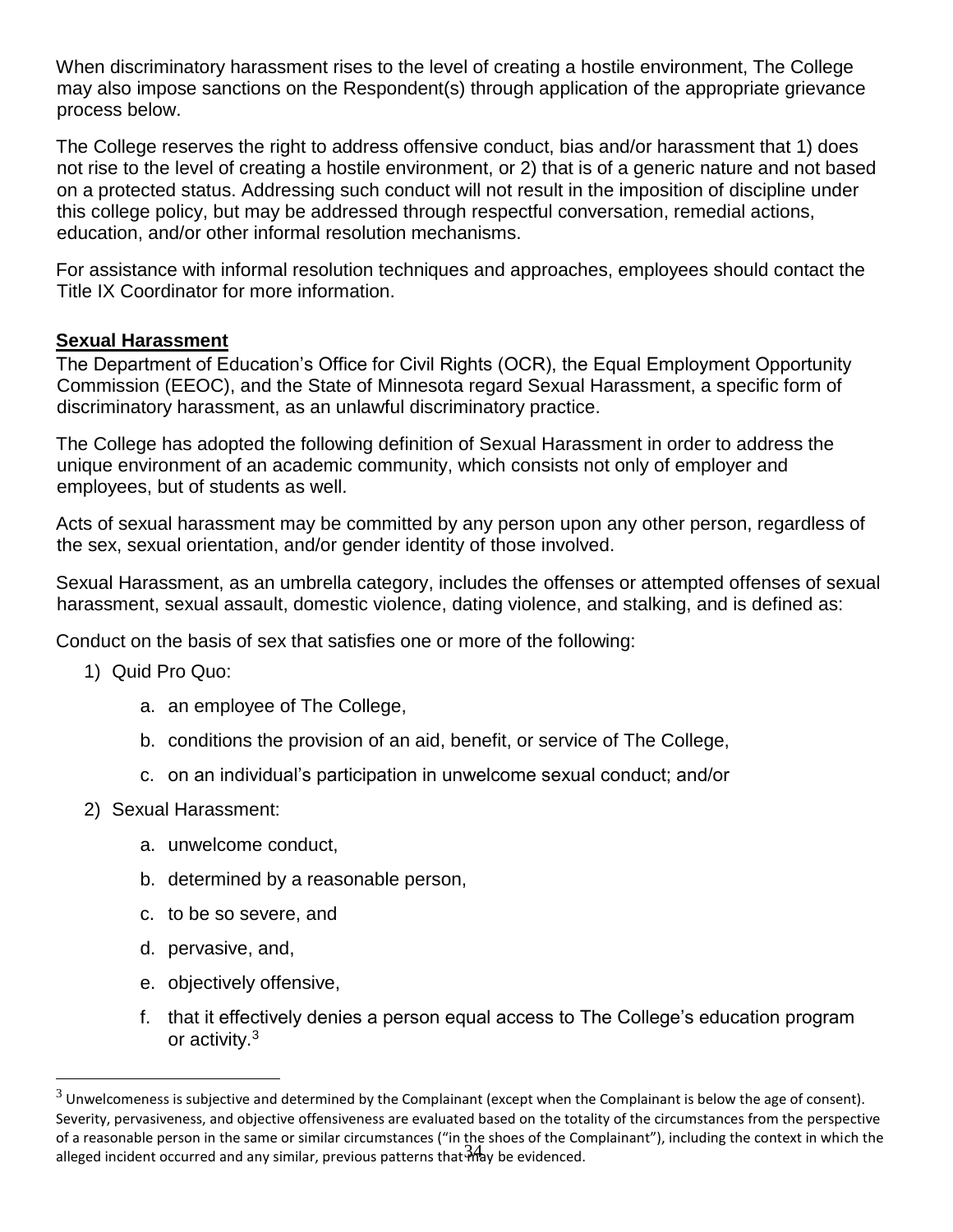- 3) Sexual assault, defined as:
	- a) Sex Offenses, Forcible:
		- i) Any sexual act directed against another person,
		- ii) without the consent of the Complainant,
		- iii) including instances where the victim is incapable of giving consent.
	- b) Forcible Rape:
		- i) Penetration,
		- ii) no matter how slight,
		- iii) of the vagina or anus with any body part or object, or
		- iv) oral penetration by a sex organ of another person,
		- v) without the consent of the Complainant.
	- c) Forcible Sodomy:
		- i) Oral or anal sexual intercourse with another person,
		- ii) forcibly,
		- iii) and/or against that person's will (non-consensually), or
		- iv) not forcibly or against the person's will in instances in which the Complainant is incapable of giving consent because the Complainant is under the age of 16; or because of temporary or permanent mental or physical incapacity.
	- d) Sexual Assault with an Object:
		- i) The use of an object or instrument to penetrate,
		- ii) however slightly,
		- iii) the genital or anal opening of the body of another person,
		- iv) forcibly,
		- v) and/or against that person's will (non-consensually),
		- vi) or not forcibly or against the person's will in instances in which the Complainant is incapable of giving consent because of age or because of temporary or permanent mental or physical incapacity.
	- e) Forcible Fondling:
		- i) The touching of the private body parts of another person (buttocks, groin, breasts),
		- ii) for the purpose of sexual gratification,
		- iii) forcibly,
		- iv) and/or against that person's will (non-consensually),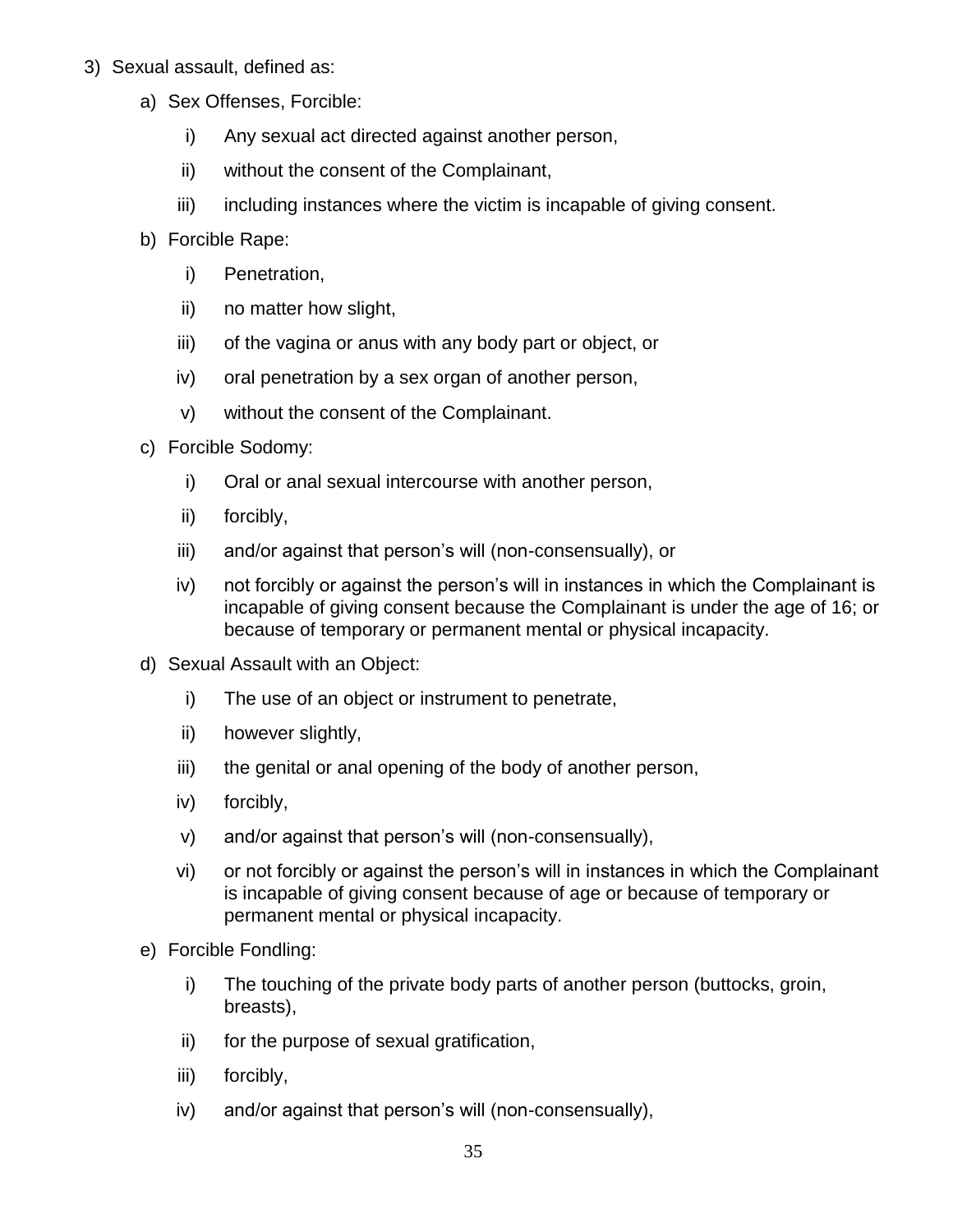- v) or not forcibly or against the person's will in instances in which the Complainant is incapable of giving consent because of age or because of temporary or permanent mental or physical incapacity.
- f) Sex Offenses, Non-forcible:
	- i) Incest:
		- 1) Non-forcible sexual intercourse,
		- 2) between persons who are related to each other,
		- 3) within the degrees wherein marriage is prohibited by Minnesota law.
	- ii) Statutory Rape:
		- 1) Non-forcible sexual intercourse,
		- 2) with a person who is under the statutory age of consent of sixteen (16).
- 4) Dating Violence, defined as:
	- a. violence,
	- b. on the basis of sex,
	- c. committed by a person,
	- d. who is in or has been in a social relationship of a romantic or intimate nature with the Complainant.
		- i. The existence of such a relationship shall be determined based on the Complainant's statement and with consideration of the length of the relationship, the type of relationship, and the frequency of interaction between the persons involved in the relationship. For the purposes of this definition—
		- ii. Dating violence includes, but is not limited to, sexual or physical abuse or the threat of such abuse.
		- iii. Dating violence does not include acts covered under the definition of domestic violence.
- 5) Domestic Violence, defined as:
	- a. violence,
	- b. on the basis of sex,
	- c. committed by a current or former spouse or intimate partner of the Complainant,
	- d. by a person with whom the Complainant shares a child in common, or
	- e. by a person who is cohabitating with, or has cohabitated with, the Complainant as a spouse or intimate partner, or
	- f. by a person similarly situated to a spouse of the Complainant under the domestic or family violence laws in the State of Minnesota or
	- person's acts under the domestic or family violence laws in the State of Minnesota. g. by any other person against an adult or youth Complainant who is protected from that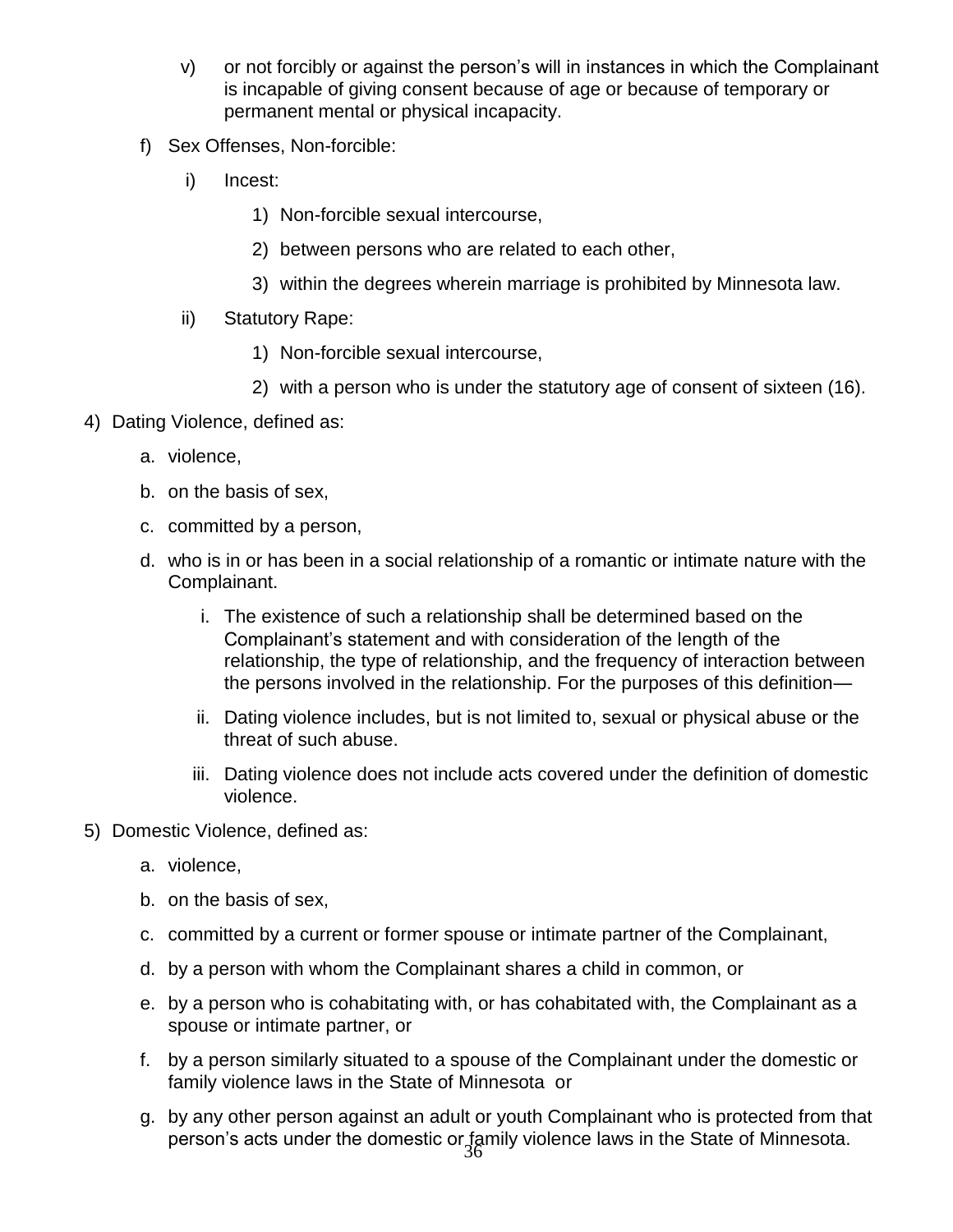\*To categorize an incident as Domestic Violence, the relationship between the Respondent and the Complainant must be more than just two people living together as roommates. The people cohabitating must be current or former spouses or have an intimate relationship.

- 6) Stalking, defined as:
	- a. engaging in a course of conduct,
	- b. on the basis of sex,
	- c. directed at a specific person, that
		- i. would cause a reasonable person to fear for the person's safety, or
		- ii. the safety of others; or
		- iii. Suffer substantial emotional distress.

For the purposes of this definition—

(i) Course of conduct means two or more acts, including, but not limited to,

acts in which the Respondent directly, indirectly, or through third parties, by any action, method, device, or means, follows, monitors, observes, surveils, threatens, or communicates to or about a person, or interferes with a person's property.

(ii) Reasonable person means a reasonable person under similar circumstances

and with similar identities to the Complainant.

(iii) Substantial emotional distress means significant mental suffering or

anguish that may but does not necessarily require medical or other professional treatment or counseling.

#### **Consensual Relations Policy**

 $\overline{a}$ 

In order to protect the integrity of the academic, living and work environment, the College's Consensual Relations Policy outlines limitations on consensual romantic or sexual relationships between faculty, staff and students at the College. When individuals involved in a consensual romantic or sexual relationship are in positions of unequal power at the College, there is the potential for a conflict of interest, favoritism, exploitation and sexual or gender- based misconduct. See the College's [Consensual Relations Policy](https://drive.google.com/file/d/1QjU6sq2J1YzqAvG9eqhnxNTedRHNLnmq/view)[.](https://resources.css.edu/hr/cor/2014%20staff%20handbook%20final.pdf)

The College reserves the right to impose any level of sanction, ranging from a reprimand up to and including suspension or expulsion/termination, for any offense under this policy, through the appropriate process for resolution.

#### **Force, Coercion, Consent, and Incapacitation<sup>4</sup>**

As used in the offenses above, the following definitions and understandings apply:

perform a particular sexual act with the actor" which is applicable to criminal prosecutions for sex offenses in Minnesota but may differ from the definition used on campus to address policy violations.  $^4$  The Minnesota state definition of consent §609.341 Subd. 4 is "words or overt actions by a person indicating a freely given present agreement to definition used on campus to address policy violations.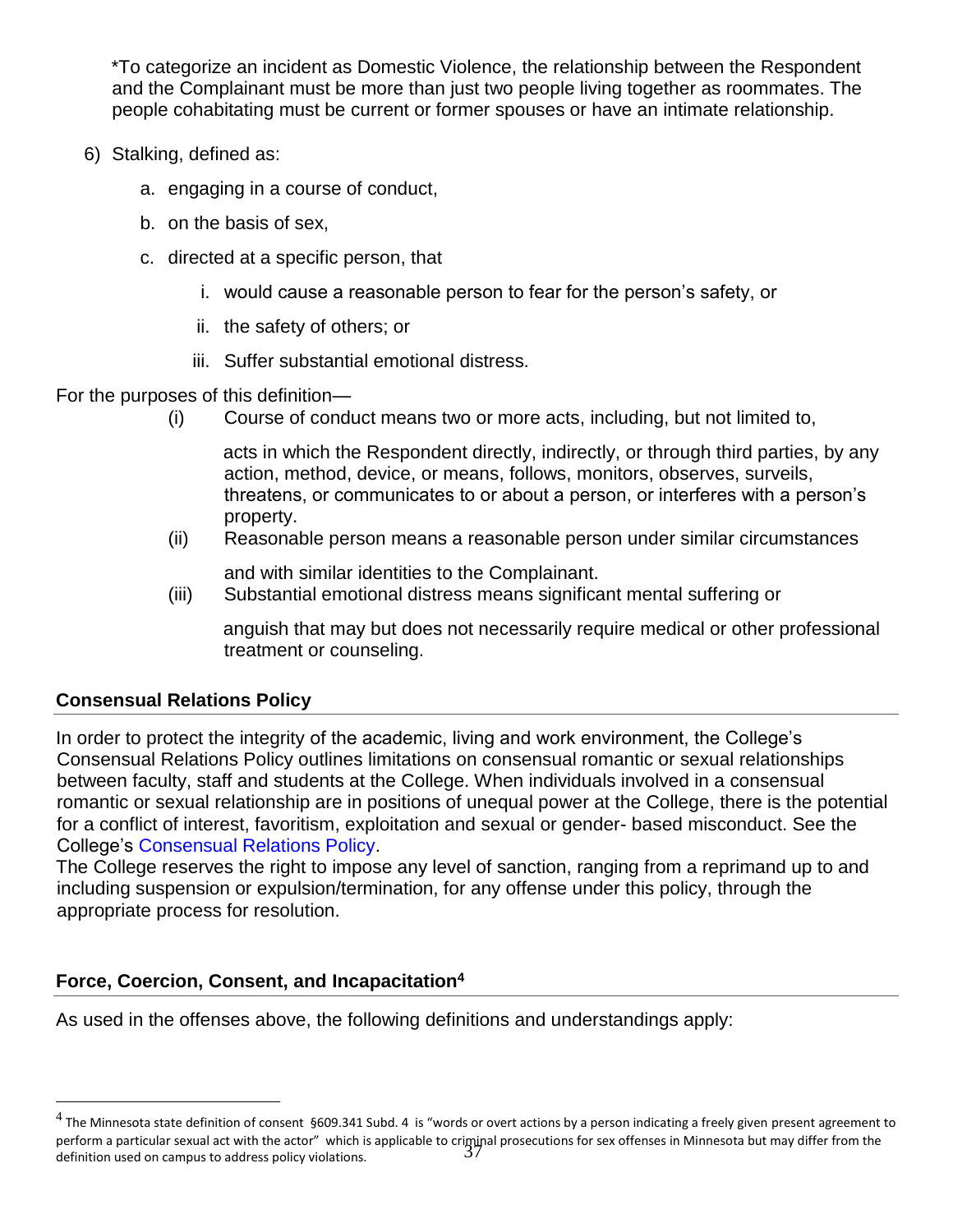# **Force**

Force is the use of physical violence and/or physical imposition to gain sexual access. Force also includes threats, intimidation (implied threats), and coercion that is intended to overcome resistance or produce consent (e.g., "Have sex with me or I'll hit you," "Okay, don't hit me, I'll do what you want.").

Sexual activity that is forced is, by definition, non-consensual, but non-consensual sexual activity is not necessarily forced. Silence or the absence of resistance alone is not consent. Consent is not demonstrated by the absence of resistance. While resistance is not required or necessary, it is a clear demonstration of non-consent.

# **Coercion**

Coercion refers to intimidation that would compel an individual to do something against their will by the use of psychological pressure, physical force, or threats of severely damaging consequences, relentless requests. When someone makes clear that they do not want to engage in certain sexual activity, that they want to stop, or that they do not want to go past a certain point of sexual interaction, continued pressure beyond that point can be coercive.

# **Consent is:**

- knowing, and
- voluntary, and
- clear permission
- by word or action
- to engage in sexual activity.

Since individuals may experience the same interaction in different ways, it is the responsibility of each party to determine that the other has consented before engaging in the activity. For consent to be valid, there must be a clear expression in words or actions that the other individual consented to that specific sexual conduct. Reasonable reciprocation can be implied. For example, if someone kisses you, you can kiss them back (if you want to) without the need to explicitly obtain *their* consent to being kissed back.

Consent can also be withdrawn once given, as long as the withdrawal is clearly communicated verbally or nonverbally. If consent is withdrawn, that sexual activity should cease.

Consent to some sexual contact (such as kissing or fondling) cannot be presumed to be consent for other sexual activity (such as intercourse). A current or previous intimate relationship is not sufficient to constitute consent.

Proof of consent or non-consent is not a burden placed on either party involved in an incident. Instead, the burden remains on The College to determine whether its policy has been violated. The existence of consent is based on the totality of the circumstances evaluated from the perspective of a reasonable person in the same or similar circumstances, including the context in which the alleged incident occurred and any similar, previous patterns that may be evidenced.

#### **Incapacitation**

A person cannot consent if they are unable to understand what is happening or is disoriented, helpless, asleep, or unconscious, for any reason, including by alcohol or other drugs. As stated above, a Respondent violates this policy if they engage in sexual activity with someone who is incapable of giving consent.

lack the capacity to give knowing/informed conserts(e.g., to understand the "who, what, when, Incapacitation occurs when someone cannot make rational, reasonable decisions because they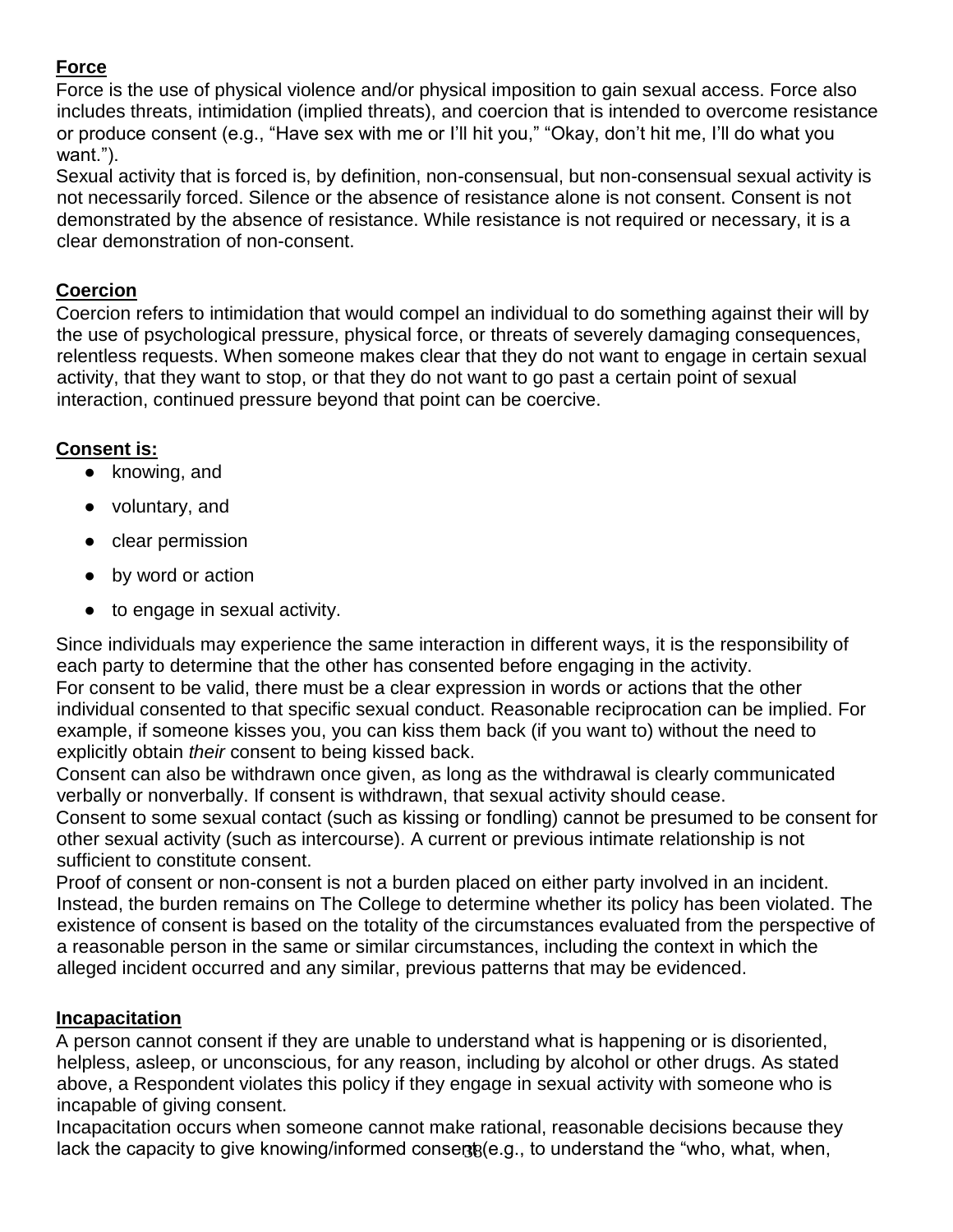where, why, or how" of their sexual interaction). Incapacitation is determined through consideration of all relevant indicators of an individual's state and is not synonymous with intoxication, impairment, blackout, and/or being drunk.

This policy also covers a person whose incapacity results from a temporary or permanent physical or mental health condition, involuntary physical restraint, and/or the consumption of incapacitating drugs.

### **Other Civil Rights Offenses**

In addition to the forms of sexual harassment described above, which fall within the coverage of Title IX; The College additionally prohibits the following offenses or attempted offenses as forms of discrimination outside of Title IX when the act is based upon the Complainant's actual or perceived membership in a protected class.

# **Sexual Exploitation**

- 1) Defined as: taking non-consensual or abusive sexual advantage of another for their own benefit or for the benefit of anyone other than the person being exploited, and that conduct does not otherwise constitute sexual harassment under this policy. Examples of Sexual Exploitation include, but are not limited to:
	- a) Sexual voyeurism (such as observing or allowing others to observe a person undressing or using the bathroom or engaging in sexual acts, without the consent of the person being observed)
	- b) Invasion of sexual privacy.
	- c) Taking pictures, video, or audio recording of another in a sexual act, or in any other sexuallyrelated activity when there is a reasonable expectation of privacy during the activity, without the consent of all involved in the activity, or exceeding the boundaries of consent (such as allowing another person to hide in a closet and observe sexual activity, or disseminating sexual pictures without the photographed person's consent), including the making or posting of revenge pornography
	- d) Prostituting another person
	- e) Engaging in sexual activity with another person while knowingly infected with human immunodeficiency virus (HIV) or a sexually-transmitted disease (STD) or infection (STI), without informing the other person of the infection
	- f) Causing or attempting to cause the incapacitation of another person (through alcohol, drugs, or any other means) for the purpose of compromising that person's ability to give consent to sexual activity, or for the purpose of making that person vulnerable to non-consensual sexual activity
	- g) Misappropriation of another person's identity on apps, websites, or other venues designed for dating or sexual connections
	- h) Forcing a person to take an action against that person's will by threatening to show, post, or share information, video, audio, or an image that depicts the person's nudity or sexual activity
	- i) Knowingly soliciting a minor for sexual activity
	- j) Engaging in sex trafficking
	- k) Creation, possession, or dissemination or c<sup>ord</sup>id pornography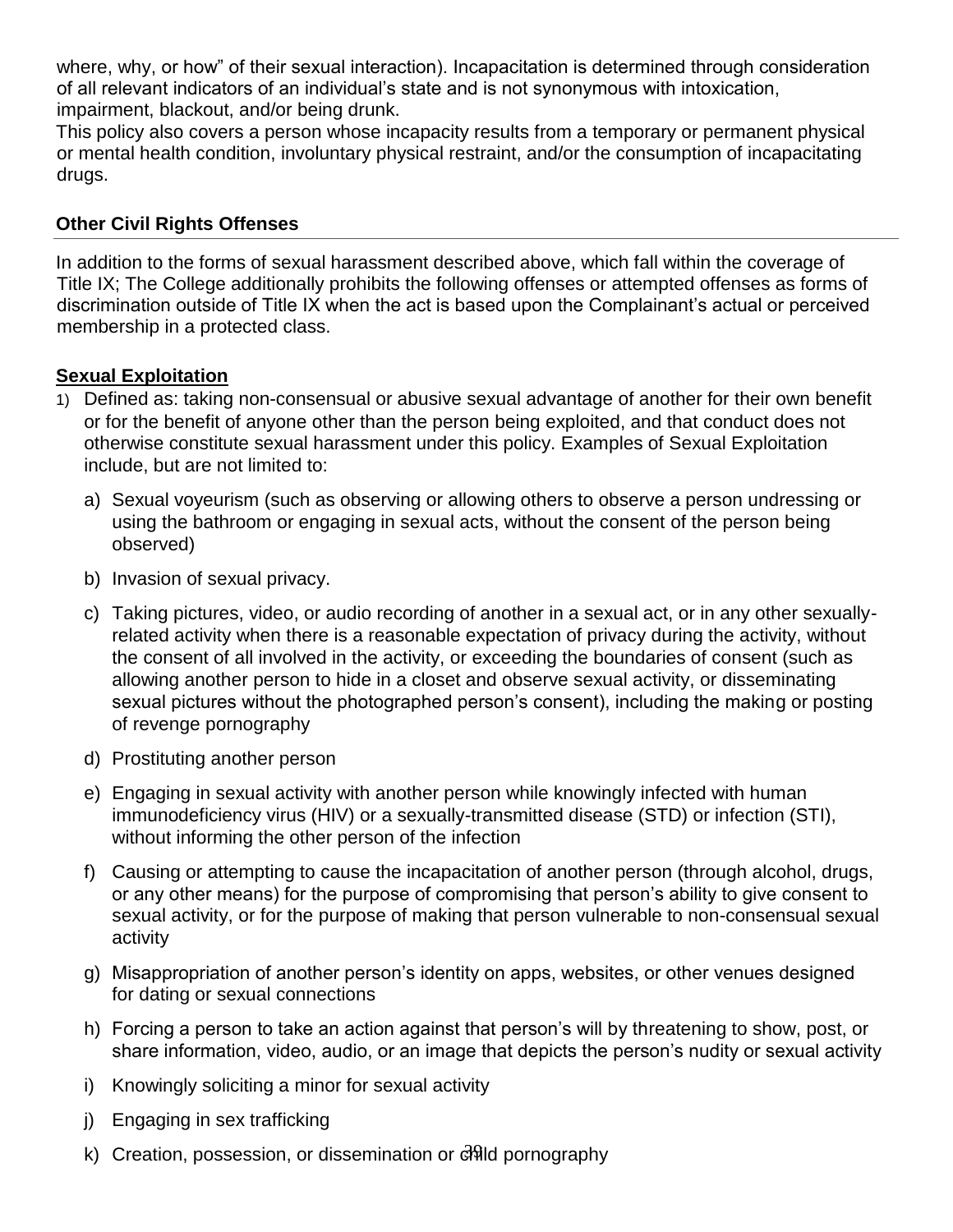2) Threatening or causing physical harm, extreme verbal, emotional, or psychological abuse, or other conduct which threatens or endangers the health or safety of any person;

#### **Discrimination**

Discrimination is defined as actions that deprive, limit, or deny other members of the community of educational or employment access, benefits, or opportunities;

# **Intimidation**

Intimidation is defined as implied threats or acts that cause an unreasonable fear of harm in another;

#### **Hazing**

Hazing is defined as acts likely to cause physical or psychological harm or social ostracism to any person within The College community, when related to the admission, initiation, pledging, joining, or any other group-affiliation activity;

# **Bullying**

Bullying is defined as repeated and/or severe, aggressive behavior likely to intimidate or intentionally hurt, control, or diminish another person, physically and/or mentally that is not speech or conduct otherwise protected by the First Amendment.

# **Harassment**

Harassment is defined as an action or behavior that

- a) has the intent or effect of unreasonably interfering with the individual's work, living or learning environment
- b) Has the intent or effect of creating an intimidating, hostile or offensive working, living or learning environment ("hostile environment")
- c) Otherwise adversely affects an individual's employment, living, or learning opportunities.
- d) Causes another person to experience a reasonable fear that he or she will experience unauthorized social exclusion, humiliation, intimidation, or the unlawful use of physical force

#### **Bias incident**

Bias incident is defined as a single act or multiple acts of verbal, written, electronic, or physical expressions of disrespectful conduct, hate, intimidation, and/or hostility against an individual or group or their property because of the individual or group's actual or perceived status of being in a category protected under this Policy.

Violation of any other The College policies may constitute a Civil Rights Offense when a violation is motivated by actual or perceived membership in a protected class, and the result is a discriminatory limitation or denial of employment or educational access, benefits, or opportunities. Sanctions for the above-listed Civil Rights Offenses range from reprimand through expulsion or termination.

# **Retaliation**

individual for the purpose of interfering with any right or privilege secured by law or policy, or It is prohibited for The College or any member of The College's community to take materially adverse action by intimidating, threatening, coercing, harassing, or discriminating against any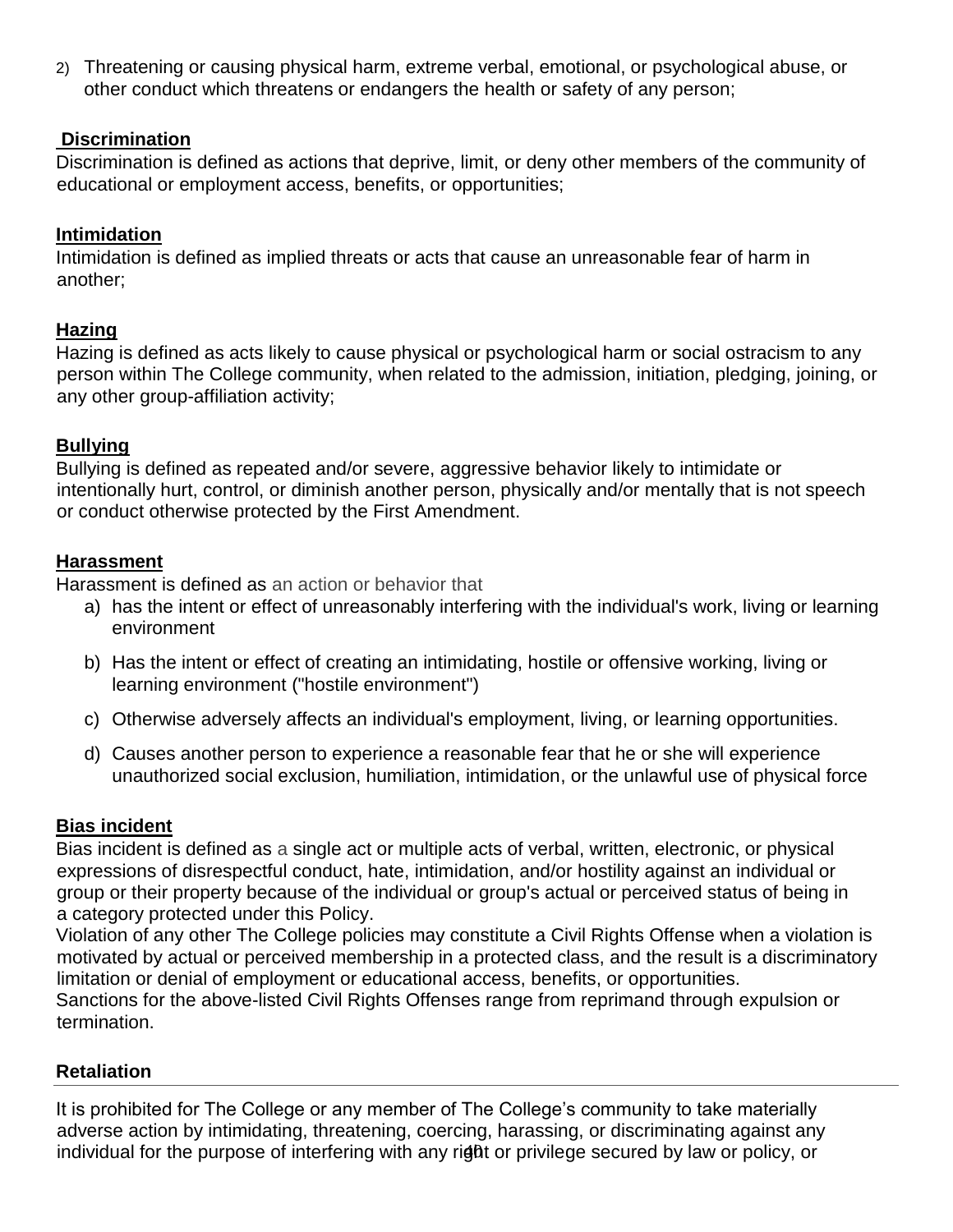because the individual has made a report or complaint, testified, assisted, or participated or refused to participate in any manner in an investigation, proceeding, or hearing under this policy and procedure.

Acts of alleged retaliation should be reported immediately to the Title IX Coordinator and will be promptly investigated. The College is prepared to take appropriate steps to protect individuals who fear that they may be subjected to retaliation.

Charges against an individual for code of conduct violations that do not involve sex discrimination or sexual harassment but arise out of the same facts or circumstances as a report or complaint of sex discrimination, or a report or complaint of sexual harassment, for the purpose of interfering with any right or privilege secured by Title IX, constitutes retaliation.

The exercise of rights protected under the First Amendment does not constitute retaliation. Charging an individual with a code of conduct violation for making a materially false statement in bad faith in the course of a grievance proceeding under this policy and procedure does not constitute retaliation, provided that a determination regarding responsibility, alone, is not sufficient to conclude that any party has made a materially false statement in bad faith.

# **When a Complainant Does Not Wish to Proceed**

If a Complainant does not wish for their name to be shared, does not wish for an investigation to take place, or does not want a formal complaint to be pursued, they may make such a request to the Title IX Coordinator, who will evaluate that request in light of the duty to ensure the safety of the campus and to comply with state or federal law.

The Title IX Coordinator has ultimate discretion over whether The College proceeds when the Complainant does not wish to do so, and the Title IX Coordinator may sign a formal complaint to initiate a grievance process upon completion of an appropriate violence risk assessment. When the Title IX Coordinator executes the written complaint, they do not become the Complainant. The Complainant is the individual who is alleged to be the victim of conduct that could constitute a violation of this policy.

If the Complainant elects to take no action, they can change that decision if they decide to pursue a formal complaint at a later date. The goal is to provide the Complainant with as much control over the process as possible, while balancing The College's obligation to protect its community.

In cases in which the Complainant requests confidentiality/no formal action and the circumstances allow The College to honor that request, The College will offer informal resolution options (see below), supportive measures, and remedies to the Complainant and the community, but will not otherwise pursue formal action.

# **Federal Timely Warning Obligations**

Parties reporting sexual assault, domestic violence, dating violence, and/or stalking should be aware that under the Clery Act, The College must issue timely warnings for incidents reported to them that pose a serious or continuing threat of bodily harm or danger to members of the campus community.

The College will ensure that a Complainant's name and other identifying information is not disclosed, while still providing enough information for community members to make safety decisions in light of the potential danger.

#### **False Allegations and Evidence**

even if erroneous, are made in good faith, are a setious offense and will be subject to appropriate Deliberately false and/or malicious accusations under this policy, as opposed to allegations which,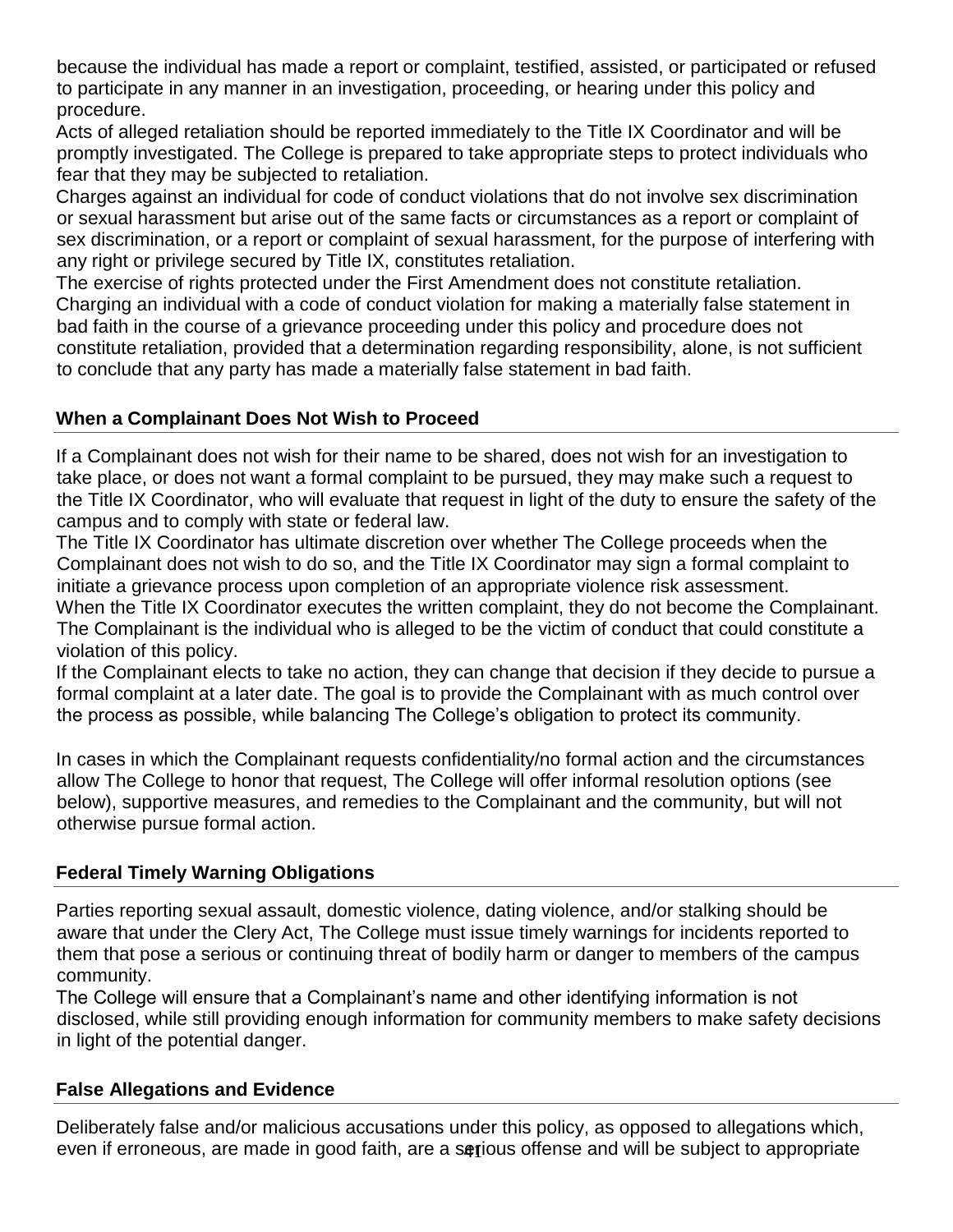disciplinary action. Witnesses and parties knowingly providing false evidence, tampering with or destroying evidence after being directed to preserve such evidence, or deliberately misleading an official conducting an investigation can be subject to discipline under The College policy.

### **Amnesty for Complainants and Witnesses**

It is in the best interests of The College community that Complainants choose to report misconduct to The College officials, that witnesses come forward to share what they know, and that all parties be forthcoming during the process. The College maintains a policy of offering parties and witnesses amnesty from minor policy violations – such as underage consumption of alcohol or the use of illicit drugs – related to the incident.

Amnesty does not apply to more serious allegations such as physical abuse of another or illicit drug distribution. The decision not to offer amnesty to a Respondent is based on neither sex nor gender, but on the fact that collateral misconduct is typically addressed for all students within a progressive discipline system, and the rationale for amnesty  $-$  the incentive to report serious misconduct  $-$  is rarely applicable to Respondent with respect to a Complainant.

# **State and Federal Statistical Reporting Obligations**

Minnesota law Minn. Stat. 135A.15 and Federal Clery Act requires institutions to collect and report:

- a) All "primary crimes," which include homicide, sexual assault, robbery, aggravated assault, burglary, motor vehicle theft, and arson;
- b) Hate crimes, which include any bias motivated primary crime as well as any bias motivated larceny or theft, simple assault, intimidation, or destruction/damage/vandalism of property;
- c) VAWA<sup>5</sup>-based crimes, which include sexual assault, domestic violence, dating violence, and stalking; and
- d) Arrests and referrals for disciplinary action for weapons-related law violations, liquor-related law violations, and drug abuse-related law violations.

All personally identifiable information is kept private, but statistical information must be passed along to Campus Security Director and Safety and Security Manager regarding the type of incident and its general location (on or off-campus or in the surrounding area, but no addresses are given) for publication in the Annual Security Report and daily campus crime log to be distributed to United States Department of Education and the Minnesota Office of Higher Education. Data collected for purposes of submitting annual reports containing those statistics shall only be disclosed to the victim, persons whose work assignments reasonably require access i.e. Campus Security, and, at the victim's request, police conducting a criminal investigation.

Implementation Date: **August 14, 2020.**

 $\overline{a}$ 

To view the resolution processes for Title IX please view: [http://resources.css.edu/hr/docs/ist\\_hr\\_process\\_a\\_eond\\_titleix\\_procedures.pdf](http://resources.css.edu/hr/docs/ist_hr_process_a_eond_titleix_procedures.pdf)

To view the resolution processes for non-Title IX, Bias, Discrimination and Harassment complaints, please view: [http://resources.css.edu/hr/docs/ist\\_hr\\_process\\_b\\_eond\\_titleix\\_procedures.pdf](http://resources.css.edu/hr/docs/ist_hr_process_b_eond_titleix_procedures.pdf)

<sup>&</sup>lt;sup>5</sup> VAWA is the Violence Against Women Act, enacted in 1994 codified in part at 42 U.S.C. sections 13701 through 14040.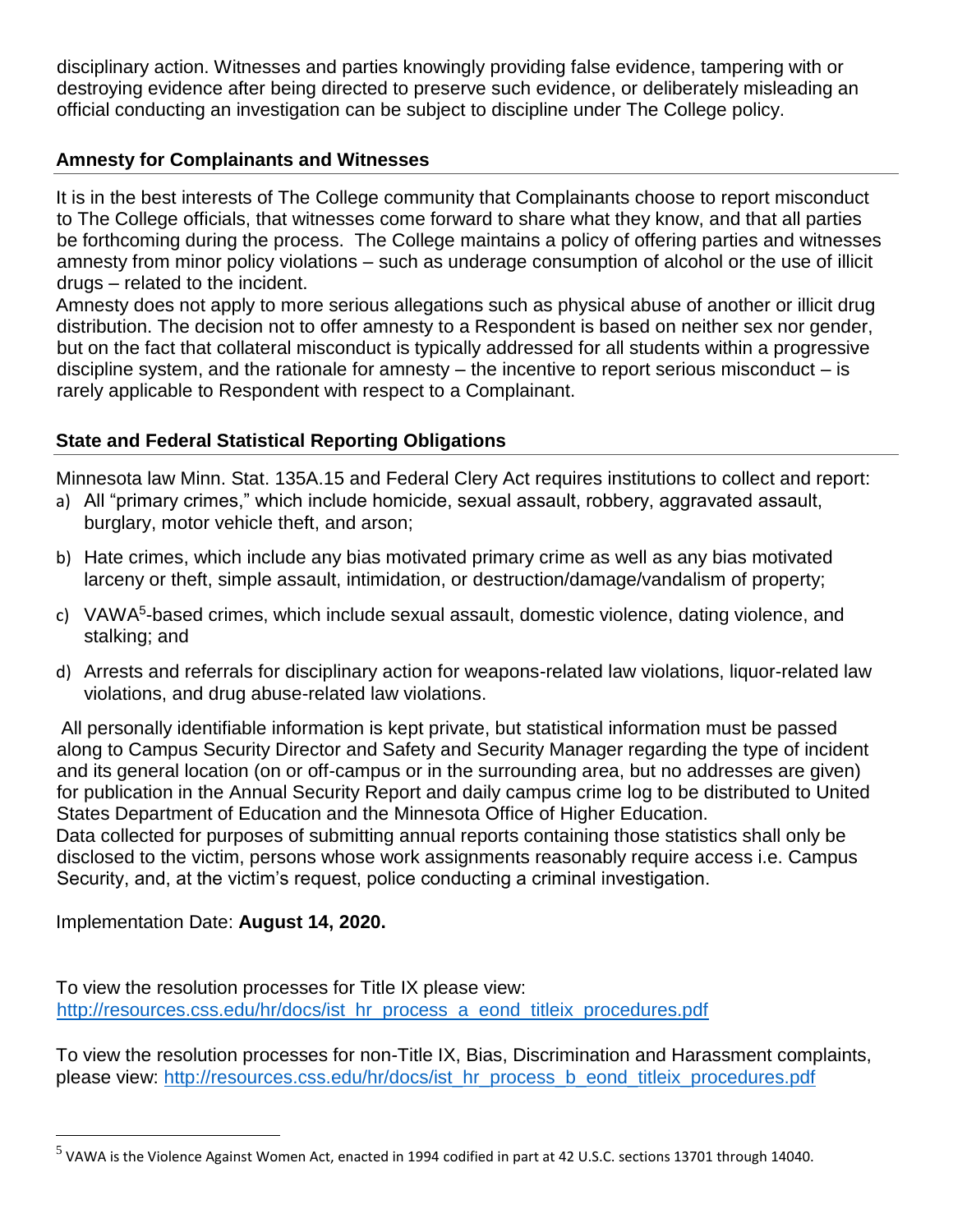To view community resources at each campus location, please visit [www.css.edu/titleix](http://www.css.edu/titleix) or [www.css.edu/vip](http://www.css.edu/vip) or view below:

#### **Extended Campus Resources Gender Equity Anti-Violence Allies**

Access GEVA services by emailing [geva@css.edu](mailto:geva@css.edu) or filling out the [referral form.](https://forms.gle/aBFZJpH4ru3tpcPC6) GEVAs are confidential staff and faculty members who are trained as advocates for victim/survivors of sexual and/or gender-based violence. They are based on the Duluth campus, but are available online. A GEVA can explain the campus system, provide referrals, resources, and support. For a current list of GEVA team members, visit [www.css.edu/geva](http://www.css.edu/geva)

# **Saints Assistance Program**

Saints Assistance Program (SAP) for all graduate, extended and online CSS students. Free confidential mental health and emotional wellness support via online, phone, or in person wherever you live in the United States.

- Call 833-403-0101
- Log on to hpeap.com using the password css-students
- Download the iConnectYou mobile app and register using passcode 147211 to text or video

# **Employee Assistance Program**

EAP Phone: 1-866-326-7194 (Please call for behavioral health/mental health assistance.) EAP On-Line: [hpeap.com](http://hpeap.com/)

# **NATIONAL RESOURCES**

# **The Rape, Abuse and Incest National Network** (RAINN)

News, information and national directory of programs working with sexual assault. The 24-hour hotline will connect callers with the nearest sexual assault program.

- [The Rape, Abuse and Incest National Network](https://rainn.org/)
- National sexual assault 24-hour hotline: 1-800-656-4673 (HOPE)
- [www.rapehelpmn.org](http://www.rapehelpmn.org/)

# **[National Domestic Violence Hotline: 1-800-799-SAFE \(7233\).](https://www.thehotline.org/)**

#### **[Love is Respect](https://www.loveisrespect.org/)**

A website specific for teen and young adult dating and relationship resources from the National Domestic Violence Hotline. Text LOVEIS to 22522

#### **[StrongHeartsNative Helpline](https://www.strongheartshelpline.org/)**

Free and confidential services for Native Americans affected by domestic violence and dating violence. Immediate peer-to-peer support, crisis intervention, safety planning and referrals to culturally-responsive resources. 1-844-762-8483

#### **MINNESOTA RESOURCES**

[Asian Women United of Minnesota](https://www.awum.org/) Advocacy, 24 Hour Multilingual Crisis Line, Support & care, Legal & Financial Advocacy, Shelter Services. 612-724-8823

ASCEND - [Hmong American Partnership \(HAP\)](https://www.hmong.org/)

Works with victims and at-risk youth to address the severe harm caused by exploitation and move them towards recovery and independence. Family Support Services Office [270 Larpenteur Ave W.](https://goo.gl/maps/S8UXhGeVutf64fAQA)  [Saint Paul, MN 55113](https://goo.gl/maps/S8UXhGeVutf64fAQA) Phone: 612.294.2460; 651-495-9160 (Main Office)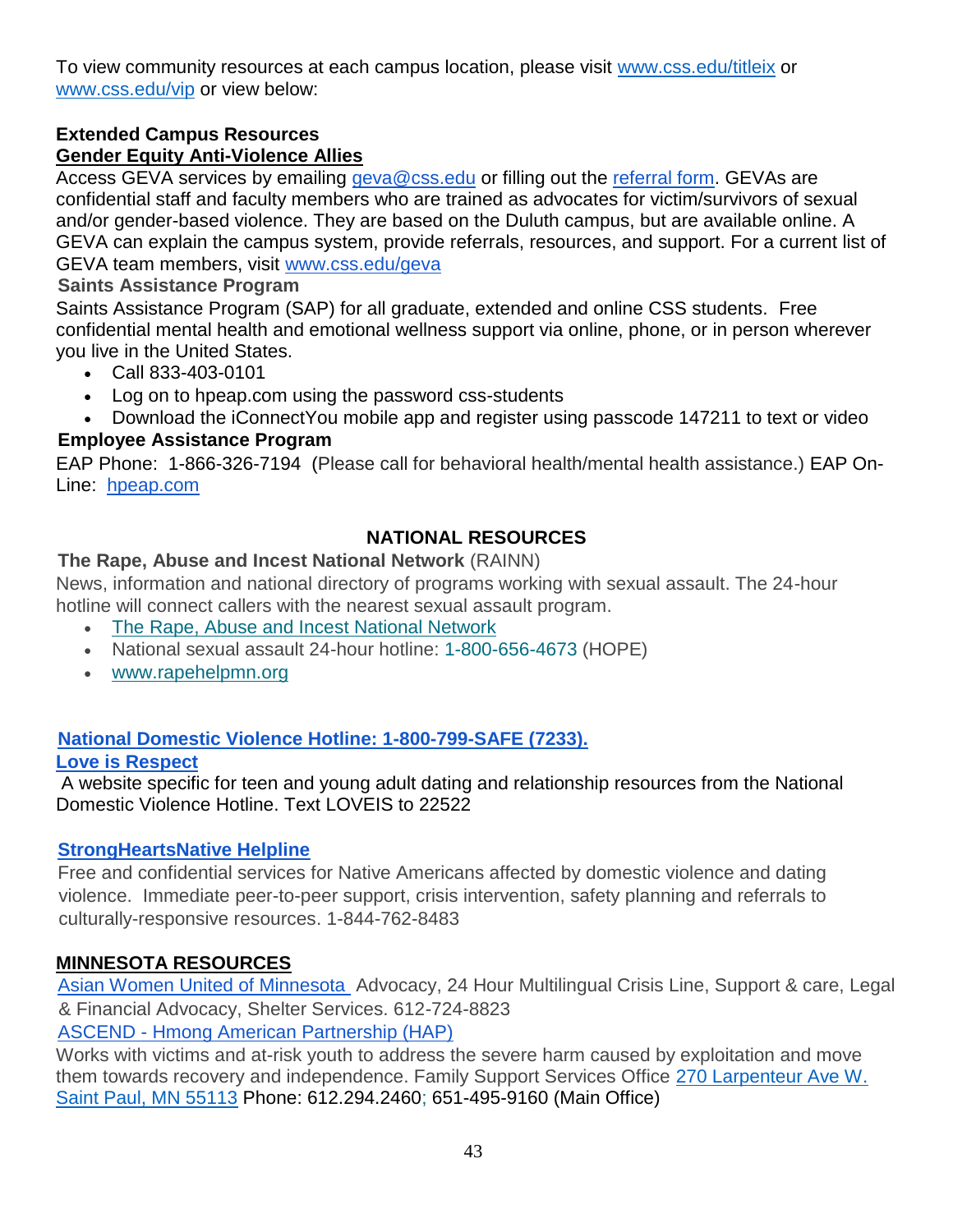**[Communidades Latinas Unidas en Servicio \(CLUES\)](http://www.clues.org/)** Provides programs and services to connect Latino families to resources, skills, institutions and systems and create an environment for people to be engaged and empowered. 651-379-4200

# [Day One](http://www.dayoneservices.org/about-us/)

Day One is a statewide network of domestic violence, sexual assault, human trafficking, youth-and community-advocacy programs in Minnesota. This organization hosts a call center to answer questions and concerns from the Minnesota Crime Victim Support Line. 24/7 Crisis Line (voice & TTY): 1.866.223.1111.

# **[Minnesota Coalition Against Sexual Assault](https://www.mncasa.org/find-help/)** (MNCASA)

Provides sexual assault victim/survivor resources, locations and telephone numbers of other sexual assault programs in Minnesota. 1-800-964-8847

# **[Minnesota Indian Women's Sexual Assault Coalition](https://www.miwsac.org/)** (MIWSAC)

One of 22 Tribal Coalitions around the country formed to address sexual assault and domestic violence in American Indian Communities, focusing specifically on ending and preventing sexual violence. Phone: 651-646-4800 Toll Free: 1-877-995-4800

[OutFront Minnesota](https://www.outfront.org/crisis-anti-violence)

Crisis intervention and support, legal advocacy, crisis counseling for people who are LGBTQIIA+ 800.800.0350. To find resources near you, visit<http://rapehelpmn.org/find-help/>

#### **[Violence Free Minnesota](https://www.vfmn.org/)**

A membership organization, with 90 member programs located throughout Minnesota with a strong history of effectively carrying out programming that advances women's safety and security. 24-hour phone line:1-866-223-1111

# **EXTENDED CAMPUS COMMUNITY RESOURCES**

**Austin**

[Crime Victims Resource Center](http://www.crimevictimsresourcecenter.org/) 24 Hour Crisis Line 507-437-6680 101 14th St. NW Austin, MN 55912

# **Brainerd**

[Sexual Assault Services, Inc.](http://www.sasmn.org/) 24-hour crisis, information and referral line (218) 828-0494 Or Toll Free: 1 (888) 458-0494

**[Mid-Minnesota Women's Center](http://midminwomenscenter.blogspot.com/)** 24-hour crisis, information and resources line 218-828-1216

# **Cloquet**

[Program for Aid to Victims of Sexual Assault \(PAVSA\)](https://pavsa.org/) Crisis Line Numbers: 218- 726-1931 OR 866- 229-7425 Office: 218-726-1442 Safe Haven Shelter Emergency shelter for battered women in Duluth. 218-728-6481.

# **Fond du Lac Band of Lake Superior Chippewa**

Fond du Lac Human Services (218) 879-1227 Toll Free #: 1-888-888-6007 Advocacy Crisis Line # (218) 348-1817

# **Grand Rapids**

[Advocates for Family Peace](https://stopdomesticabuse.org/) 1611 NW 4th Street Grand Rapids, MN 55744 218-326-0388

# **Inver Grove Heights**

**[Lewis House, 360 Communities 24/7 Violence Prevention Services:](https://360communities.org/violence-prevention/lewis-house/)** Sexual Assault Hotline: (651) 405-1500 Lewis House in Eagan: (651) 452-7288 Lewis House in Hastings: (651) 437-1291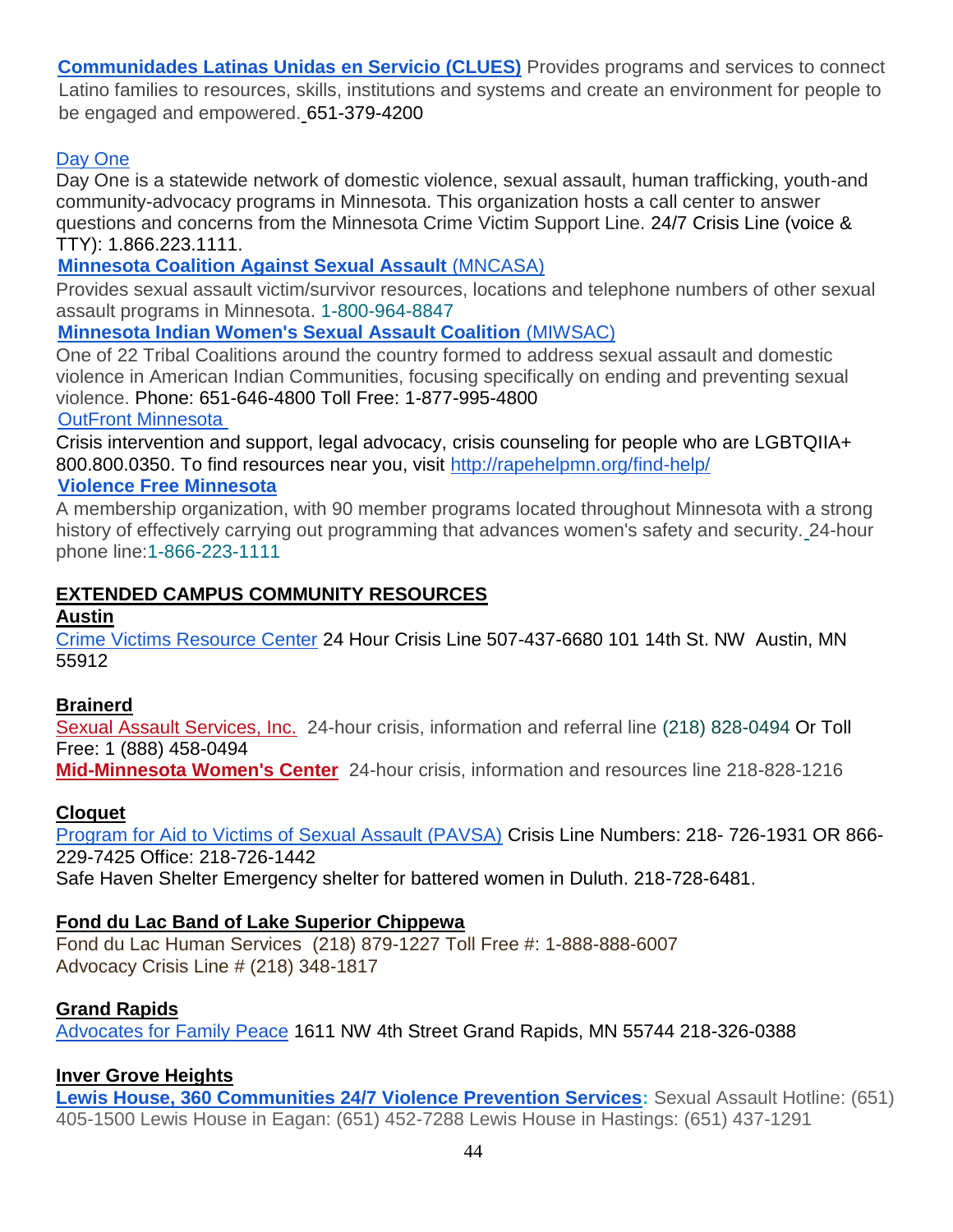#### **St. Cloud**

**[Central MN Sexual](https://cmsac.org/) Assault Center (320) 251-4357 AnnMarie's Alliance [Domestic Violence Resources](https://www.annamaries.org/)** 24- hour crisis line 320.253.6900; 800.950.2203

# **St. Paul**

[Casa de Esperanza](https://casadeesperanza.org/) Advocacy & 24 Hour Bilingual Crisis Line, Court Advocacy, Shelter Services. 651-772-1611

**[SOS Sexual Violence Services](https://www.ramseycounty.us/residents/health-medical/clinics-services/sos-sexual-violence-services)** 24-hour crisis line: 651-266-1000 **[The Saint Paul Ramsey County Domestic Abuse Intervention Project](https://www.stpaulintervention.org/)** 24-hour crisis-line at 651- 645-2824 Toll-free number at 888-575-3367

# **VETERANS RESOURCES**

Duluth Vet Center call 24/7 at 877-927-8387. [Women Veterans Call Center,](https://www.womenshealth.va.gov/WOMENSHEALTH/ProgramOverview/wvcc.asp) call or text: 1-855-829-6636. Veterans Crisis Line 1-800-273-8255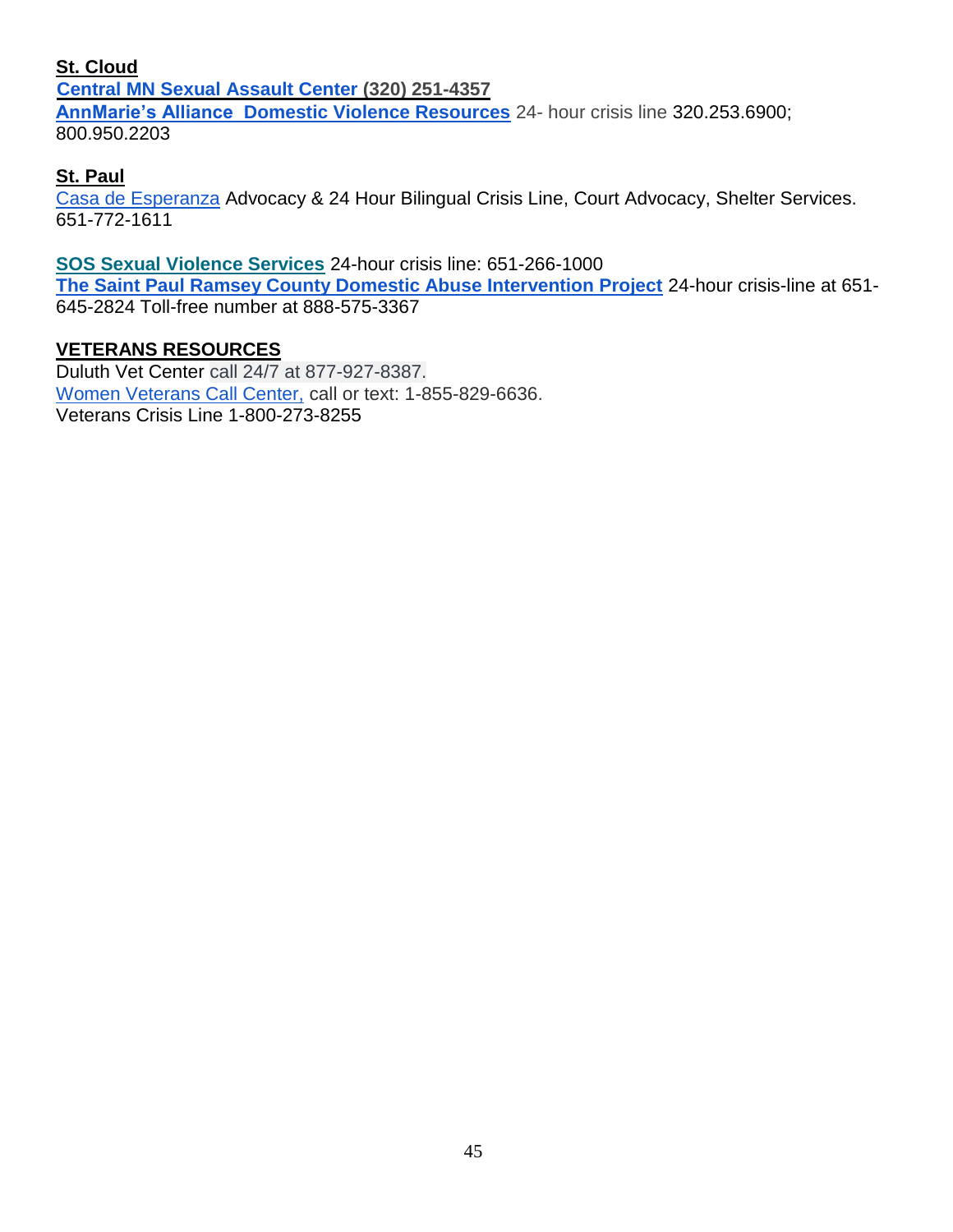# **Crime Statistics**

The College of St. Scholastica believes that an informed citizen is better able to take steps to avoid being a crime victim. The following statistics of incidents reported to Campus Safety are provided for your information in compliance with the Crime Awareness and Campus Security Act of 1990 and the Higher Education Opportunity Act (Public law 110-315).

| <b>OFFENSE</b>                                                                                                           | <b>ON CAMPUS</b> |                  | **RESIDENTIAL     |                |                  |                | <b>NONCAMPUS</b> |                  | <b>PUBLIC</b>   |                |                  |                  |
|--------------------------------------------------------------------------------------------------------------------------|------------------|------------------|-------------------|----------------|------------------|----------------|------------------|------------------|-----------------|----------------|------------------|------------------|
|                                                                                                                          |                  |                  | <b>FACILITIES</b> |                |                  |                |                  |                  | <b>PROPERTY</b> |                |                  |                  |
|                                                                                                                          | 2018             | 2019             | 2020              | 2018           | 2019             | 2020           | 2018             | 2019             | 2020            | 2018           | 2019             | 2020             |
| MURDER/NON-<br><b>NELIGENT</b>                                                                                           | $\Omega$         | $\Omega$         | $\Omega$          | $\overline{0}$ | $\Omega$         | $\overline{0}$ | $\Omega$         | $\overline{0}$   | $\Omega$        | $\Omega$       | $\Omega$         | $\overline{0}$   |
| <b>MANSLAUGHTER</b>                                                                                                      |                  |                  |                   |                |                  |                |                  |                  |                 |                |                  |                  |
| <b>NEGLIGENT</b>                                                                                                         | $\overline{0}$   | $\theta$         | $\theta$          | $\theta$       | $\theta$         | $\theta$       | $\overline{0}$   | $\overline{0}$   | $\Omega$        | $\Omega$       | $\theta$         | $\overline{0}$   |
| <b>MANSLAUGHTER</b>                                                                                                      |                  |                  |                   |                |                  |                |                  |                  |                 |                |                  |                  |
| SEX OFFENSES,<br><b>FORCIBLE</b>                                                                                         | $\overline{3}$   | $\overline{7}$   | $\theta$          | $\overline{3}$ | $\overline{0}$   | $\Omega$       | $\overline{0}$   | $\overline{0}$   | $\Omega$        | $\Omega$       | $\theta$         | $\overline{0}$   |
| SEX OFFENSES,<br><b>NON-FORCIBLE</b>                                                                                     | $\overline{3}$   | $\theta$         | $\overline{0}$    | $\overline{2}$ | $\overline{0}$   | $\theta$       | $\overline{0}$   | $\Omega$         | $\Omega$        | $\Omega$       | $\theta$         | $\theta$         |
| <b>ROBBERY</b>                                                                                                           | $\overline{0}$   | $\overline{0}$   | $\overline{0}$    | $\mathbf{0}$   | $\overline{0}$   | $\overline{0}$ | $\overline{0}$   | $\mathbf{0}$     | $\overline{0}$  | $\overline{0}$ | $\overline{0}$   | $\overline{0}$   |
| <b>AGGRAVATED</b><br><b>ASSAULT</b>                                                                                      | $\theta$         | $\overline{0}$   | $\overline{0}$    | $\overline{0}$ | $\overline{0}$   | $\theta$       | $\overline{0}$   | $\overline{0}$   | $\theta$        | $\Omega$       | $\theta$         | $\overline{0}$   |
| <b>BURGLARY</b>                                                                                                          | $\mathbf{1}$     | $\overline{2}$   | $\mathbf{1}$      | $\mathbf{1}$   | $\mathbf{1}$     | $\overline{0}$ | $\mathbf{1}$     | $\boldsymbol{0}$ | $\overline{0}$  | $\overline{0}$ | $\mathbf{0}$     | $\overline{0}$   |
| <b>MOTOR VEHICLE</b><br><b>THEFT</b>                                                                                     | $\theta$         | $\theta$         | $\theta$          | $\overline{0}$ | $\theta$         | $\theta$       | $\overline{0}$   | $\theta$         | $\theta$        | $\theta$       | $\Omega$         | $\overline{0}$   |
| <b>ARSON</b>                                                                                                             | $\overline{0}$   | $\boldsymbol{0}$ | $\mathbf{0}$      | $\mathbf{0}$   | $\overline{0}$   | $\theta$       | $\overline{0}$   | $\overline{0}$   | $\overline{0}$  | $\overline{0}$ | $\overline{0}$   | $\overline{0}$   |
| DOMESTIC VIOLENCE                                                                                                        | $\theta$         | $\overline{2}$   | $\overline{2}$    | $\overline{0}$ | $\overline{0}$   | $\mathbf{1}$   | $\overline{0}$   | $\overline{0}$   | $\overline{0}$  | $\overline{0}$ | $\theta$         | $\overline{0}$   |
| <b>DATING VIOLENCE</b>                                                                                                   | $\overline{0}$   | 1                | $\overline{0}$    | $\overline{0}$ | $\overline{0}$   | $\overline{0}$ | $\overline{0}$   | $\overline{0}$   | $\overline{0}$  | $\overline{0}$ | $\theta$         | $\theta$         |
| <b>STALKING</b>                                                                                                          | $\mathbf{1}$     | $\overline{2}$   | $\boldsymbol{0}$  | $\overline{0}$ | $\boldsymbol{0}$ | $\overline{0}$ | $\overline{0}$   | $\overline{0}$   | $\overline{0}$  | $\overline{0}$ | $\overline{0}$   | $\boldsymbol{0}$ |
| <b>LIQUOR LAW</b><br><b>ARRESTS</b>                                                                                      | $\theta$         | $\mathbf{1}$     | $\overline{0}$    | $\overline{0}$ | $\mathbf{1}$     | $\overline{0}$ | $\overline{0}$   | $\theta$         | $\theta$        | $\theta$       | $\theta$         | $\overline{0}$   |
| <b>LIQUOR LAW</b><br><b>REFERRED FOR</b><br><b>DISCIPLINARY</b><br><b>ACTION</b>                                         | 144              | 43               | 17                | 144            | 43               | 17             | $\overline{0}$   | $\Omega$         | $\theta$        | $\theta$       | $\theta$         | $\overline{0}$   |
| <b>DRUG LAW ARRESTS</b>                                                                                                  | $\overline{0}$   | $\overline{0}$   | $\boldsymbol{0}$  | $\overline{0}$ | $\overline{0}$   | $\overline{0}$ | $\overline{0}$   | $\overline{0}$   | $\overline{0}$  | $\mathbf{0}$   | $\boldsymbol{0}$ | $\mathbf{0}$     |
| <b>DRUG LAW</b><br><b>VIOLATIONS</b><br><b>REFERRED FOR</b><br><b>DISCIPLINARY</b><br><b>ACTION</b>                      | 8                | 17               | $\mathbf{1}$      | 8              | 17               | $\mathbf{1}$   | $\theta$         | $\theta$         | $\theta$        | $\theta$       | $\theta$         | $\overline{0}$   |
| <b>ILLEGAL WEAPONS</b><br><b>POSSESSION</b><br><b>ARRESTS</b>                                                            | $\theta$         | $\theta$         | $\overline{0}$    | $\overline{0}$ | $\overline{0}$   | $\theta$       | $\overline{0}$   | $\overline{0}$   | $\theta$        | $\Omega$       | $\overline{0}$   | $\theta$         |
| <b>ILLEGAL WEAPONS</b><br><b>POSSESSION</b><br><b>VIOLATIONS</b><br>REFERRED FOR<br><b>DISCIPLINARY</b><br><b>ACTION</b> | $\overline{0}$   | $\overline{0}$   | $\overline{0}$    | $\overline{0}$ | $\overline{0}$   | $\mathbf{0}$   | $\overline{0}$   | $\overline{0}$   | $\overline{0}$  | $\overline{0}$ | $\overline{0}$   | $\overline{0}$   |
|                                                                                                                          |                  |                  |                   |                |                  |                |                  |                  |                 |                |                  |                  |